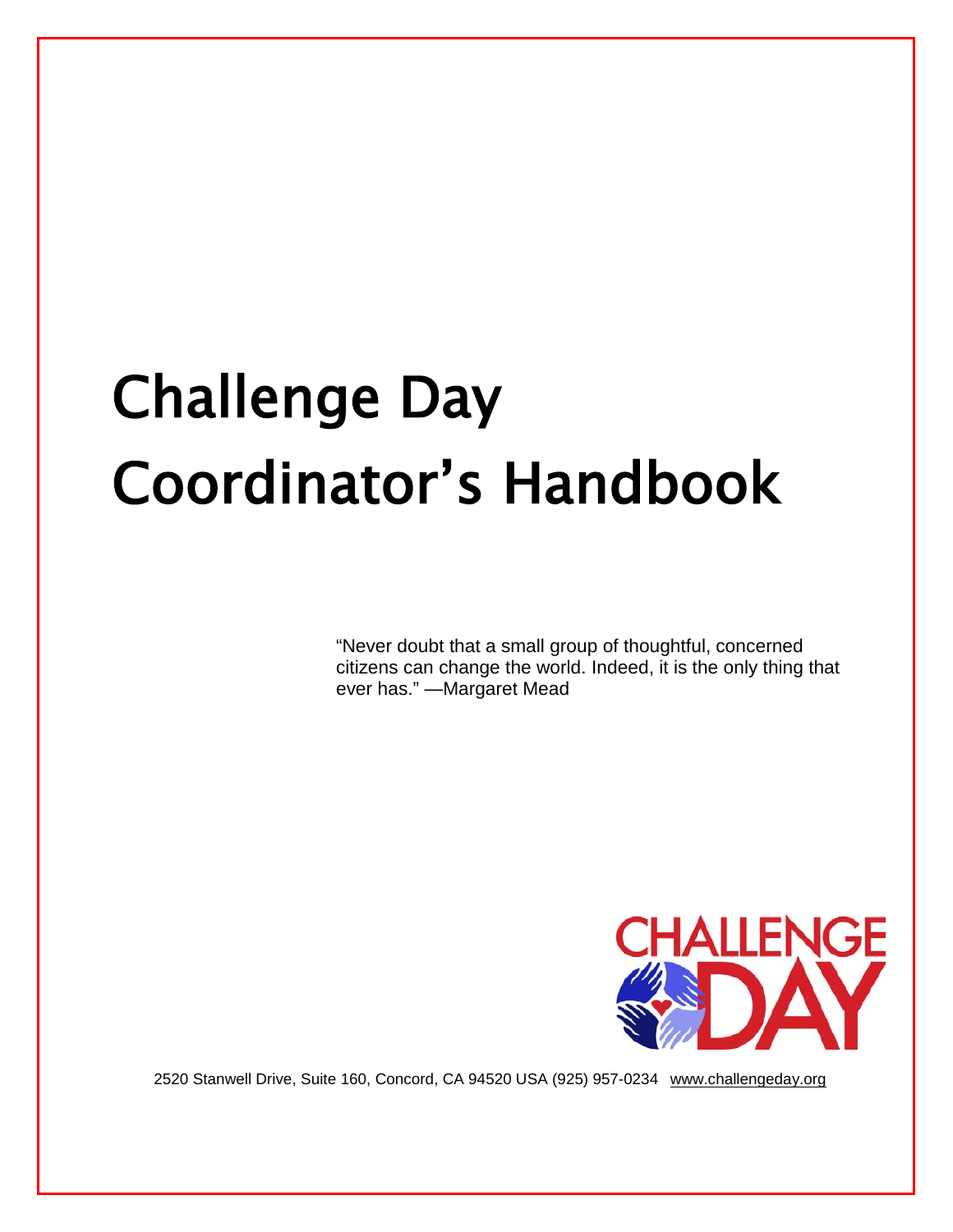## **Contents**

| Task 3: Equipment, Supplies, and Room Set-up Manager 13 |  |
|---------------------------------------------------------|--|
|                                                         |  |
|                                                         |  |
|                                                         |  |
|                                                         |  |
|                                                         |  |
|                                                         |  |
|                                                         |  |
|                                                         |  |
|                                                         |  |
|                                                         |  |
|                                                         |  |
|                                                         |  |
|                                                         |  |
|                                                         |  |
|                                                         |  |
|                                                         |  |
|                                                         |  |
|                                                         |  |
|                                                         |  |
|                                                         |  |
|                                                         |  |
|                                                         |  |
|                                                         |  |
|                                                         |  |
|                                                         |  |

Challenge Day is a trademark of Challenge Associates. Be the Change is a service mark of Challenge Day. All other trademarks, service marks, registered trademarks, or registered service marks may be the property of their respective owners. Challenge Day, a non-profit corporation, has the license and the right to produce these materials.

Copyright © 2016 All rights reserved.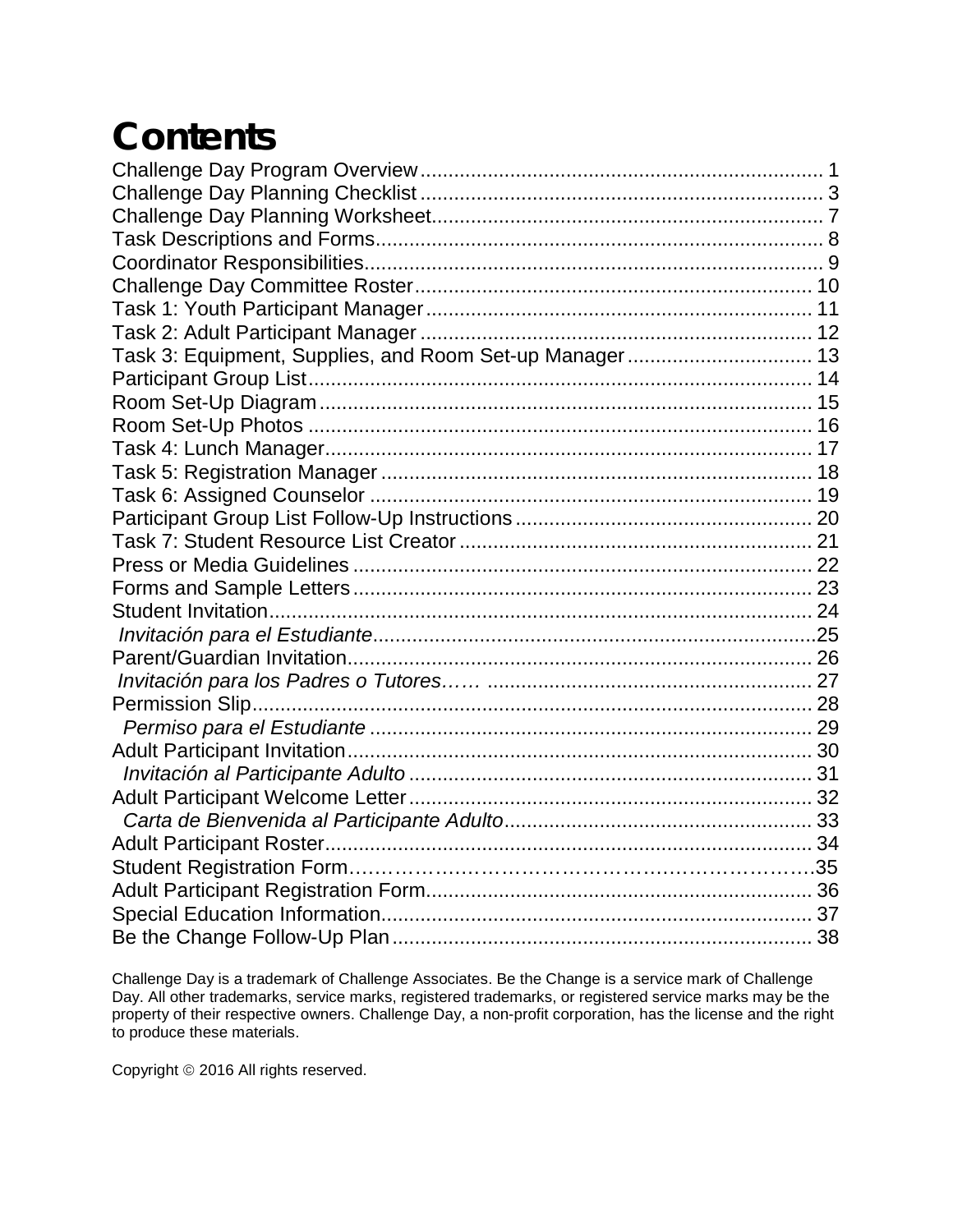### Challenge Day Program Overview

<span id="page-2-0"></span>*The day-long, interactive Challenge Day program provides teens and adults with tools to tear down walls of separation, and inspires them to live, study, and work in an encouraging environment of acceptance, love, and respect. Using highly interactive and energetic activities, our leaders guide participants through a carefully designed exploration of the ways people separate from each other, and model tools for creating connection and building community.*

#### **Timing**

We require a **minimum** of 6 hours for each Challenge Day program. It works best for students to go directly to the Challenge Day location when they arrive at school, and be prepared to stay all day. 6½ hours (including lunch) is the ideal amount of time for a Challenge Day. If your school day runs longer than 6½ hours you will work together with your Client Relations Manager to determine the start and end time of Challenge Day within the school day.

#### **Location**

Challenge Days are typically located in a gym or large multi-purpose room. It is important for the room to be secured exclusively for the Challenge Day so there are no disruptions. If the location of your Challenge Day requires that students be transported to an off-site location, **be sure to schedule transportation so that there is a minimum of 6 hours allowed for the program. You will need adults who are not participating in the Challenge Day to check in students or supervise them during the transportation process**.

#### **Challenge Day Leaders**

Two trained leaders from the Challenge Day organization will facilitate the Challenge Day program at your school. We assign leaders to different schools and geographic locations based on a number of factors. Our leader pairings include both different gender and same gender pairs. We cannot guarantee that a specific pair of leaders will come to your location.

#### **Youth Participants**

Challenge Day is not designed as a program to "fix" students who are struggling, but to inspire a diverse group to role model positive communication for your entire organization. We encourage you to create a plan to continue using the tools we will share in the day, and to select students who will most benefit from the program based on your goals and vision for bringing Challenge Day to your school.

The ideal Challenge Day will have approx. 80 student participants. **The maximum number of student participants is 100.** Select students who are peer leaders, both from leadership classes and from more marginalized groups on campus (e.g., identifiable cliques). Together, these students have the greatest potential to shift the norms of their peers and therefore to shift the overall school climate. Administrators, teachers and students can help identify appropriate participants.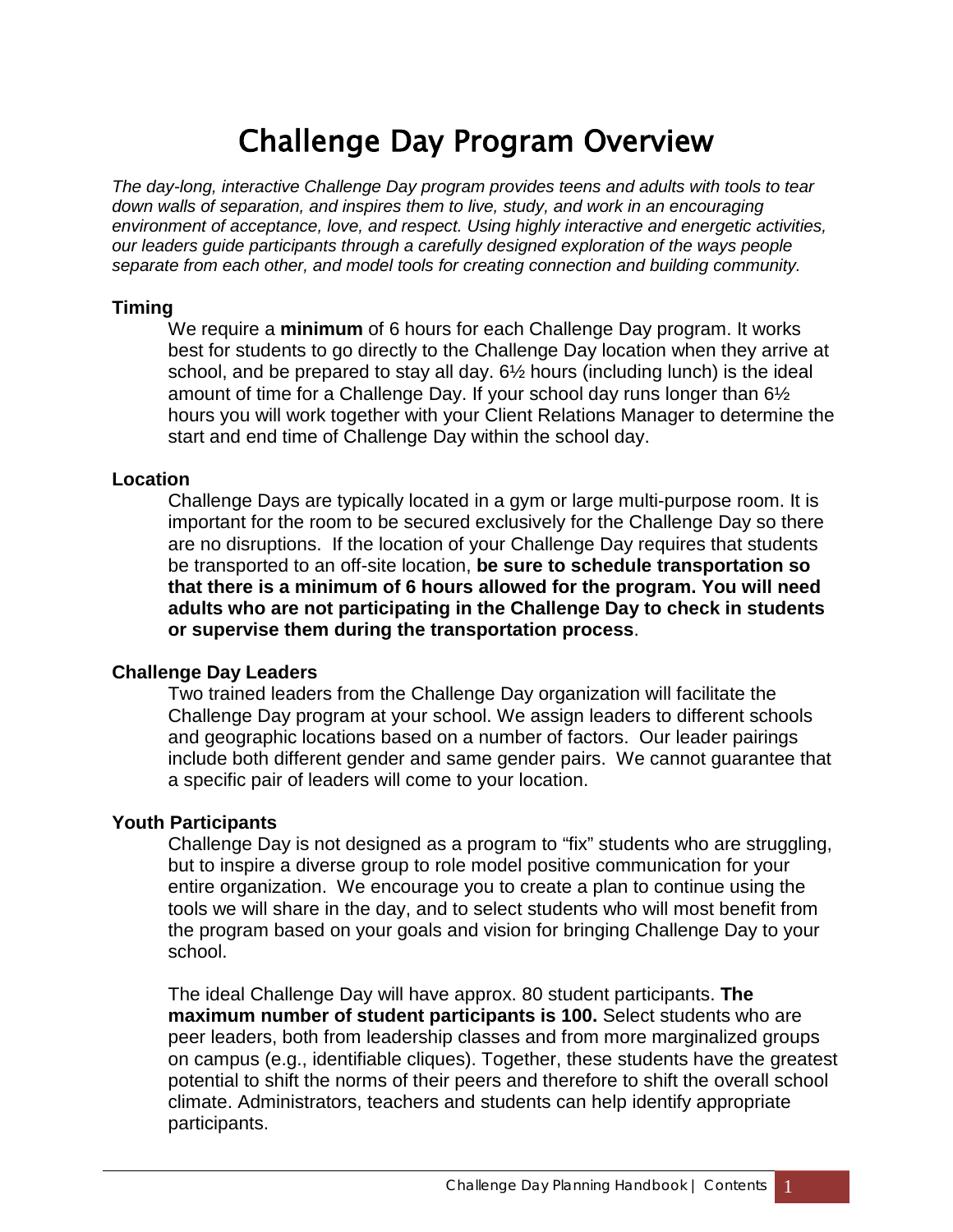#### **Adult Participants**

The more parents, teachers, administrators and community members who support your Challenge Day, the more successful your program will be. **We require a 1:4 ratio of adults to youth for each Challenge Day program**. For example, if you are planning for 100 Youth Participants, you will need a minimum of 25 Adult Participants. **Adult Participants are also required to attend two 30 minute meetings with our Challenge Day Leaders – one in the morning, prior to the start of Challenge Day, and one at the end of the day.**

If you are unable to have the required number of adults on the day of the event, we require you to limit the number of your Youth Participants to fit the 1:4 ratio. We also reserve the right to cancel the program if the appropriate numbers of adults are not provided for the Challenge Day.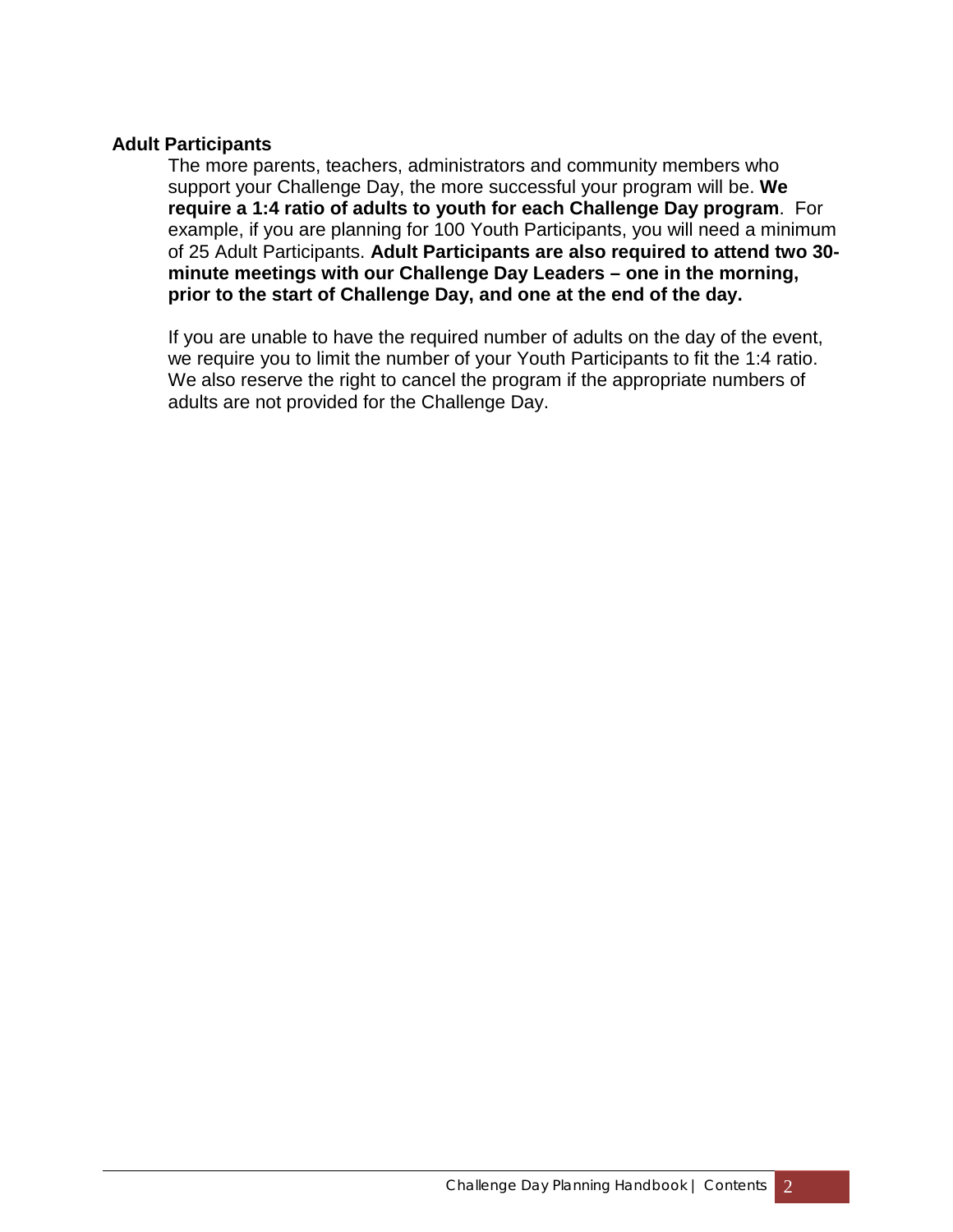### Challenge Day Planning Checklist

<span id="page-4-0"></span>*This list provides you with all the details that must be completed as you organize your Challenge Day. You may find it helpful to check off each item as you finish it. Please contact the Challenge Day Client Relations Department at 925-957-0234 if you have any questions.*

**Immediately** │ ◯ Sign and return your Challenge Day contract and completed **Event Logistics Form—**Your dates will not be confirmed until we receive a signed contract and the 1<sup>st</sup> installment of the payments has been credited to your school or organization's account by our finance office. Please confirm your dates as promptly as possible.

#### **Pay Invoices—**Complete the steps your organization requires to process Challenge Day's invoice for the two payment installments, one 90 days prior to the event and one 60 days prior. Be sure that you have worked with us to fulfill all of your school's or district's purchasing processes and forms.

- **Identify the Challenge Day Coordinator—**One person on site should be responsible for coordinating the logistics for your Challenge Day. This person will be the primary contact for the Challenge Day Client Relations Department and will participate in the entire Challenge Day**.**
- **Complete and submit your "Event Logistics Form" via e-mail—** This form will be e-mailed to you by your Client Relations team 7-10 weeks before your scheduled Challenge Day. The information on this form helps us facilitate your coaching call.
- **Identify a Counselor who will be present for the entire Challenge Day(s) and is responsible for student follow-up—**At least one counselor must be present each program day, for the entire day, and be accountable to coordinate any timely follow-up support for youth participants. See pg. 19 for more information.
- **Form a Challenge Day Planning Committee—** This committee will manage the details of organizing your Challenge Day. Three to five members, in addition to the Coordinator, is recommended. Meet with your committee members and assign roles/jobs, according to number, interest and willingness of individuals and be sure to get a firm commitment from each person for each of the tasks on their list. INCLUDE TIME FRAMES.

#### **Secure a** *private* **room for your Challenge Day—**

• The room must be free from any interruptions for the duration of the Challenge Day program. Anyone NOT fully participating in the entire day should not have access to the room. You should be able to put up "Do Not Disturb" signs or lock the doors from the inside to control access.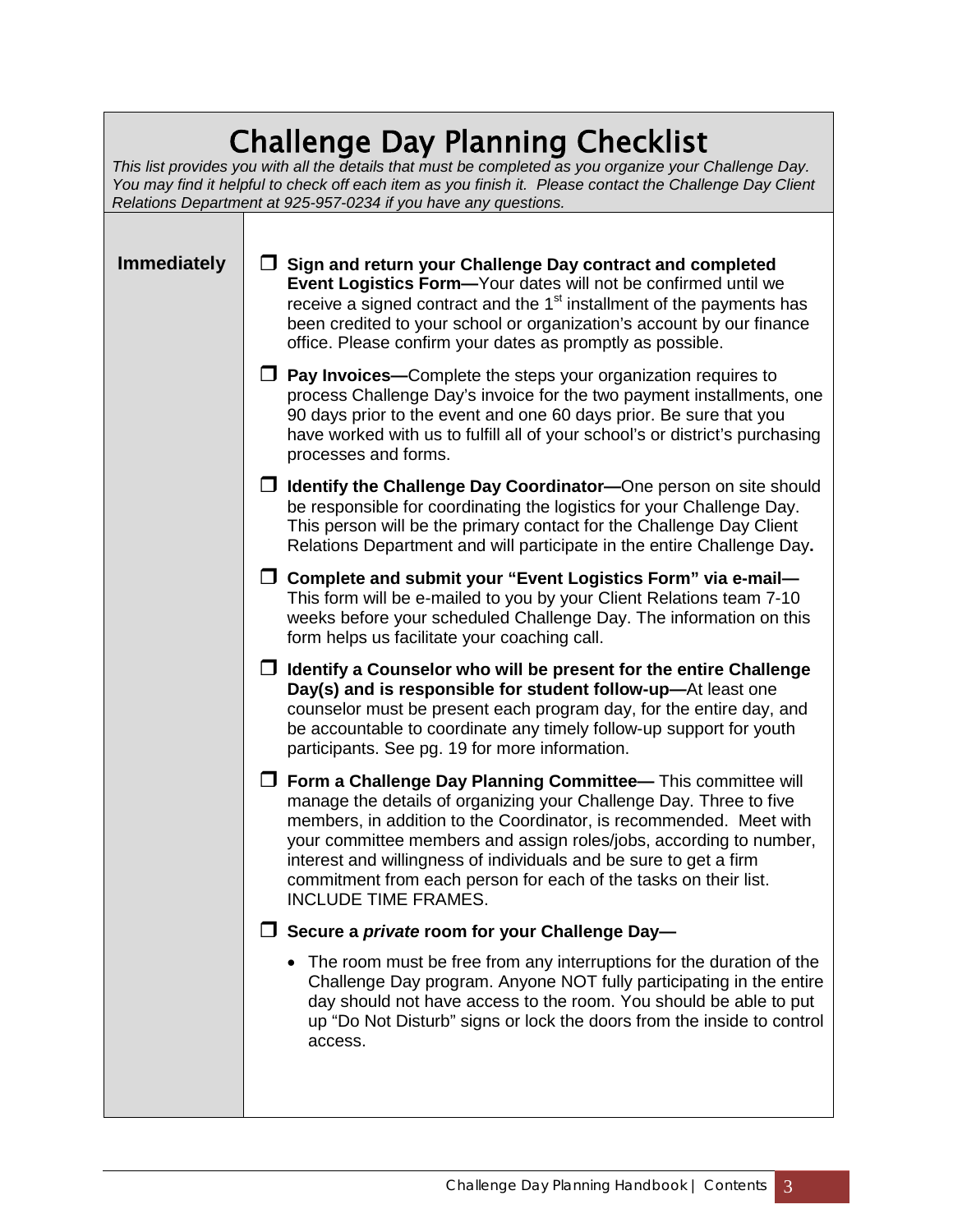| <b>Immediately</b>             | • The room must be at least 50' x 50' (for 100 youth participants plus<br>25-35 adults). The ceiling height should be at least 20 feet, with no<br>obstructions (lighting fixtures, pipes, etc.).                                                                                              |  |  |  |  |
|--------------------------------|------------------------------------------------------------------------------------------------------------------------------------------------------------------------------------------------------------------------------------------------------------------------------------------------|--|--|--|--|
|                                | • Please be aware in selecting a location that the noise level during<br>Challenge day fluctuates from very loud (cheering/music) to silent,<br>which could affect or be affected by surrounding activities.                                                                                   |  |  |  |  |
|                                | • The room has numerous, working electrical outlets and easy access<br>to power supplies.                                                                                                                                                                                                      |  |  |  |  |
|                                | • The room is free of columns or other structural obstructions                                                                                                                                                                                                                                 |  |  |  |  |
|                                | • Participants must be able to eat lunch in the program room                                                                                                                                                                                                                                   |  |  |  |  |
|                                | • Bathrooms are located in the room, or immediately outside                                                                                                                                                                                                                                    |  |  |  |  |
|                                | • There are separate temperature controls for the room, and a<br>comfortable temperature can be maintained (68-70°F).                                                                                                                                                                          |  |  |  |  |
|                                | • PA system and bells should be turned off.                                                                                                                                                                                                                                                    |  |  |  |  |
|                                | • Windows below eye level in the room must be covered to avoid any<br>distractions such as people walking by, looking in windows, etc.                                                                                                                                                         |  |  |  |  |
|                                | • The room must be available for Challenge Day two (2) hours before<br>and two (2) hours after the program start and ending times.                                                                                                                                                             |  |  |  |  |
|                                |                                                                                                                                                                                                                                                                                                |  |  |  |  |
| <b>6 Weeks</b><br><b>Prior</b> | $\Box$ Communicate with the Challenge Day Client Relations<br><b>Department--You will be contacted by the Challenge Day office to</b><br>schedule a "coaching call" at least six weeks prior to your first<br>Challenge Day.                                                                   |  |  |  |  |
|                                | $\Box$ Confirm travel details—The Client Relations team will arrange travel<br>for the leaders who will be facilitating your day. A travel invoice will be<br>sent 2-4 weeks after the completion of your program.                                                                             |  |  |  |  |
|                                | <b>Hotel</b> – Two hotel rooms (one for each Challenge Day leader) will be<br>reserved by the Client Relations Department if our Leaders are flying<br>to your location, or if the distance to your location is more than 120<br>miles from the Challenge Day office.                          |  |  |  |  |
|                                | <b>Ground Transportation - If the location for your Challenge Day is</b><br>more than 120 miles from our office, we will arrange a rental car for the<br>Leaders' transportation. The Client Relations Department will make<br>car rental reservations for all sites requiring transportation. |  |  |  |  |
|                                | Air Transportation - The Client Relations Department will make<br>airline reservations for all sites requiring air travel.                                                                                                                                                                     |  |  |  |  |
|                                | $\Box$ Select and invite youth participants                                                                                                                                                                                                                                                    |  |  |  |  |
| 4 Weeks<br><b>Prior</b>        | Recruit Adult Participants-Note: At all schools, a minimum of one<br>$\Box$<br>adult for every four (4) youth participants is required. Please invite<br>more than enough Adult Participants for your day to plan for last<br>minute drop-outs.                                                |  |  |  |  |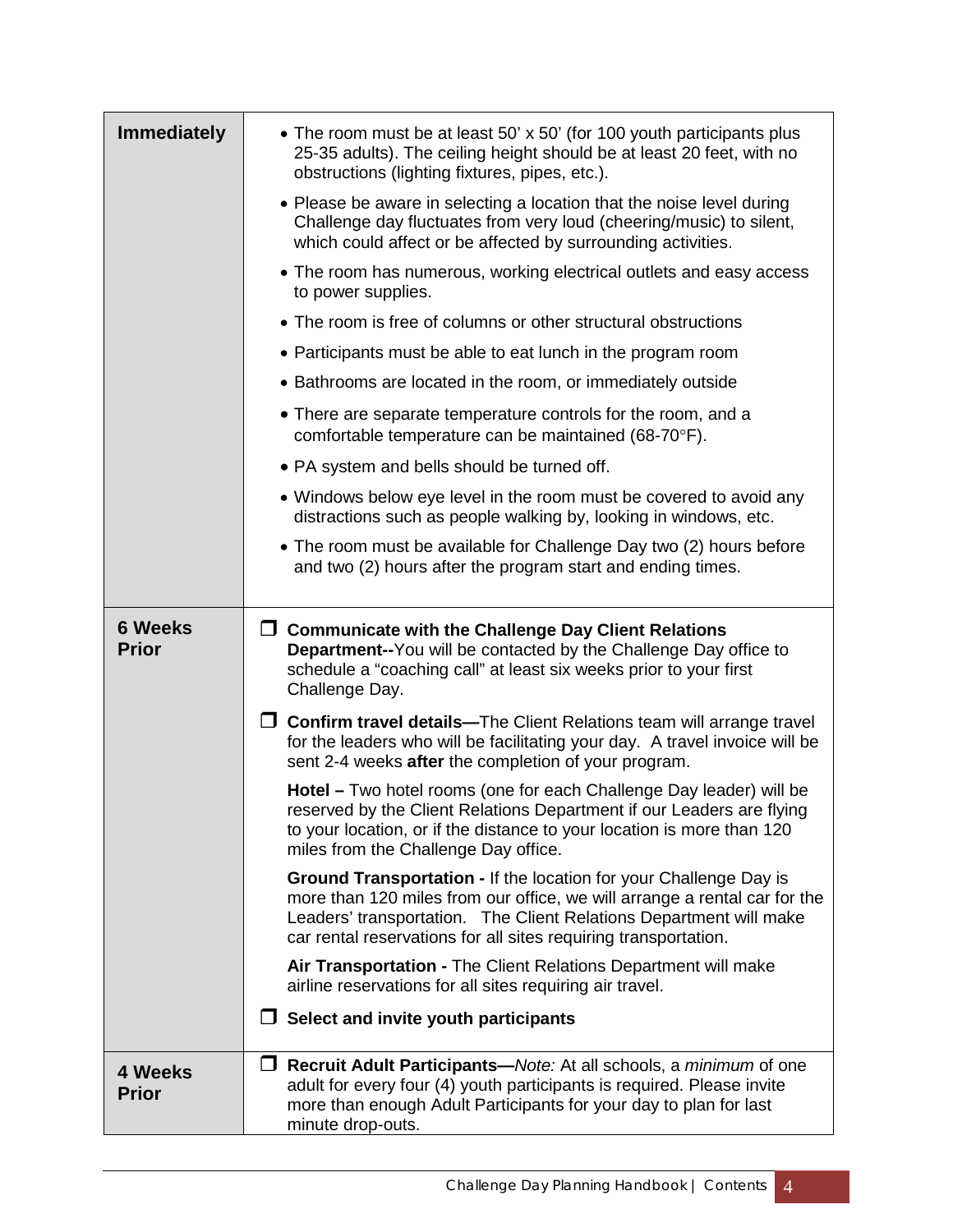| 3 Weeks<br><b>Prior</b> | □<br>Confirm equipment and supplies (see list on p. 13)                                                                                                                                                                                                                                      |  |  |  |  |
|-------------------------|----------------------------------------------------------------------------------------------------------------------------------------------------------------------------------------------------------------------------------------------------------------------------------------------|--|--|--|--|
|                         | <b>Coordinate lunch</b>                                                                                                                                                                                                                                                                      |  |  |  |  |
|                         | Prepare Student Resource List (see sample on p. 21)                                                                                                                                                                                                                                          |  |  |  |  |
| 2 Weeks<br><b>Prior</b> | $\Box$ Organize registration for each day—Please remember to recruit<br>additional adult volunteers who will not be participating in the<br>Challenge Day and therefore do not need to attend the morning and<br>afternoon meetings, to assist with registering participants.                |  |  |  |  |
|                         | $\Box$ Coordinate with the Maintenance Department—If your Challenge<br>Day is being held on a school campus, notify the head of maintenance<br>that the room you are using will be unavailable for their access from 2<br>hours prior until 2 hours after the program times.                 |  |  |  |  |
|                         | If the facility will be used for another event after the end of the program<br>day (e.g., sporting events), please be sure to let your Client Relations<br>Manager know right away.                                                                                                          |  |  |  |  |
|                         | $\Box$ Confirm that all student permission slips have been turned in                                                                                                                                                                                                                         |  |  |  |  |
|                         | $\Box$ Check in with the Challenge Day Client Relations Department-<br>After your initial Coaching Call, your Client Relations Manager will<br>schedule a short check-in call with you to discuss final logistics prior to<br>the first program day.                                         |  |  |  |  |
|                         | <b>Media—Please notify the Client Relations Department if any media will</b><br>be present. Media is allowed during the first hour and last half-hour of<br>the Challenge Day ONLY. You do not have the right to videotape or<br>audiotape without permission from the Challenge Day Office. |  |  |  |  |
|                         | <b>Reconfirm with Adult Participants</b>                                                                                                                                                                                                                                                     |  |  |  |  |
| 1 Day Prior             | $\Box$ Recruit last minute Adult Participants as needed                                                                                                                                                                                                                                      |  |  |  |  |
|                         | Cover all windows at or below eye level with paper, plastic or<br>shades                                                                                                                                                                                                                     |  |  |  |  |
|                         | Turn off PA systems in the room if possible                                                                                                                                                                                                                                                  |  |  |  |  |
|                         | Confirm all equipment is prepared                                                                                                                                                                                                                                                            |  |  |  |  |
|                         | <b>Re-confirm lunch</b>                                                                                                                                                                                                                                                                      |  |  |  |  |
|                         | $\Box$ Set up the room the evening before your Challenge Day, if<br>possible (Please see room layout on p. 15 and photos on p. 16).                                                                                                                                                          |  |  |  |  |
|                         | $\Box$ Print out and make enough copies of the Participant Group List<br>(p. 14) for every Adult Participant.                                                                                                                                                                                |  |  |  |  |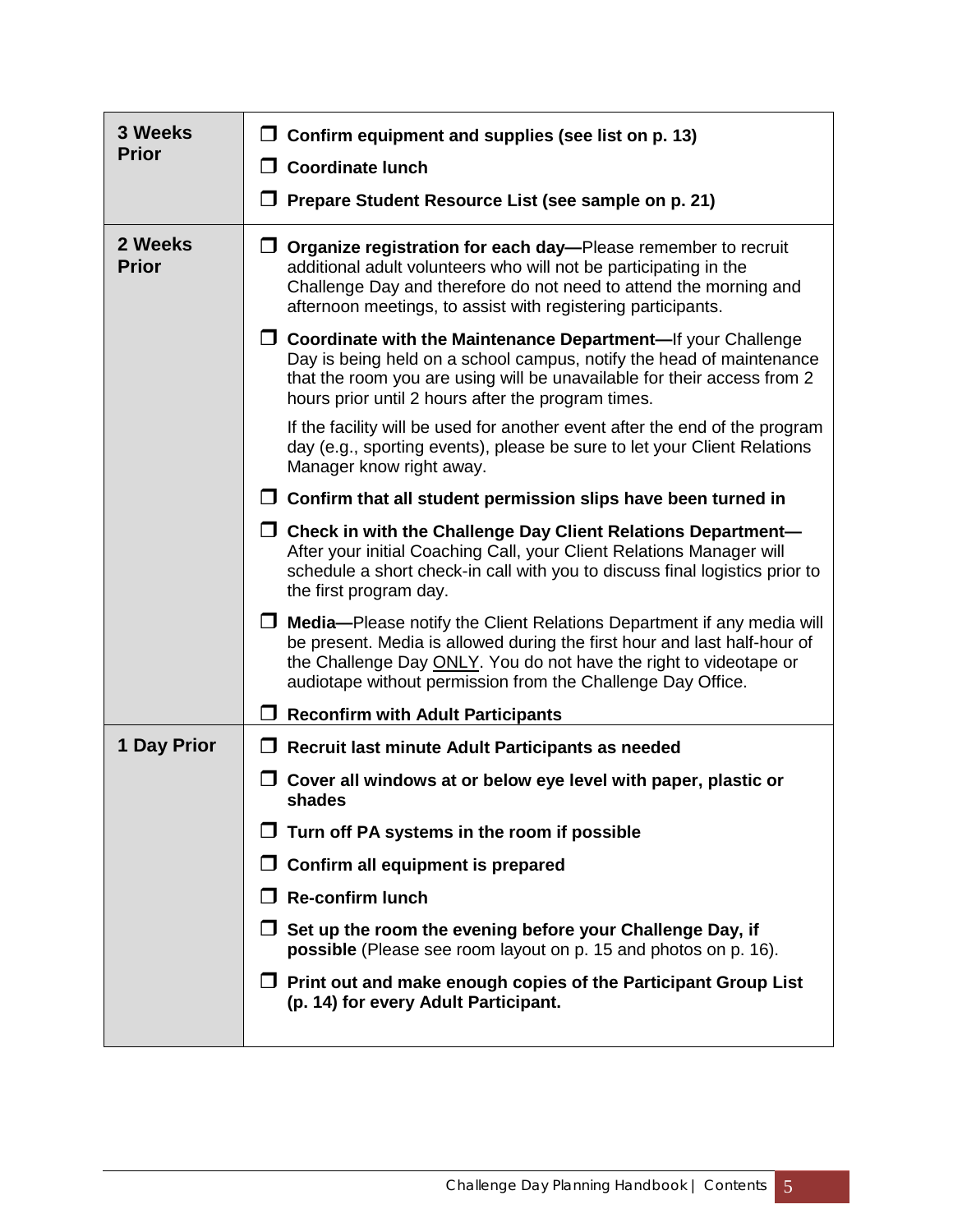| Day of                                 | Meet Challenge Day Leaders one hour and fifteen minutes (11/4<br>hours) prior to scheduled start time at assigned venue.                                                                                                                                                                                                                                                                                                                                                                                                             |  |  |  |
|----------------------------------------|--------------------------------------------------------------------------------------------------------------------------------------------------------------------------------------------------------------------------------------------------------------------------------------------------------------------------------------------------------------------------------------------------------------------------------------------------------------------------------------------------------------------------------------|--|--|--|
|                                        | Oversee registration, lunch delivery and other logistics<br>$\mathsf{L}$<br>throughout the day (please delegate the execution of these tasks to<br>volunteers who are not participating in the Challenge Day).                                                                                                                                                                                                                                                                                                                       |  |  |  |
|                                        | Distribute Student Resource List to program participants at end<br>of day                                                                                                                                                                                                                                                                                                                                                                                                                                                            |  |  |  |
| <b>Immediately</b><br><b>Following</b> | <b>Counselor follow-up-At the end of each Challenge Day, you and/or</b><br>$\mathsf{L}$<br>the attending counselor will be informed of any youth participants in<br>need of additional follow-up. Prior to your Challenge Day program,<br>check in with your school counselors and request that they keep their<br>schedules open on the days immediately following your Challenge<br>Day(s) for students who may want additional support.                                                                                           |  |  |  |
| <b>Weeks</b><br><b>Following</b>       | Plan follow-up programs-Following your Challenge Day(s),<br>  I<br>everyone will be excited about sustaining the change. Now is the time<br>to carry the energy of positive communication, connection and change<br>forward through in-class, school-wide, and community activities.<br>Pages 38-44 of this handbook contains follow up activity and<br>discussion suggestions for both youth and adults. There are also<br>activities and resource handbooks on the Challenge Day website:<br>http://www.challengeday.org/followup/ |  |  |  |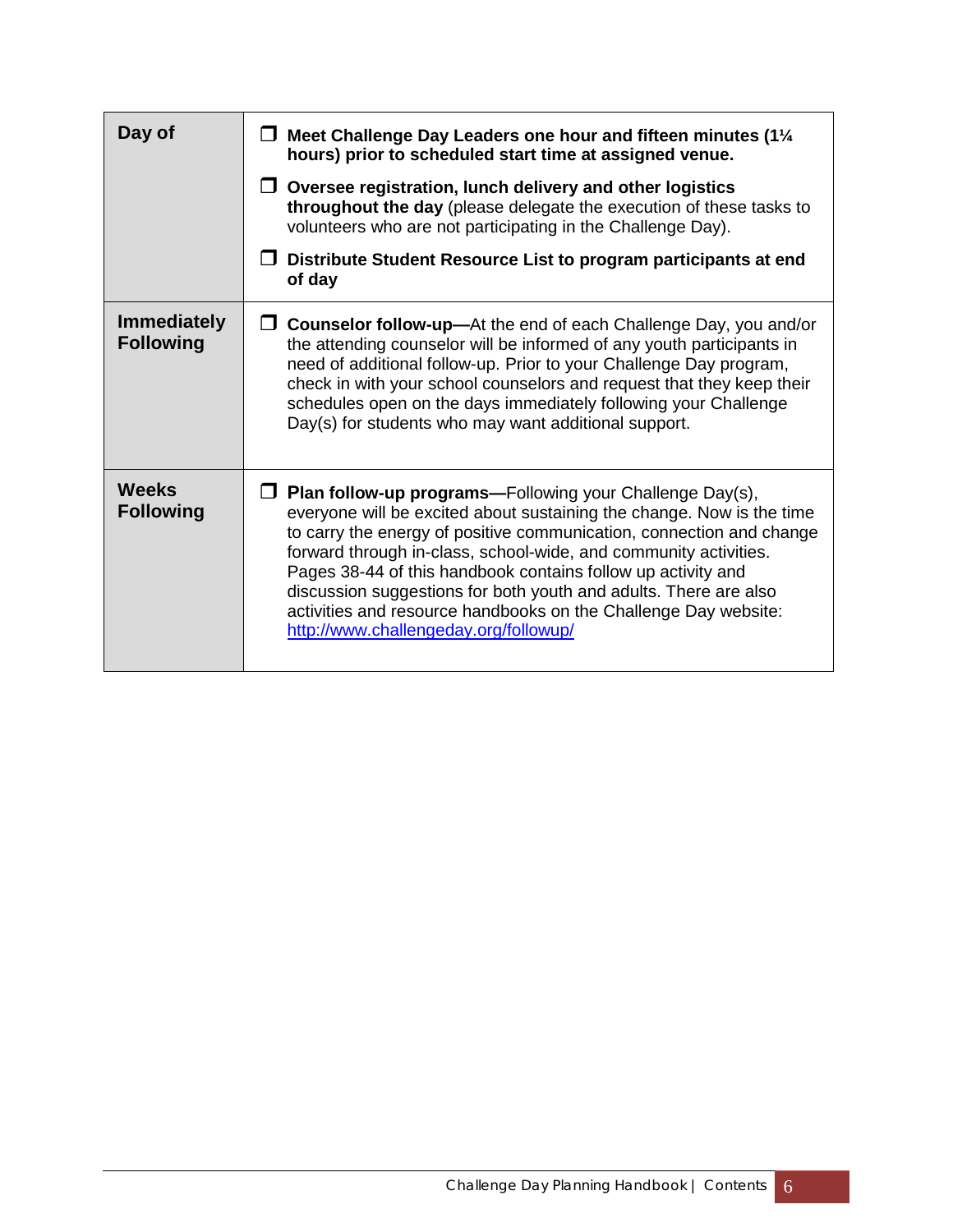<span id="page-8-0"></span>

| <b>Challenge Day Planning Worksheet</b>  |          |           |                                                                                                                                                                                                                                                                                                                                                                                                                                       |  |
|------------------------------------------|----------|-----------|---------------------------------------------------------------------------------------------------------------------------------------------------------------------------------------------------------------------------------------------------------------------------------------------------------------------------------------------------------------------------------------------------------------------------------------|--|
|                                          | Due Date | Completed | <b>Tasks</b>                                                                                                                                                                                                                                                                                                                                                                                                                          |  |
| Immediately                              |          |           | □ Make sure you have returned a signed contract. Days are not confirmed until a signed contract is<br>received<br>□ Select on-site Coordinator<br>□ Complete and return the 'Event Logistics Form' immediately<br>$\square$ Process invoice for payment<br>$\Box$ Identify follow up counselor<br>□ Form Challenge Day Committee<br>$\Box$ Meet with Committee and distribute jobs<br>□ Secure private room for Challenge Day program |  |
| 6 Weeks Prior                            |          |           | □ Recruit Youth Participants<br>□ Participate in phone conference with our Client Relations Dept. to coordinate site logistics                                                                                                                                                                                                                                                                                                        |  |
| 4 Weeks Prior                            |          |           | □ Recruit Adult Participants                                                                                                                                                                                                                                                                                                                                                                                                          |  |
| 3 Weeks Prior                            |          |           | $\Box$ Order/gather equipment and supplies (see p. 13)<br>□ Coordinate lunch<br>□ Prepare Student Resource List (see p. 20for sample)                                                                                                                                                                                                                                                                                                 |  |
| 2 Weeks Prior                            |          |           | □ Organize registration for each day<br>□ Coordinate set-up with your Maintenance Department<br>□ Confirm that all permission slips have been turned in<br>□ Check-In call with your CD Client Relations Manager<br>$\square$ Reconfirm with Adult Participants                                                                                                                                                                       |  |
| 1 Day Prior                              |          |           | □ Recruit last minute Adult Participants as needed<br>$\Box$ Cover all windows at or below eye level<br>□ Confirm all equipment and supplies are prepared<br>□ Re-confirm lunch<br>$\Box$ Set up the room, if possible<br>□ Print out & copy Participant Group List form (p. 14)                                                                                                                                                      |  |
| Day of                                   |          |           | □ Meet Challenge Day Leaders 1 hr. 15 min. prior to start time<br>□ Have volunteers oversee registration, lunch, and other logistics.<br>□ Give Challenge Day Leaders participant lists and Participant Group List Forms<br>□ Distribute Student Resource List to participants after CD.                                                                                                                                              |  |
| Immediately<br>Following                 |          |           | $\Box$ Follow up with youth participants needing counseling<br>□ Develop on site BTC team/activities to keep the momentum going                                                                                                                                                                                                                                                                                                       |  |
| Keeping<br><b>Challenge Day</b><br>Alive |          |           | □ Share successes and feedback with your Client Relations team via the CARE feedback form you will<br>receive via email.                                                                                                                                                                                                                                                                                                              |  |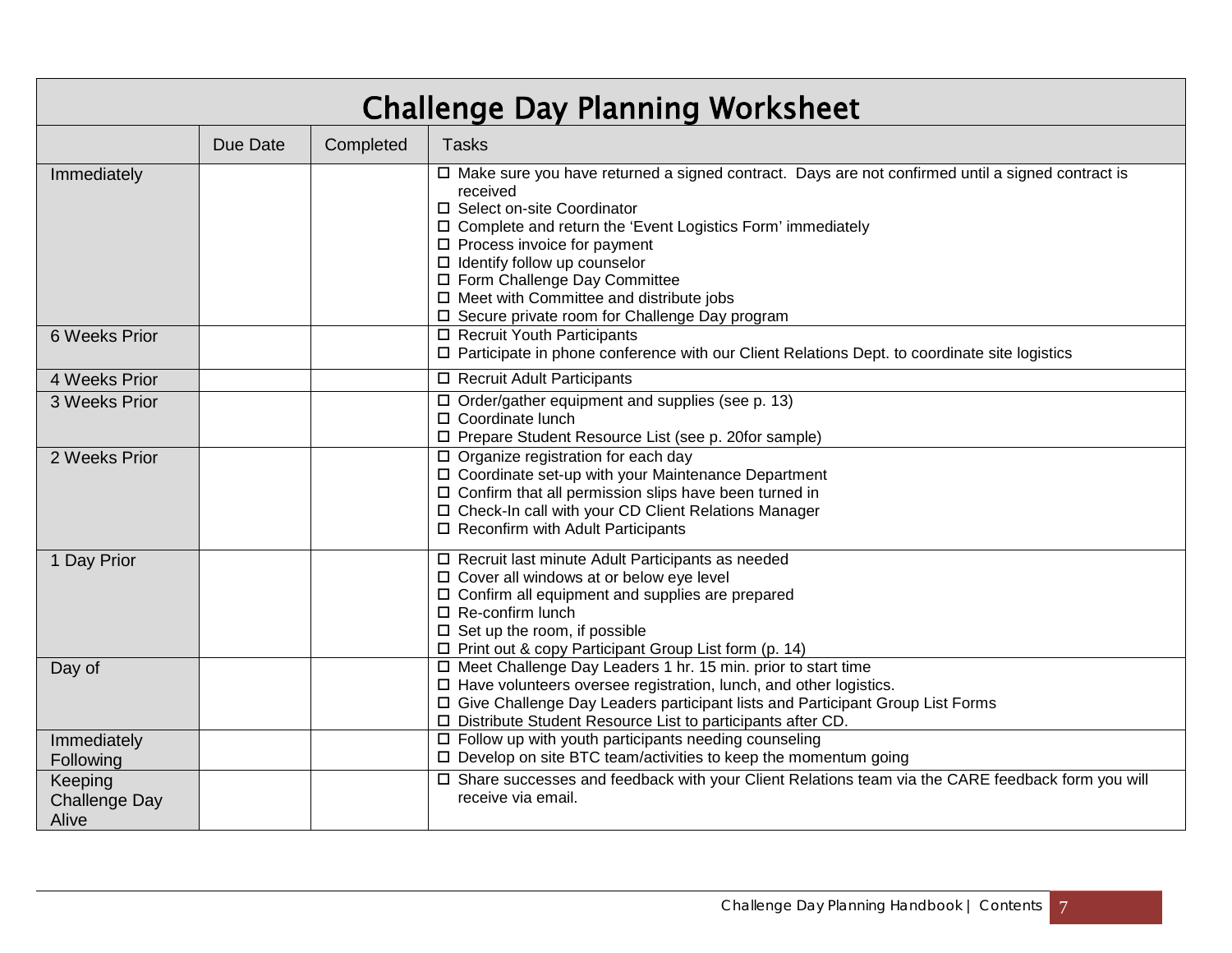### Task Descriptions and Forms

<span id="page-9-0"></span>The following pages include tasks that correspond with the Challenge Day Planning Checklist. Our intention in providing these pages is to facilitate flexibility and make it easy for you to photocopy and distribute the various tasks among your Challenge Day Planning Committee.

Following the task descriptions are the forms you'll need – student and parent invitations, permission slips, sample resource list, etc. It is most useful to photocopy and distribute the forms to the committee members who have volunteered to handle those tasks.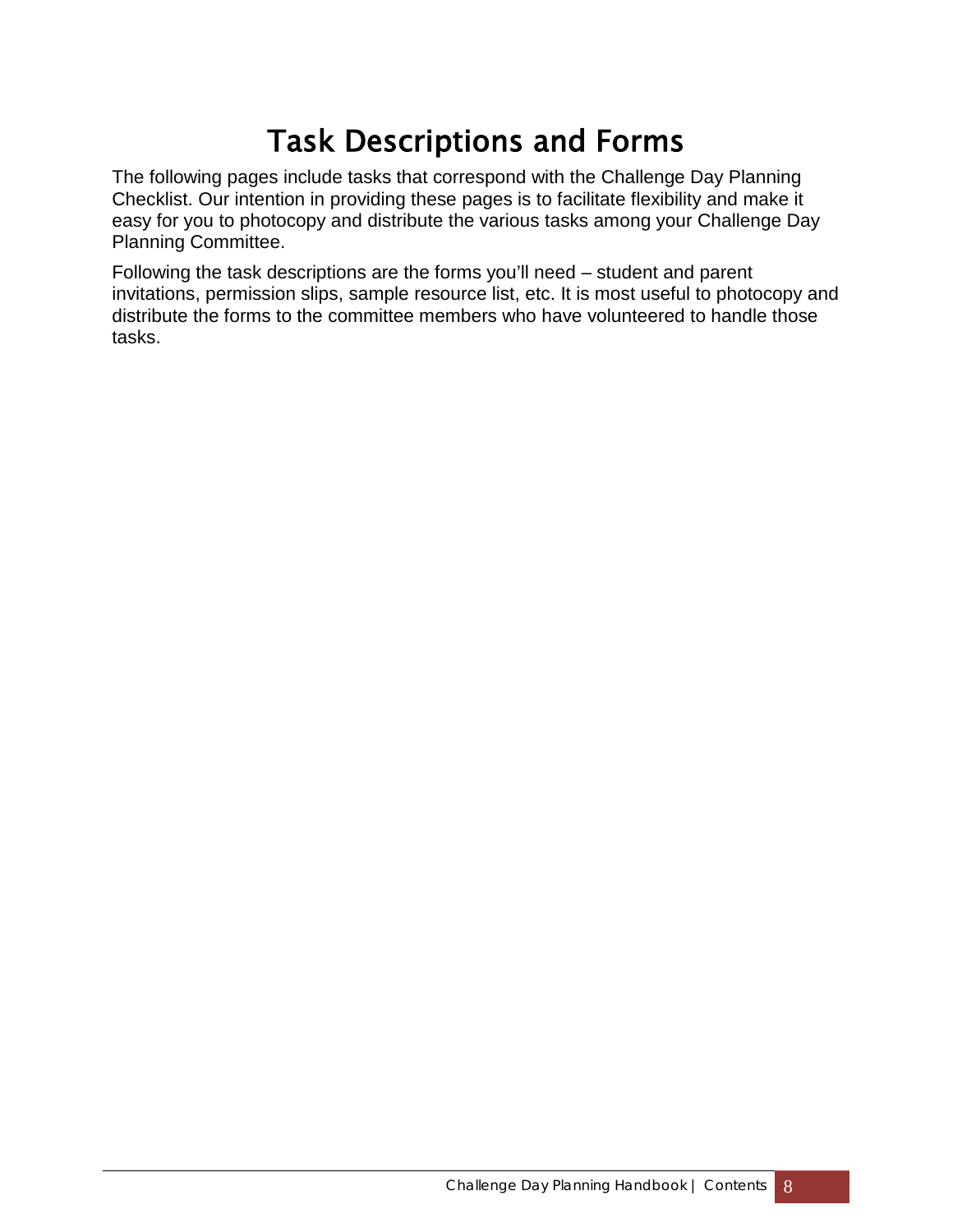### Coordinator Responsibilities

<span id="page-10-0"></span>The Challenge Day Coordinator's responsibilities are as follows:

- 1. Read and be familiar with this handbook
- 2. Ensure that all tasks on the planning worksheet are completed
- 3. Attend each of your planned Challenge Day Programs in its entirety
- 4. Act as primary contact with your Challenge Day Client Relations Manager
- 5. Ensure that a counselor will attend each Challenge Day and be responsible for timely follow-up support needed by Youth Participants
- 6. Recruit volunteers for your Challenge Day Planning Committee
- 7. Coordinate committee meetings and activities
- 8. Distribute roles/tasks to Committee members
- 9. Ensure that all students who participate have permission from parents/guardians and the number of student participants does not exceed 100

Use the table on the following page to list the names of your Challenge Day Planning Committee members and the roles/jobs they agree to do.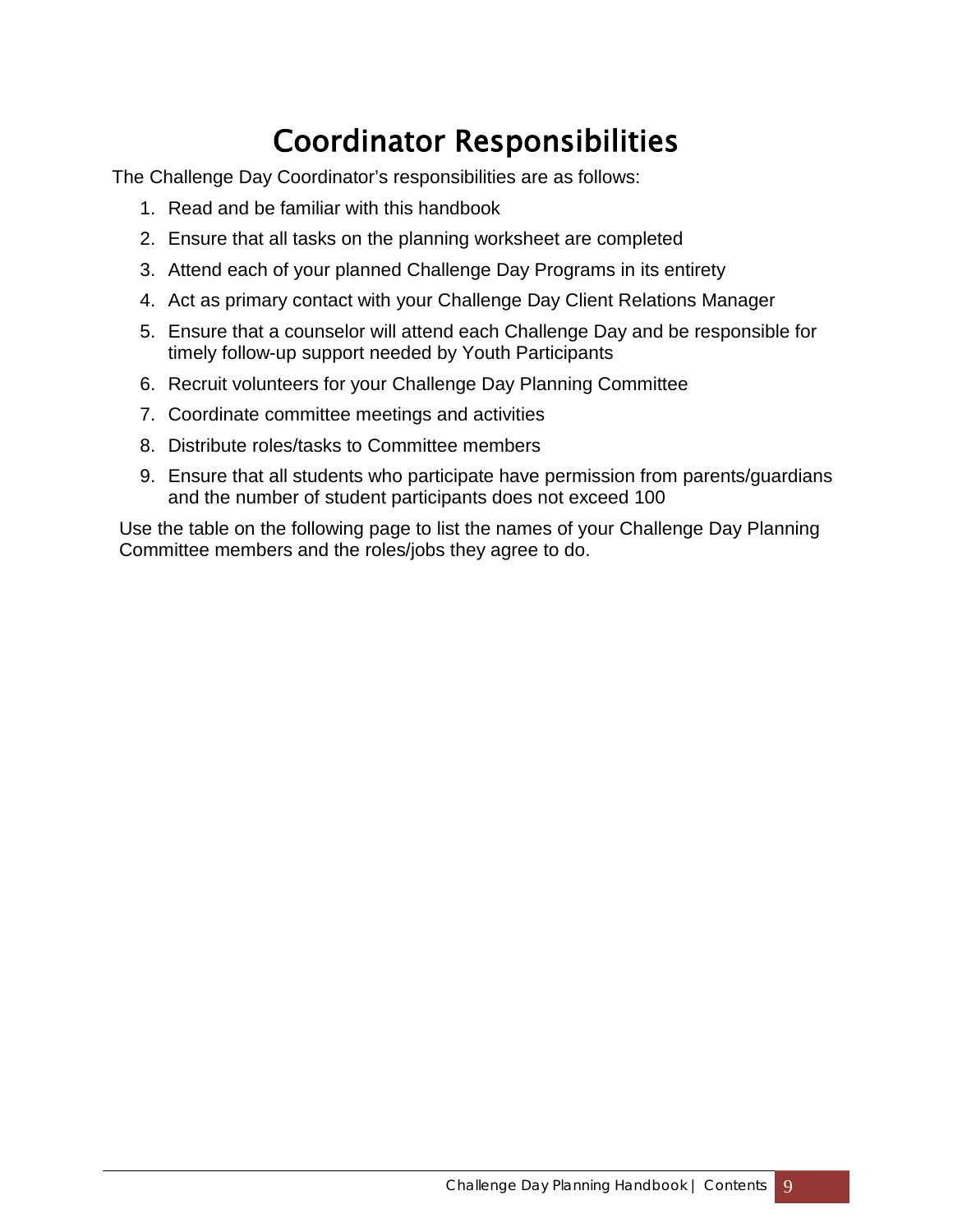<span id="page-11-0"></span>

| <b>Challenge Day Committee Roster</b> |                                              |  |  |  |
|---------------------------------------|----------------------------------------------|--|--|--|
| <b>Name</b>                           | Role/Tasks                                   |  |  |  |
|                                       | <b>Challenge Day Coordinator</b>             |  |  |  |
|                                       | Youth Participant Manager                    |  |  |  |
|                                       | <b>Adult Participant Manager</b>             |  |  |  |
|                                       | Equipment, Supplies, and Room Set-up Manager |  |  |  |
|                                       | Lunch Manager                                |  |  |  |
|                                       | <b>Registration Manager</b>                  |  |  |  |
|                                       | Assigned Counselor(s)                        |  |  |  |
|                                       | <b>Student Resource List Creator</b>         |  |  |  |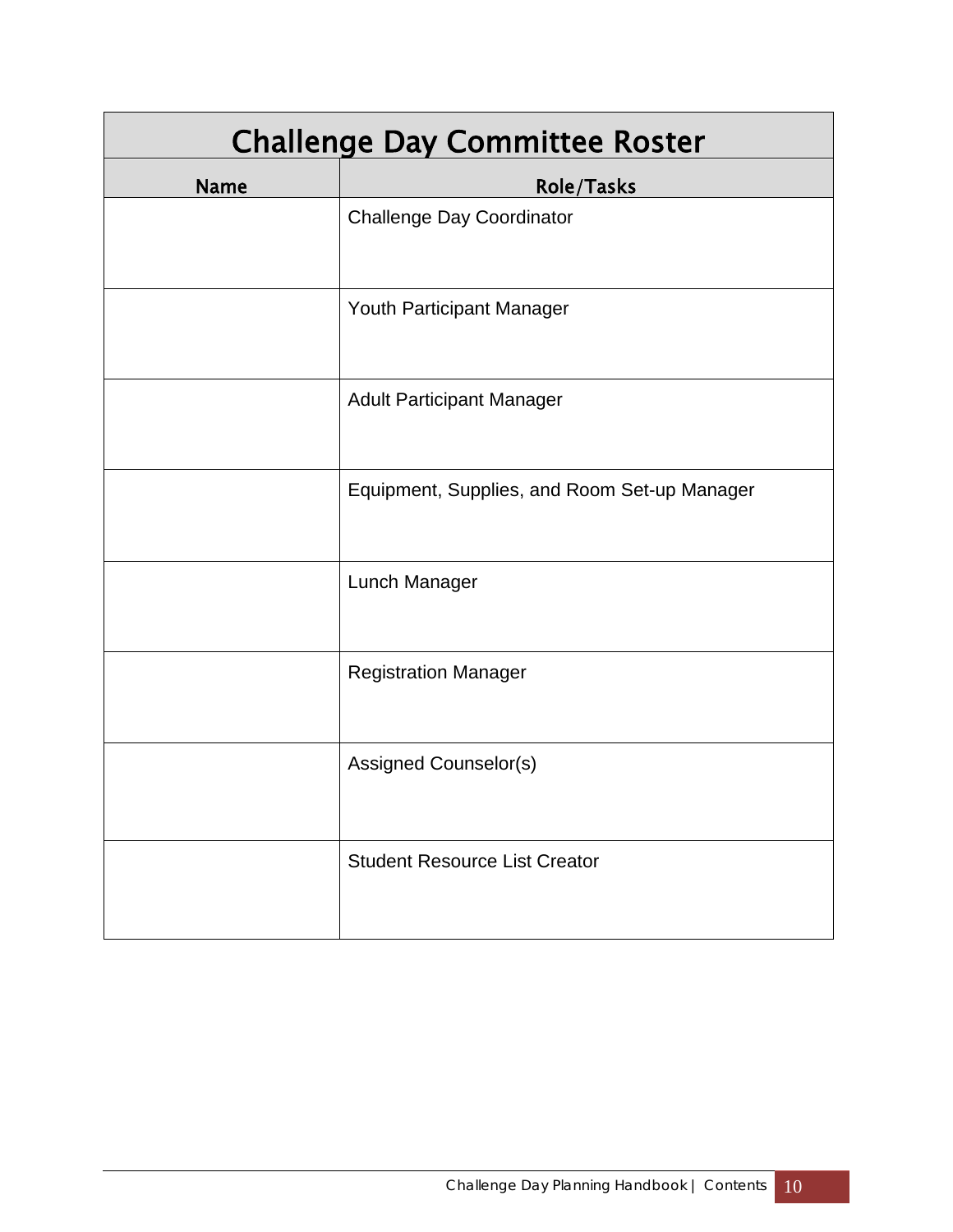### <span id="page-12-0"></span>Task 1: Youth Participant Manager

#### Due to Your Challenge Day Coordinator

(Begin at least 5 weeks Prior to Day)

Thank you for volunteering to play an essential role in planning for Challenge Day to come to your school.

#### **The number of youth participants for a Challenge Day cannot exceed 100, and must be at least 40 youth participants. Challenge Day reserves the right to cancel the program if there are more than 100 or less than 40 youth participants present.**

A common and successful recruitment model is to have teachers and counselors identify a cross-section of youth leaders within the school. Youth leaders are popular opinion leaders, social group leaders and identified student body leaders. While this includes students who are council members, in leadership class, are peer mentors, etc., we also encourage you to look for leaders of social peer groups such as identifiable cliques on campus, or even 'bullies' or victims of bullying. The impact that these students have on campus increases the opportunity for Challenge Day ideas to spread throughout the school, and allows participants to mend relationships in a safe environment. Please leave a few open spaces for youth who voluntarily want to participate in the program as well.

We strongly encourage the participation of all students, including those students who may have special needs, such as limited mobility, vision, hearing, or Special Education students who may need an aide with them throughout the day. **We have included a letter with this information that you can share with your Special Educator on p. 37 of this handbook.**

A signed permission slip must be returned to the school for every student who attends the day. (If an entire class is attending, you may use an "opt out" permission slip, where parents or guardians sign and return the form only if they do NOT want their student to attend. If you wish to use this method, please contact your Challenge Day Client Relations Manager for a copy of our opt-out permission form.)

Once the Challenge Day participants have been identified, copy and distribute the following:

- 1. Student Invitation (p. 24): Date Sent \_\_\_\_\_\_\_\_\_\_\_\_\_\_\_\_\_\_\_\_\_\_\_\_\_\_\_\_\_\_\_
- 2. Parent/Guardian Invitation (p. 26): Date Sent \_\_\_\_\_\_\_\_\_\_\_\_\_\_\_\_\_\_\_\_\_\_\_\_\_\_\_\_\_\_\_
- 3. Permission Slip (p. 28): Date Sent

Set realistic deadlines: 1-2 weeks prior to your day(s) for the return of the permission slips. Track their receipt, and establish a way for invitees to confirm their participation.

**Note:** It's helpful to share with students that participation in Challenge Day can be a privilege and remind students that only a limited number of people will be able to attend. This boosts excitement about Challenge Day and clarifies that students are not being punished or targeted by being invited.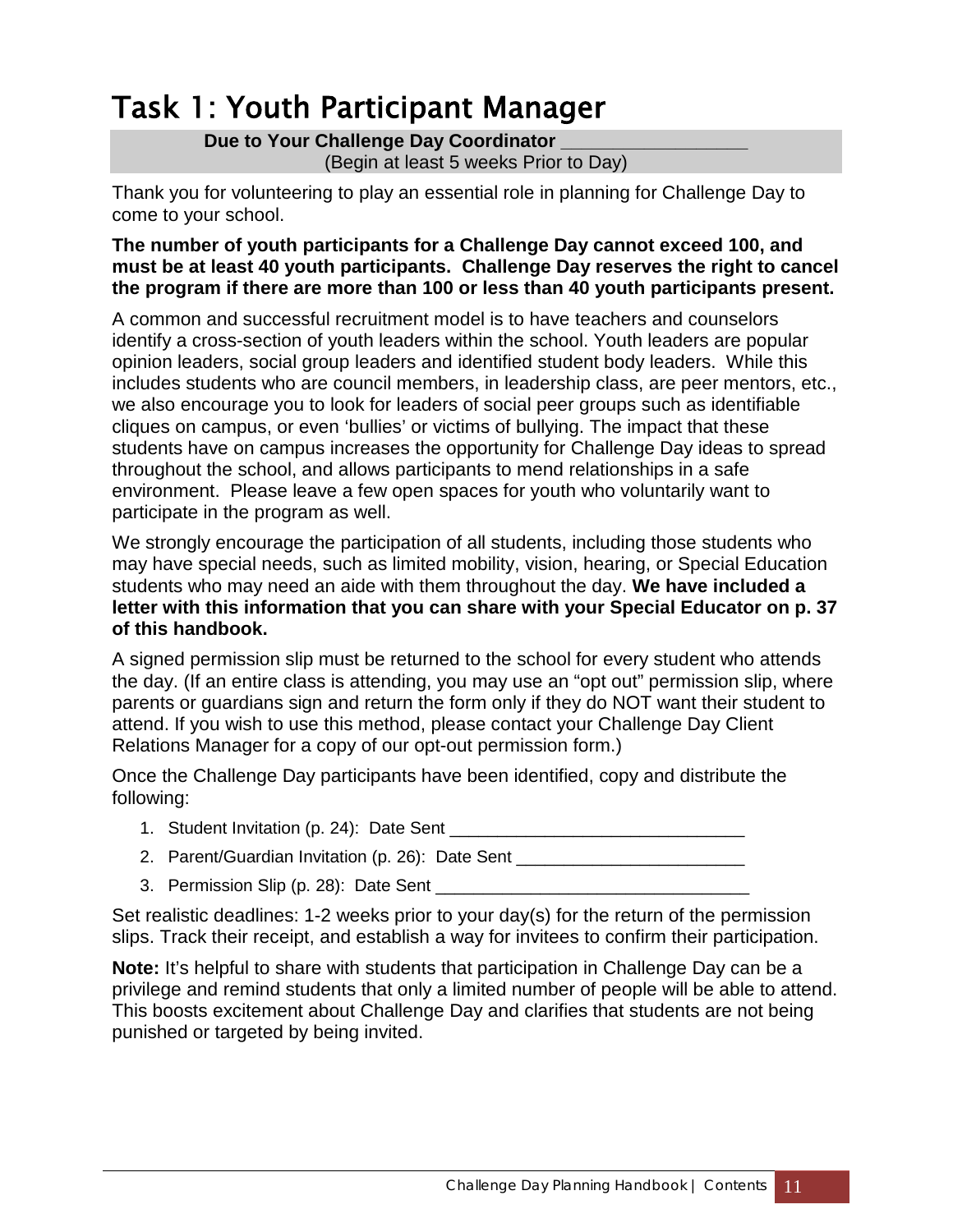### <span id="page-13-0"></span>Task 2: Adult Participant Manager

Due to Your Challenge Day Coordinator (Begin at least 4 weeks Prior to Day)

Thank you for volunteering to play an essential role in planning for Challenge Day to come to your school.

Recruit a *minimum* of one (1) Adult Participant for every four (4) youth participants. You are welcome to invite more adults, up to  $\frac{1}{2}$  the total number of student participants (i.e. 50 adults for 100 student participants). **The presence of Adult Participants is essential to the success of your program. We reserve the right to cancel the program at your expense, if the required number of Adult Participants cannot be provided for the Challenge Day.**

**Parents and guardians are welcome and ideal** volunteer Adult Participants. Often this results in Challenge Day tools being used in the home and community. We will ensure that parents are in different sharing groups than their child, to maximize ease and confidentiality for both participants. Other potential Adult Participants may include: school administrators, teachers, counselors, grandparents, PTA members, school board members, school support staff, community members, local politicians, local business owners, community counseling organizations, service organization members (Rotary, Lions, Soroptimists, Kiwanis, etc.) and members of your local fire and police departments (in plainclothes, not bearing any firearms in the Challenge Day room). Students and instructors from local colleges and universities are great volunteers as well, particularly members of psychology and education departments.

Adult Participants must arrive **at least** 30 minutes before the scheduled day and be prepared to stay **at least** 30 minutes after. Adults must be available to remain on site and participate fully in the program, all day. **No exceptions**.

We have provided an Adult Participant Roster on p. 34 for you to record the names and contact information for the Adult Participants. Often Adult Participants cancel at the last minute due to illness or other responsibilities. It is a good idea to remain in contact with these volunteers until the day of your program. We recommend recruiting at least five additional adults to prepare for possible cancellations.

To prepare your Adult Participants, copy and distribute:

- 1. Adult Participant Invitation (p. 30)
- 2. Adult Participant Welcome Letter (p. 32)

There are both English and Spanish versions of each of these documents for your use.

Provide your Adult Volunteers with directions to the venue, parking instructions, registration details, how to identify the specific room they need to go to, and a reminder of the times they need to arrive and stay until. A quick email about a week before the program with these details can help your Adult Participants arrive fully present and ready to dive into the event.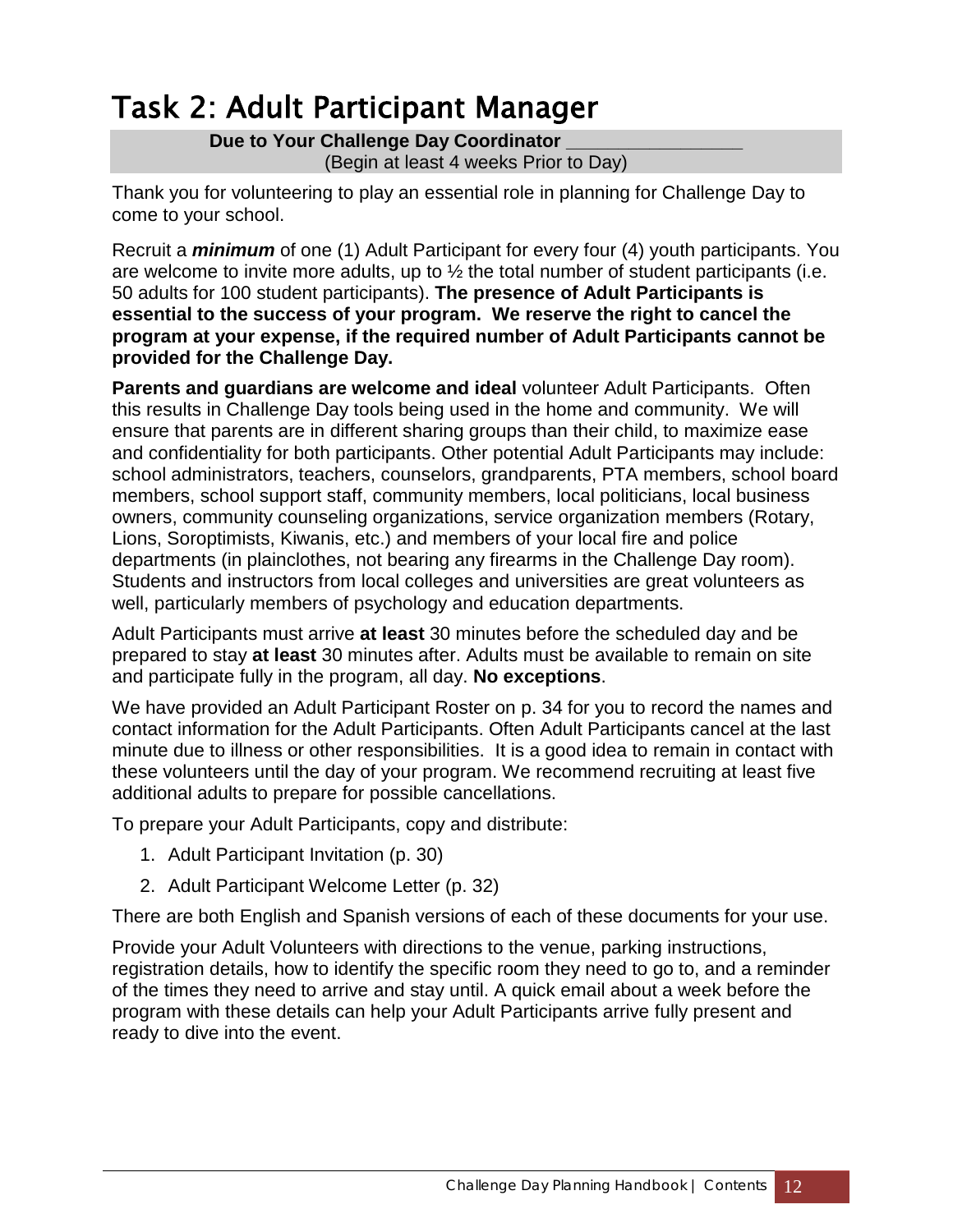### <span id="page-14-0"></span>Task 3: Equipment, Supplies, and Room Set-up Manager

#### **Due to Your Challenge Day Coordinator** (3 weeks prior to Day)

Thank you for volunteering to play an essential role in planning for Challenge Day to come to your school. For your Challenge Day, you will need the following:

- $\Box$  One (1) chair per participant (youth and adults). Chairs should be on site a minimum of one (1) day prior to the first Challenge Day. Folding chairs are ideal. If they are not available, stacking, light weight chairs **without** arms are acceptable. Please note – **we will not be able to use bleachers or have participants sit on the floor**. Be mindful of any restrictions there may be regarding chairs on the floor of the room you are using and plan ahead to cover the floor if needed, or secure chairs with non-scratch, rubber feet.
- $\Box$  Four (4) 6-foot tables and four (4) Non folding Chairs, without wheels
- $\Box$  Two (2) regular trash cans and a third one for recycling, if applicable.
- 25-30 small boxes of tissue **Please do not purchase fewer large boxes**; it is important that we have one box for every four student participants. Sanitation stations in the gym.
- $\Box$  Three (3) 100-ft. three-prong extension cords. A power strip is recommended as well.
- $\Box$  Name tags and masks for adult and student participants (stick-on nametags work well)
- $\Box$  Ball point pens for each adult and student participant (please hand these to the Challenge Day leaders to distribute at the appropriate time).



Two (2) audio speaker tri-pod stands **or** two (2) large tables (we provide large audio speakers and all other sound equipment that we will be using).





4-5 markers in bold colors for Challenge Day Leaders to use with the easel paper. Please ensure markers are wide-tipped so all participants can see clearly what is being written.



 $\square$ 

- $\Box$  If desired, bring a still camera to take pictures of your day. To maintain confidentiality, photos can be taken ONLY during the first hour and last ½ hour of the program.
- $\Box$  Participant Group Lists Please print out the Participant Group List form on p. 14 and make a copy for each Adult Participant. Hand the stack of copies to the Challenge Day Leaders the morning of your program, and they will distribute the forms at the appropriate time.

#### **All supplies must be present in the room, by or before the Challenge Day Leaders arrive on the morning of your program. See pp. 15 & 16 for room diagram and photos.**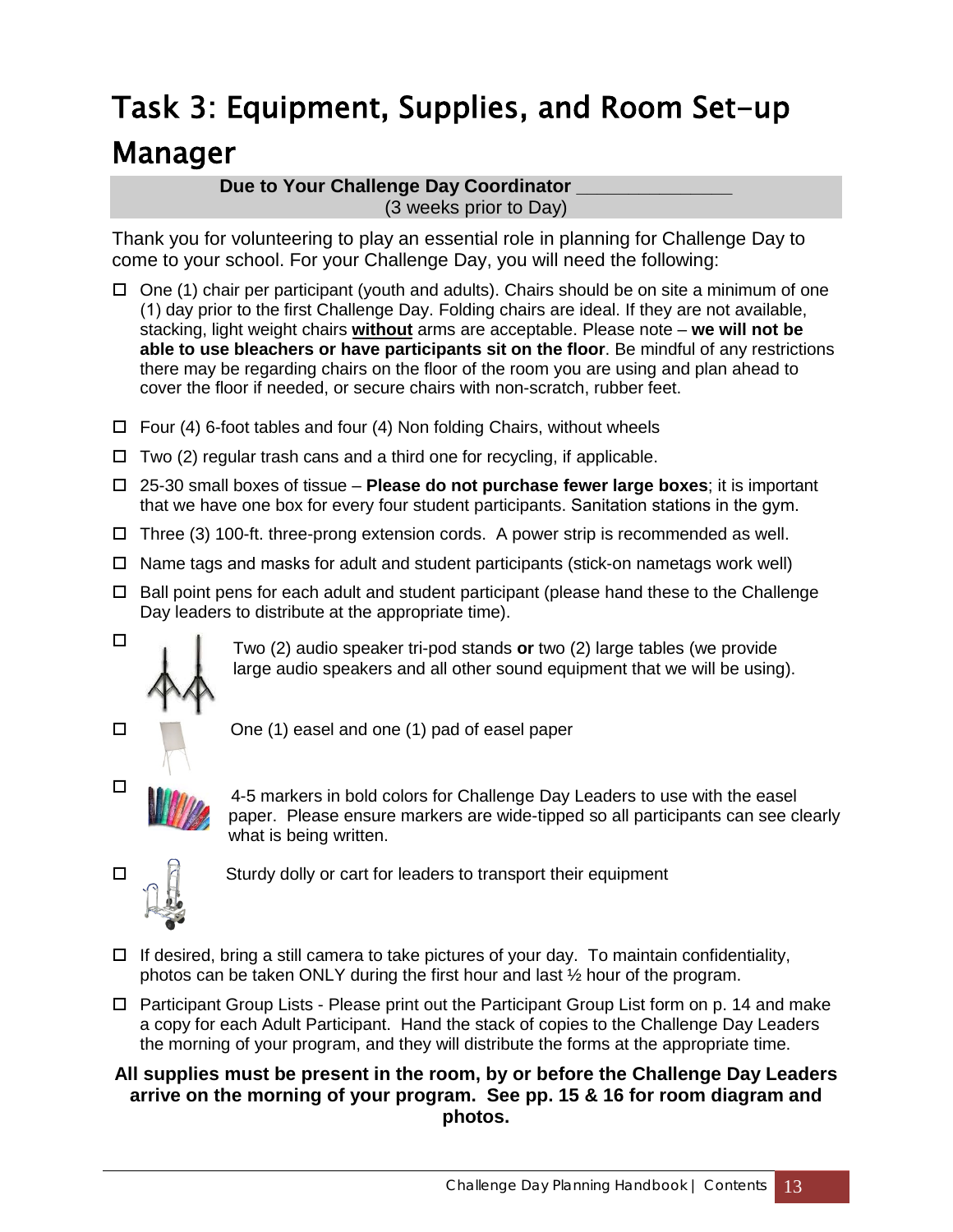<span id="page-15-0"></span>

### **Participant Group List**

| <b>Adult Participant Name:</b> | <u> 1999 - Jan James James, martin de la contrada de la contrada de la contrada de la contrada de la contrada de</u> |  |
|--------------------------------|----------------------------------------------------------------------------------------------------------------------|--|
|                                |                                                                                                                      |  |
|                                |                                                                                                                      |  |
| Date:                          |                                                                                                                      |  |

### **Participant Names**

First & Last Name - Please print neatly



2520 Stanwell Drive, Suite 160+Concord, CA 94520+office@challengeday.org+925-957-0234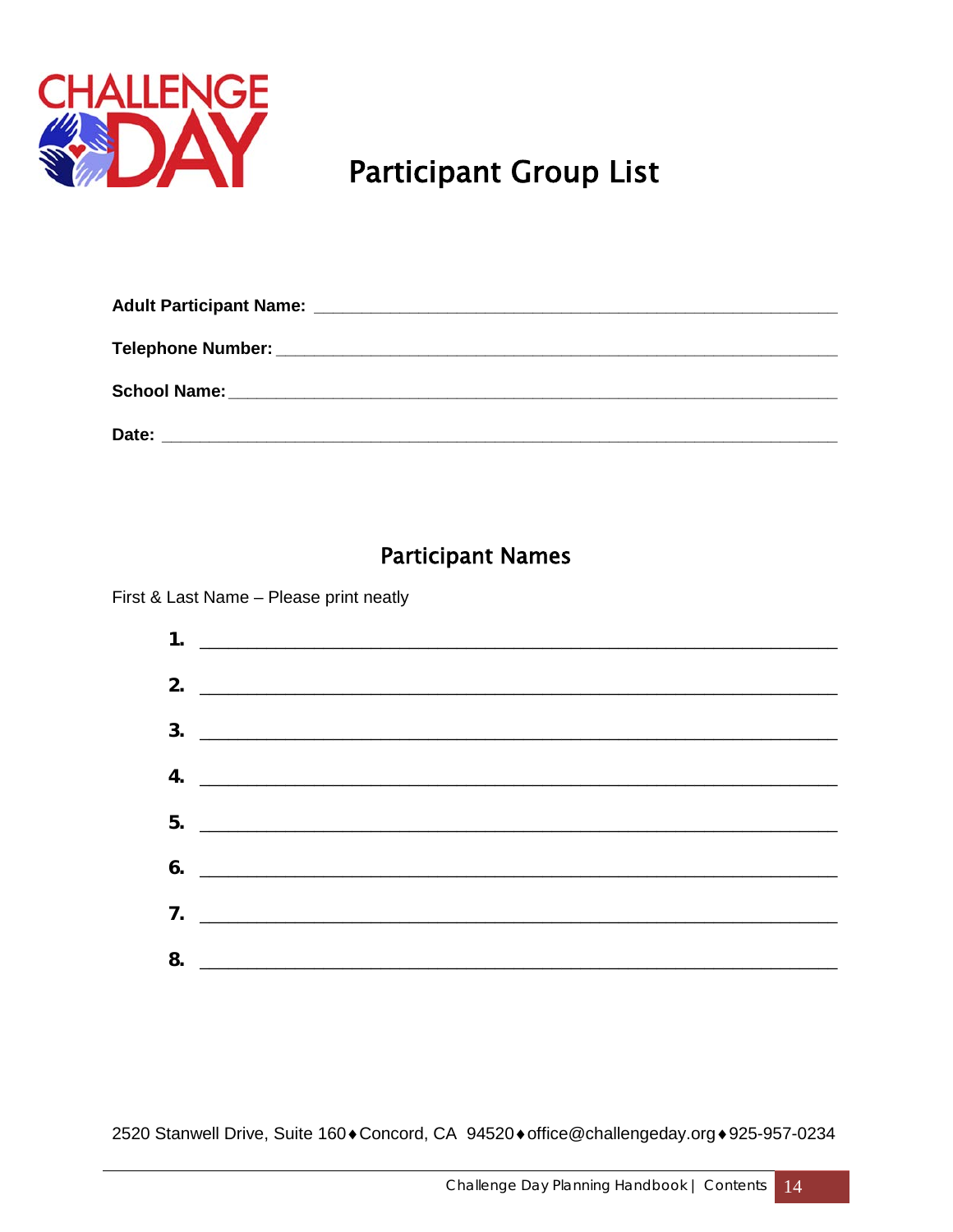

programs (see the Challenge Day Planning List for a full description of room criteria). Two (2) concentric circles

A room the size of a cafeteria, gymnasium, or other recreation, conference or ballroom is ideal for these

of chairs – one (1) for each student/adult participant (70-85 chairs in an outside circle and 20-50 chairs in the

the walls to help contain the energy of the room. Chairs should be touching each other for maximum closeness inner, broken circle) – should fit in the room with a 6-foot buffer from the walls. Circle should be set up close to

### Room Set-Up Diagram

away from walls so participants can travel down either side. Outer circle starts at the ends of the table and **includes the table**. For the inner circle, after every 5 chairs,<br>leave a 3ft. gap. Ideally the chairs and circles are as tight together as possible (in a Gym, this is no bigger than half-court)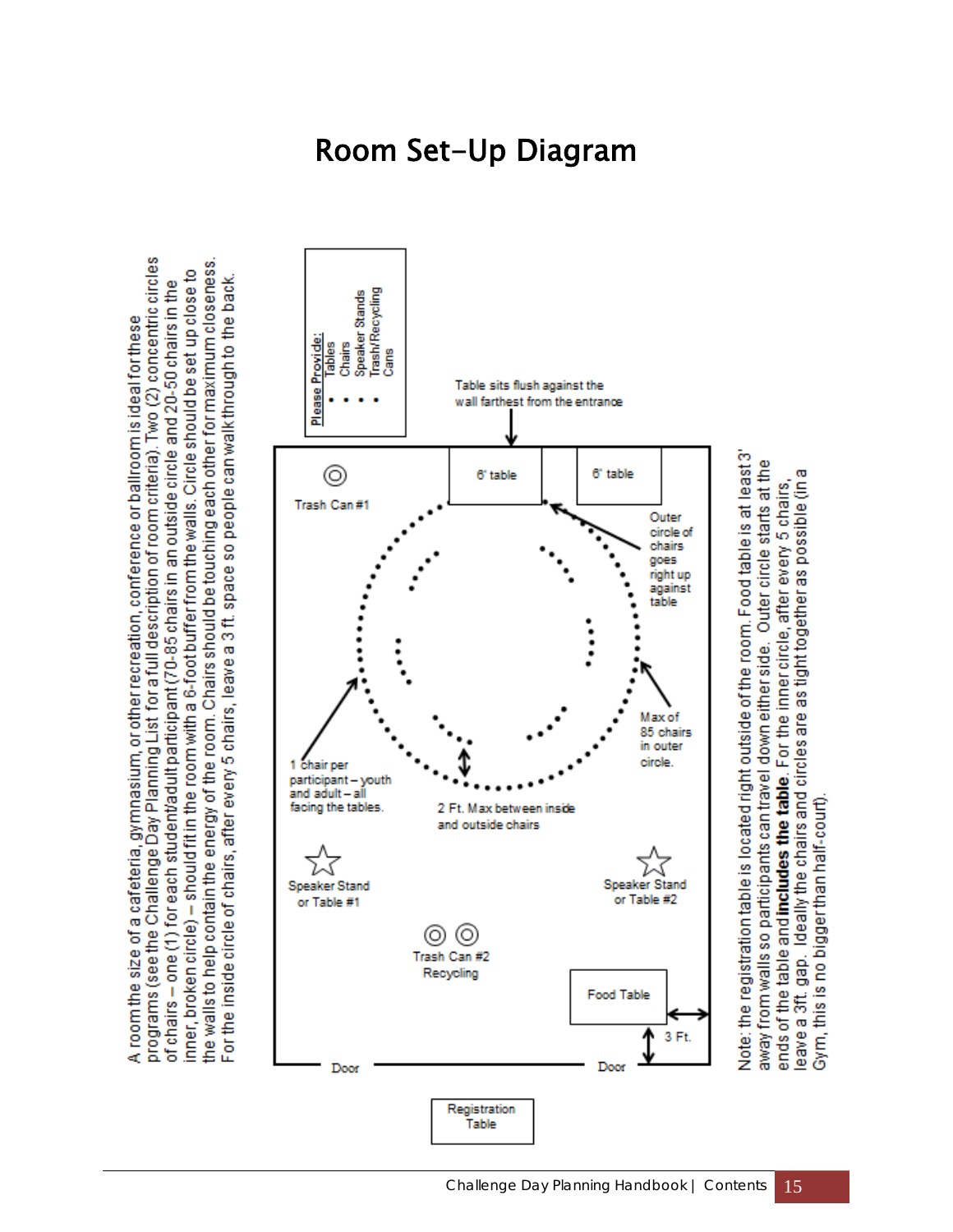### Room Set-Up Photo



- Please place table up against the wall furthest from the entrance. The "opening" into the circle of chairs is subject to the direction students are entering from.
- No more than 2 ft. of space between the inner and outer circle of Chairs.
- The outside circle of chairs starts at one edge of the table, and goes around to the other edge. The tighter the circle can be to the table itself, the better.

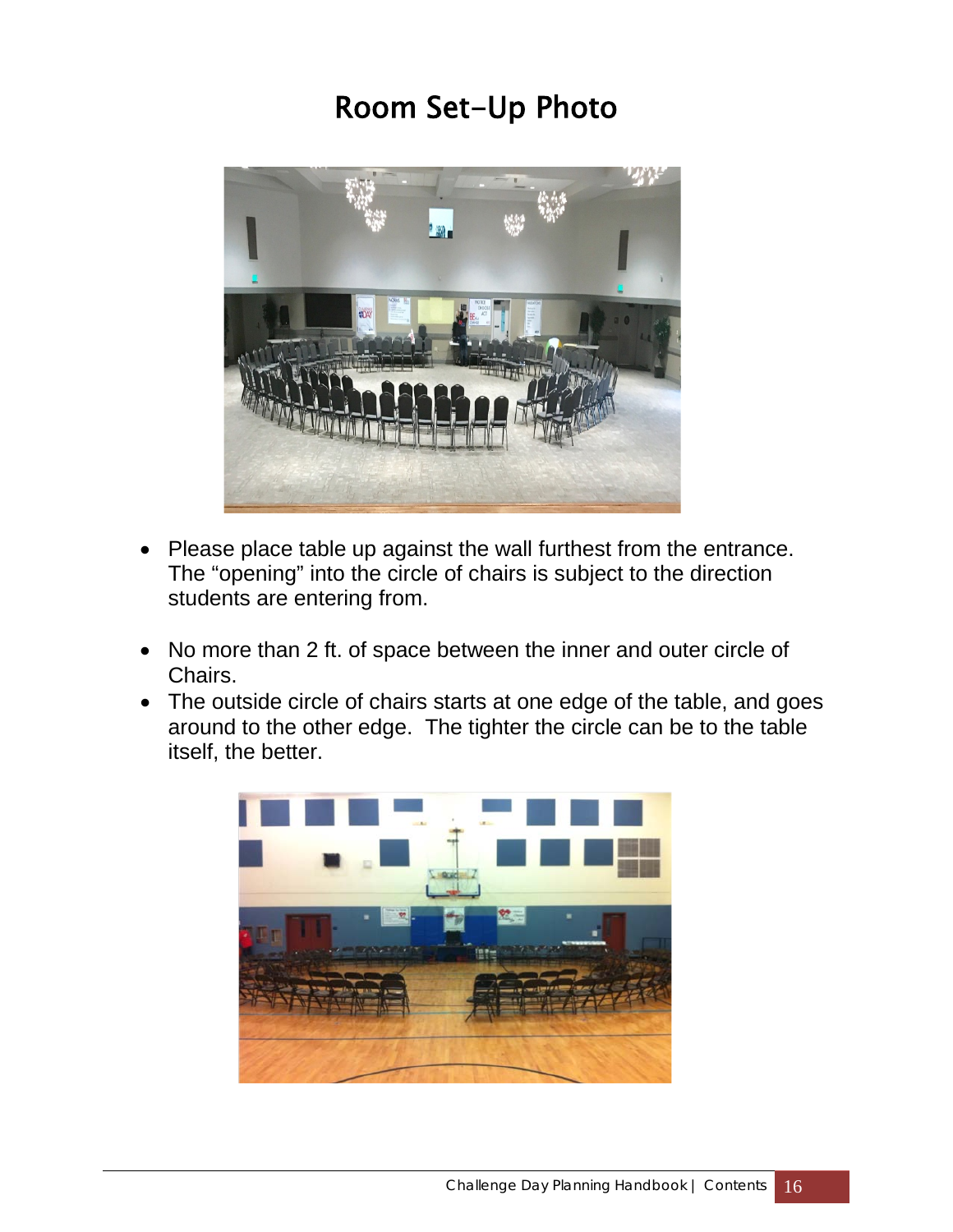### <span id="page-18-0"></span>Task 4: Lunch Manager

#### Due to Your Challenge Day Coordinator

(3 weeks prior to Day)

Thank you for volunteering to play an essential role in planning for Challenge Day to come to your school.

Lunch time may vary depending on your program start and end times, but are typically delivered and set up between 10:30 a.m. and 11:00 a.m. but will not be served until 15- 30 minutes later. Your Client Relations Manager will work with you to determine the best time for you to deliver and set up lunches. **It is critical that we have a minimum of three (3) hours after lunch ends** to complete the day, and that we have flexibility around when to serve lunch. Lunch will be 20 to 30 minutes long.

Lunch must take place in the room where the Challenge Day is being held. Please keep this in mind when selecting your location.

All participants, including adults, will need to bring their own bag lunches and will be asked to remain on site, with no exceptions. Please provide **extra** bag lunches or simple sandwiches for those who may forget.

Or, if you wish to provide lunches for everyone, please have it be prepared **cold food**, such as sandwiches, subs, wraps, bagels, chips, etc. in sacks or boxes. Please stay away from foods like pizza, hamburgers, etc. as they can grow cold, and the aroma can be distracting. Arrange for lunch to be in the room no later than 10:30 a.m. (or as determined with your Client Relations Manager) so that our Leaders have flexibility regarding when to break for lunch. If lunch arrives late we may need to significantly alter the activities for the day, which can have an effect on the overall impact.

**Arrange for a meal with a quick serving process**. We suggest setting it up so a line can proceed down both sides of the table(s). Please avoid serving meals that require condiments or any "in-the-moment" preparation. These small delays add up when multiplied by 125 youth and adults, and subtract valuable time from the program.

Healthy meals are best – it makes a difference in morale and energy. Sugary or heavy foods may make students happy at lunch, but can seriously affect students' ability to concentrate and be detrimental to the program's overall success. Please avoid serving soft drinks and other food and drinks with high sugar content.

**Please provide water for all participants.** Large coolers with small paper cups work well.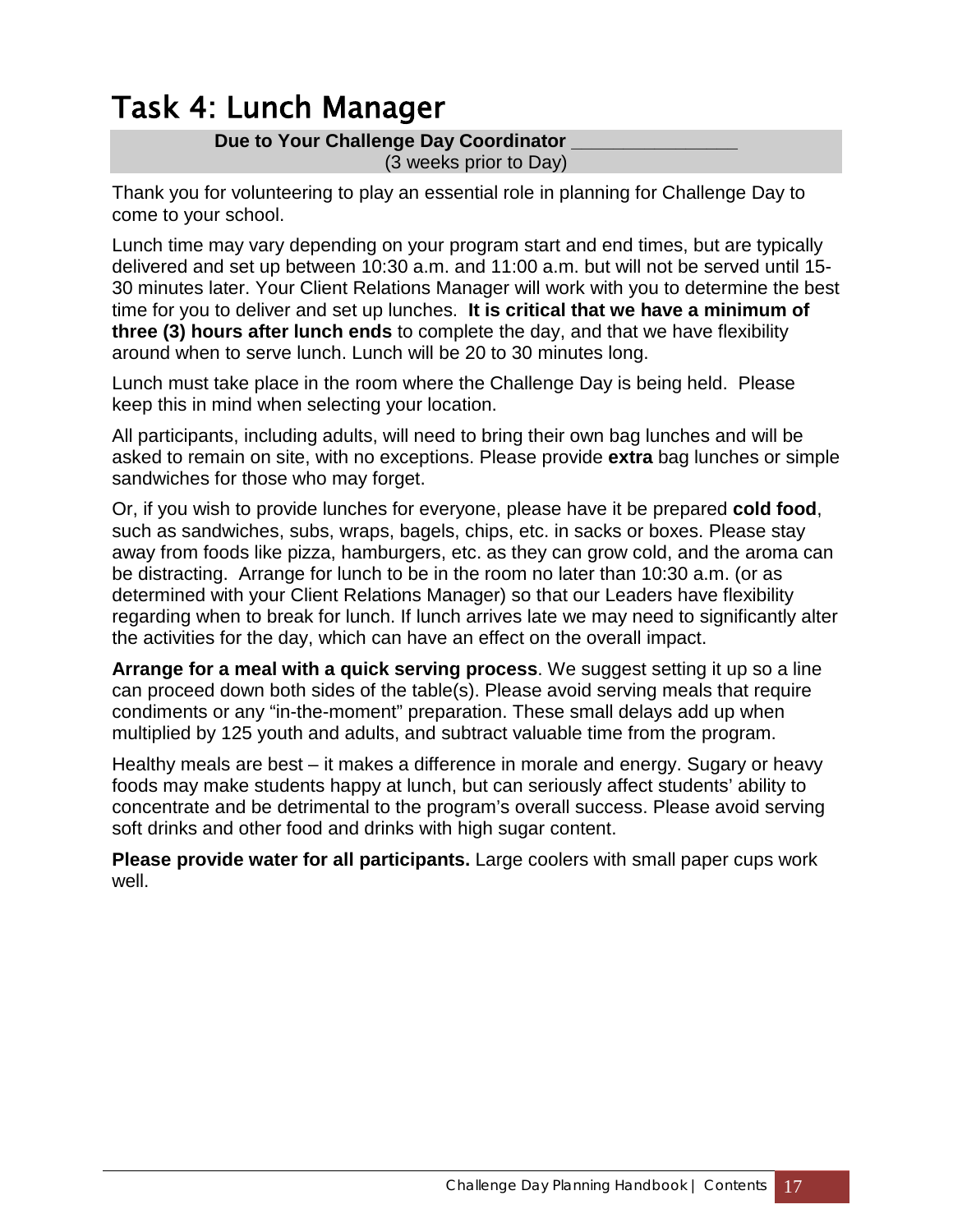### <span id="page-19-0"></span>Task 5: Registration Manager

#### Due to Challenge Day Coordinator

#### (2 weeks prior to Day)

Thank you for volunteering to play an essential role in planning for Challenge Day to come to your school. Registration planning involves:

- 1. Establishing who will be responsible for checking participants in
- 2. Getting nametags from the person responsible for supplies and having those ready for registration.
- 3. Securing a location for registering and holding students before the program starts (ideally right outside the Challenge Day room, in a hallway, foyer or adjacent room).

#### **Supplies you may need for a successful and fluid registration, depending on your registration process:**

- 1. Pens/markers
- 2. Nametags (see person responsible for supplies)
- 3. Small trash can(s)
- 4. List of Student Participants (work with the Student Participant Manager): You can use the Student Registration form (p. 35) to list and register student participants.
- 5. List of Adult Participants (work with the Adult Participant Manager): You can use the Adult Participant Registration form (p. 36) to list and register adult participants.

#### **Sample Registration Plan:**

- 1. Have 4 volunteers assist with the registration (**Adults or students who are not participating in Challenge Day that day**)
- 2. Make copies of the Student Registration Form and label the top of each sheet alphabetically (for example: A-D, E-K, L-P, Q-Z).
- 3. List students for whom the school has received permission slips, along with their grade levels on the appropriate sheets.
- 4. At registration, place signs behind each of the volunteers to help the students know which line to use (the sign could read: "Students with Last Names Beginning A through D).
- 5. Students sign the sheet in the space next to their names, fill out and put on their name tags, and be ready to enter the room where the Challenge Day will take place.
- 6. Adult Participants can sign in and receive their name tags as soon as they arrive, before their morning meeting begins.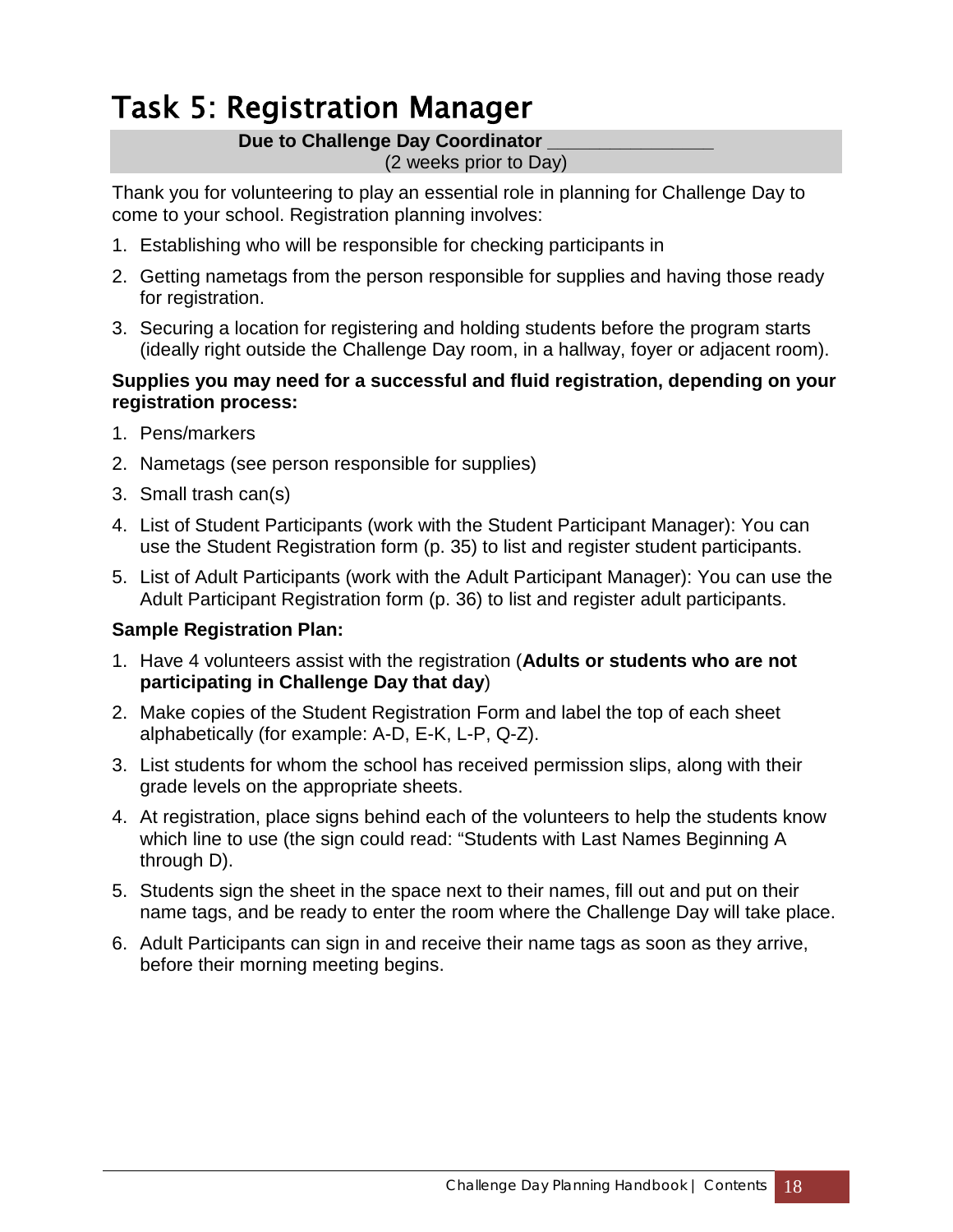### <span id="page-20-0"></span>Task 6: Assigned Counselor

One of our most important requirements for schools hosting a Challenge Day is that a counselor or licensed mental health professional, employed by the school, must be present for the entire Challenge Day program. The counselor provides follow-up care for students once the program is complete and is also responsible for communicating reportable incidents to proper authorities. School officials are often grateful to identify these students and provide them with the help they need.

Challenge Day leaders will coach Adult Participants on how to identify and confidentially report students needing follow up care, to the counselor in the Challenge Day room. They will share specific examples of levels of follow up: from students needing immediate care to those students who could use extra support with what they share. **Counselor(s), please review the instructions on p. 20 to familiarize yourself with the process we will be using.** It is a good idea to free some time up in the days following Challenge Day, to be able to meet with identified students.

#### **Confidentiality and Challenge Day Programs**

One of the success factors of a Challenge Day is that what is shared by youth and adults during the Challenge Day program remains confidential among all participants. Our Challenge Day leaders will address and emphasize the importance of confidentiality and provide room for questions, prior to *any* sharing activities.

#### **Mandated Reporting in Schools**

Certain events are considered reportable for minors (youth under 18 years of age) under every states' laws in the United States of America. These reportable events include: youth being abused (physically, sexually, emotionally) by someone, youth planning on hurting themselves, or youth that have said they are going to hurt someone else. It is important that a report is filled out with Child Protective Services (CPS) - usually within 48 hours of the event (please check with your local department for the exact reporting time). The name for CPS varies based on the state. Our Challenge Day leaders will make clear to all participants what is reportable, prior to any sharing activities that occur during the Challenge Day.

#### **Mandated Reporting and Adult Participants**

**Please make sure you understand the mandated reporting requirements for your state.** This includes: which adults qualify as Mandated Reporters (MRs), what the process is for submitting a report, phone numbers, and Reporting forms MRs will need to complete the process.

If there are Adult Participants at your Challenge Day who may not qualify as MRs but it is possible that they will hear a reportable event, please identify to them which adults in the room are MRs and make sure they share the pertinent information with these individuals. The Adult Participants who received the information from a student can also help MRs fill out the statemandated report.

#### **For your Challenge Day, be sure to:**

- 1. Know the Mandated Reporting Requirements for your state
- 2. Print out a handful of copies of the Mandated Reporting Form required by your state (this can be found on your State Government website).
- <span id="page-20-1"></span>3. Have phone numbers readily available for reporting necessary events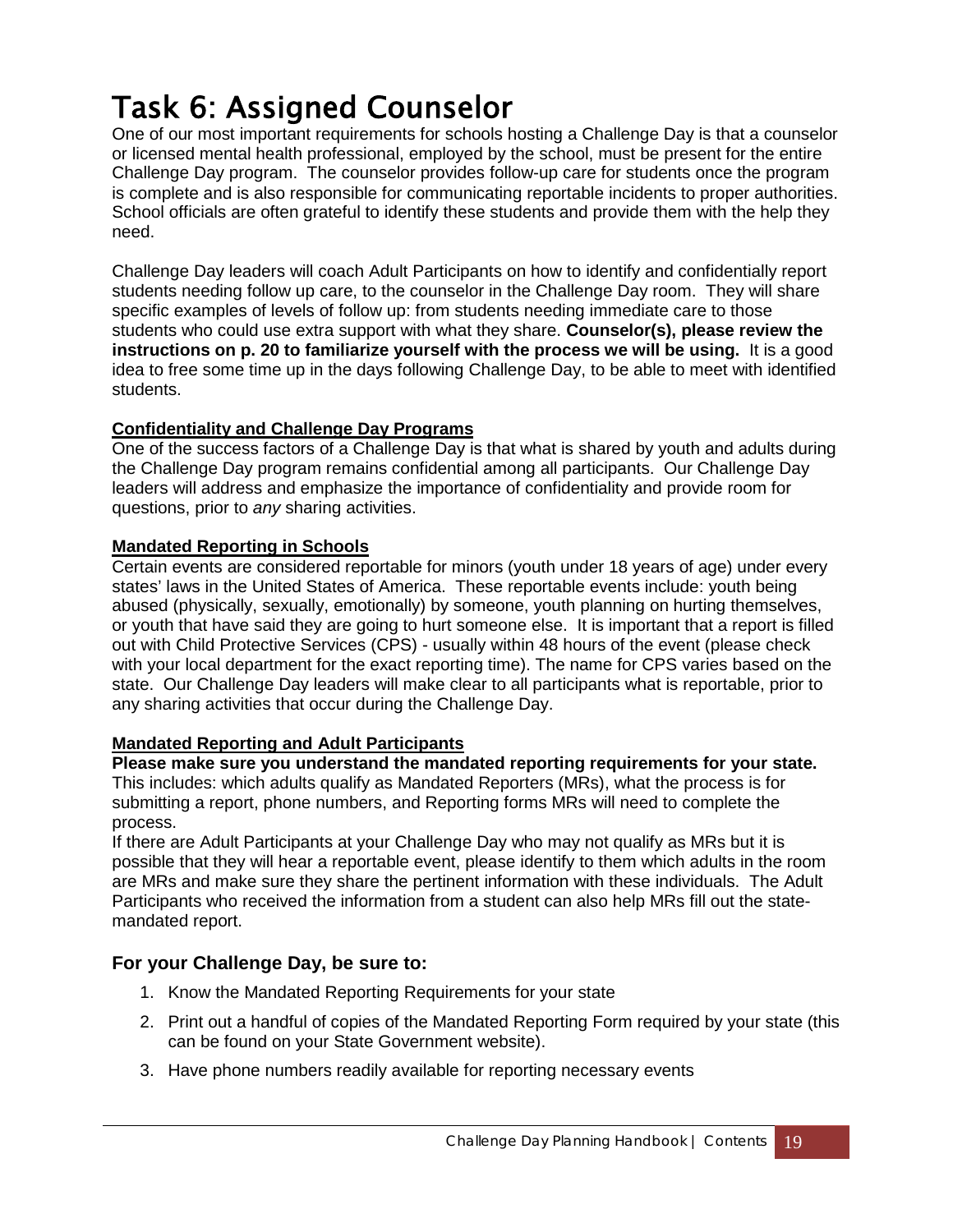### Participant Group List Follow-Up Instructions

*Please have your designated Counselor/Follow-Up person review these instructions. Challenge Day Leaders will bring copies of and instruct Adult Participants to follow these instructions when identifying students for Counselors to check in with after the program has ended.*

One of the greatest gifts that Challenge Day offers is an opportunity to recognize and help youth who are struggling. Adult Participants will use the symbols below to indicate on your Group List if there are any students fitting the following criteria. In order to truly honor confidentiality and students' trust: *Please ONLY use symbols on the form, do not write any words about them or their experiences. For any student you feel is in danger, make sure to talk with the designated Counselor/Follow-Up person sharing all the details you have – before you leave the Challenge Day.*



\*

#### **Circle around student's name**

Students who are in danger. This includes if they are: hurting themselves, hurting someone else, and/or being hurt by someone else. **Speak directly with the designated Counselor/Follow-Up Person – sharing all the details you have – before you leave the room.**

#### **Asterisk next to student's name**

Students who are not in danger, but based on what they shared (e.g., Getting picked on, grieving, etc.) could use someone to provide them with extra support (e.g., connection with a staff member, the "Be the Change" team, Peer Mediators, other support service or group, etc.). **If you are uncertain about a student needing support, place an asterisk by their name, and speak directly with the designated Counselor/Follow-Up Person before you leave the room. They are trained to make these assessments and to provide support as needed.**



#### **Smiley-face next to student's name**

Students who stood out as leaders in Challenge Day (e.g., dropping their waterline, supporting other students, showing avid interest in the day, etc.), even if they don't always seem like leaders in regular school days. It is okay – even common – to have a smiley-face next to a name that has been circled or asterisked.

These three categories are NOT mutually exclusive – we know the combination of experience and empathy often make for some of our best leaders!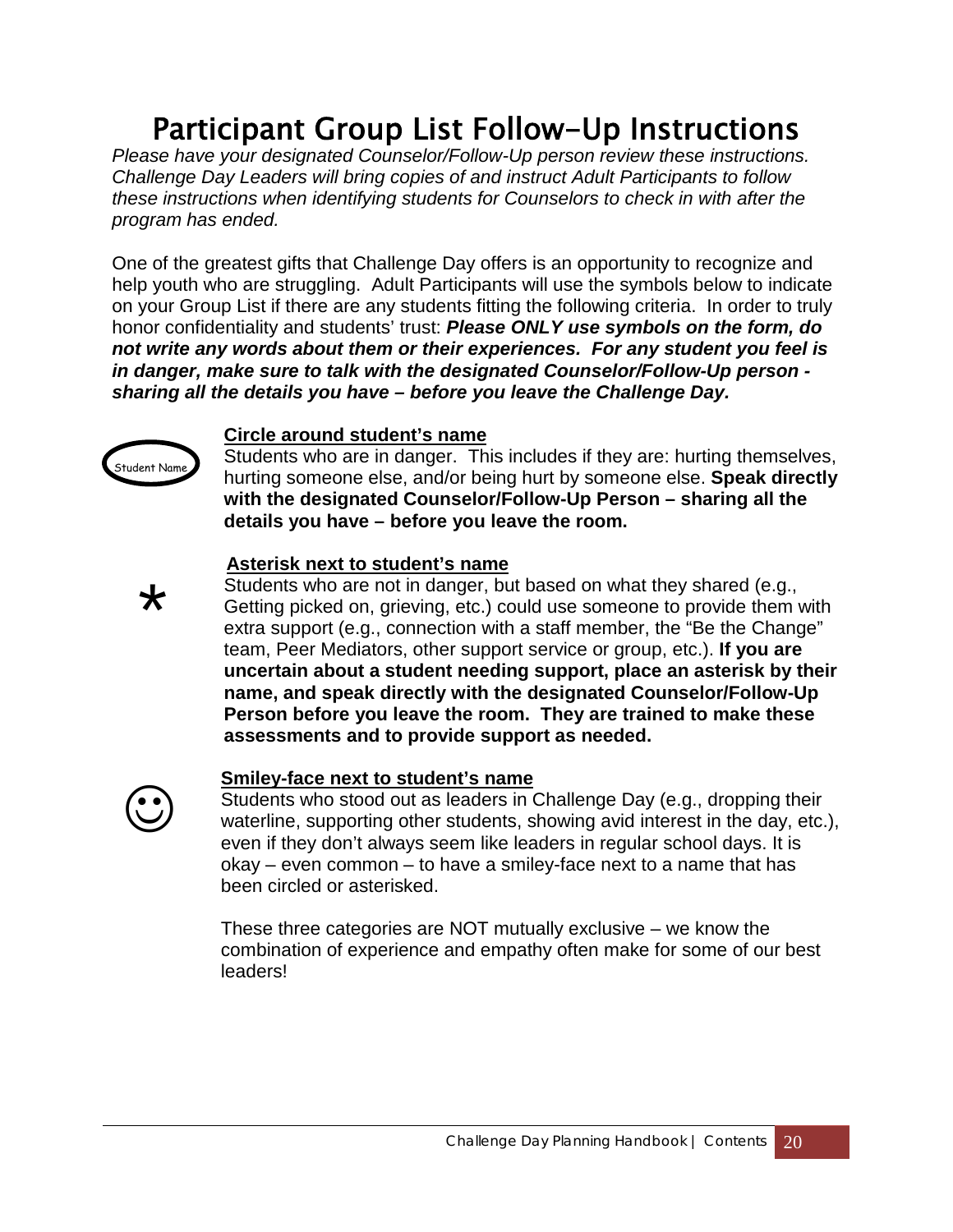### <span id="page-22-0"></span>Task 7: Student Resource List Creator

**Due to Challenge Day Coordinator \_\_\_\_\_\_\_\_\_\_\_\_\_\_\_\_** 

(3 weeks prior to Day)

#### **SAMPLE ONLY**

#### **School and Community Resource List for Contra Costa County**

#### **National Resources**

- STAND! Against Domestic Violence 888-215-5555
- Cocaine Hotline 800-COCAINE
- Crisis/Suicide Hotline 800-833-2900
- Youth Crisis Hotline 800-843-5200
- STD Hotline 800-227-8922
- Anti-Bullying Hotline 866-444-6996
- Cyberbullying Resources Online <http://cyberbully411.org/>

#### **Community Programs**

- Alcohol and Drug Abuse Hotline 925-932-8100
- The Helpline  $800-273-6222$
- New Connections (Homeless or Runaway) 925-754-3673
- Crisis Hotline 925-933-4357
- 
- NEAT Family 925-687-8844
- TAP (Teenage Program) 925-646-5268
- 
- Young People's Alcoholics Anonymous 925-939-4155
- Narcotics Anonymous 925-685-HELP
- Planned Parenthood 925-676-0300
- Rape Crisis Hotline 925-789-7273
- Cyberbullying Resources Online:<http://www.ctap4.net/projects/cybersafety>

#### **On Campus**

- Peer Helpers
- Youth Peer Educators
- Friday Night Live
- Mentors
- Support Groups
- School Counselors

[http://www.Cyberbully.org](http://www.cyberbully.org/) [http://www.stopcyberbullying.org](http://www.stopcyberbullying.org/)

• REACH 925-646-5268 • Alateen 925-932-6770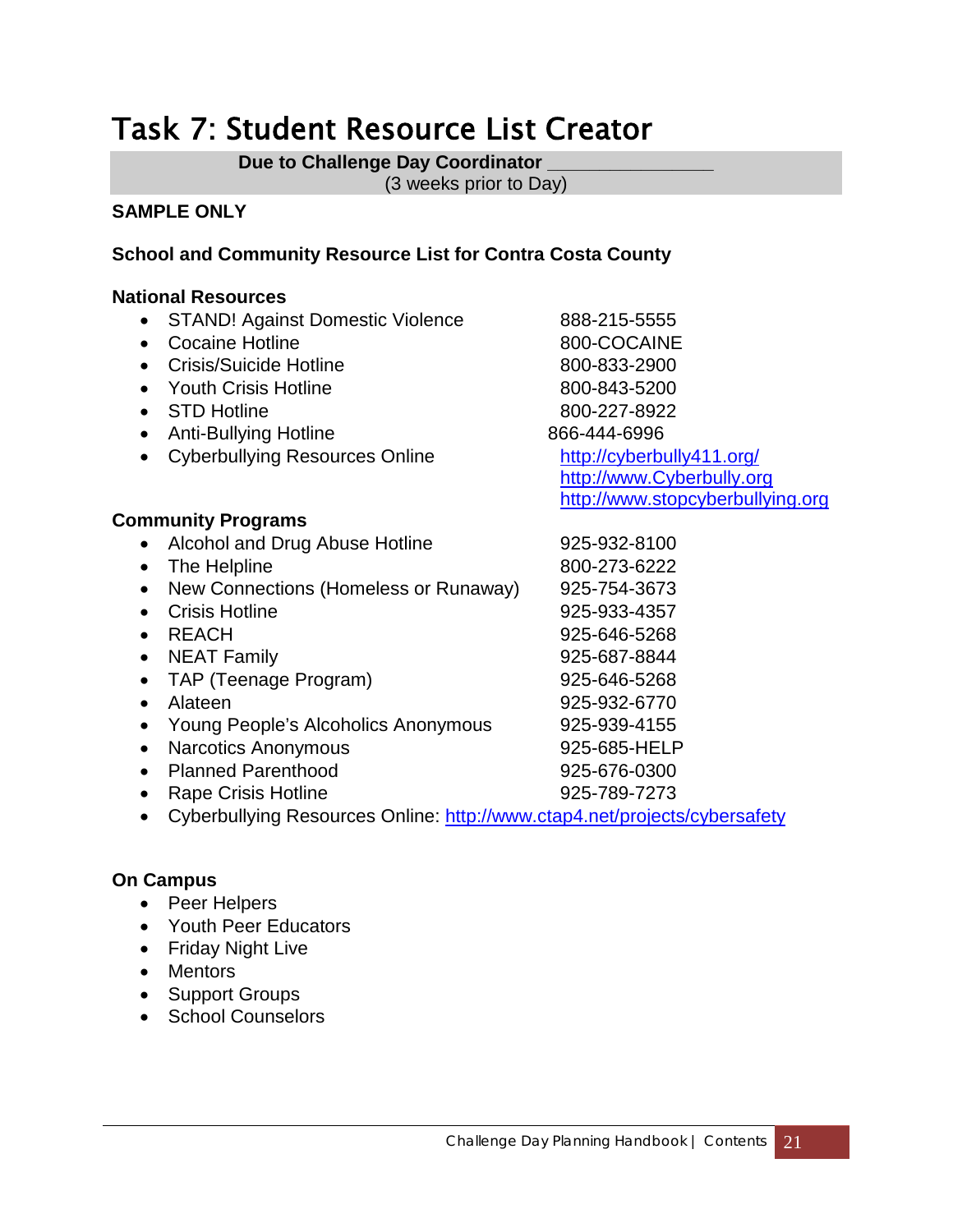

### Press or Media Guidelines

<span id="page-23-0"></span>We encourage local media coverage of your Challenge Day. This helps showcase the work your school is doing to provide a safe and supportive environment for learning. Our goal is for the media to be a respectful, sensitive, non-intrusive presence at your school's Challenge Day.

- Members of the media can participate in the entire day's activities to gain insight into a Challenge Day, but **must serve as adult participants** when doing so
- If media member can only participate for part of a Challenge Day, we request that they **plan to attend the group activities before 11 am, or at the discretion of the Challenge Day Leaders**.
- Photography is permitted during the first hour and last half-hour of the program only.
- Media are invited to come to the last half-hour of the program and stay until the end of the day to interview participants about their Challenge Day experience. Please refer members of the media to Challenge Day's media and reporting guidelines, especially around issues of confidentiality.
- General comments about separation, isolation, teasing, racism, bullying, school climate, or the overall benefits of the Challenge Day program are appropriate for media to share with a larger audience. Specific comments made about personal and/or family issues (alcoholism, cutting, suicide, etc.) **should not be quoted or videotaped in order to avoid breaching participants' confidentiality**.
- Captions may be used to identify students in photographs; however, we strongly discourage "tabloid" mentality in reporting. Although some of the more emotional photo opportunities and specific shares are moving and "newsworthy," they can embarrass youth and break the confidentiality and trust that we stress throughout the day.

#### *Our main goal is that children feel safe, loved and celebrated. If the media invited to your school's Challenge Day do not agree to honor this goal, or cannot ensure that their stories will protect confidentiality, please reconsider asking them to the event.*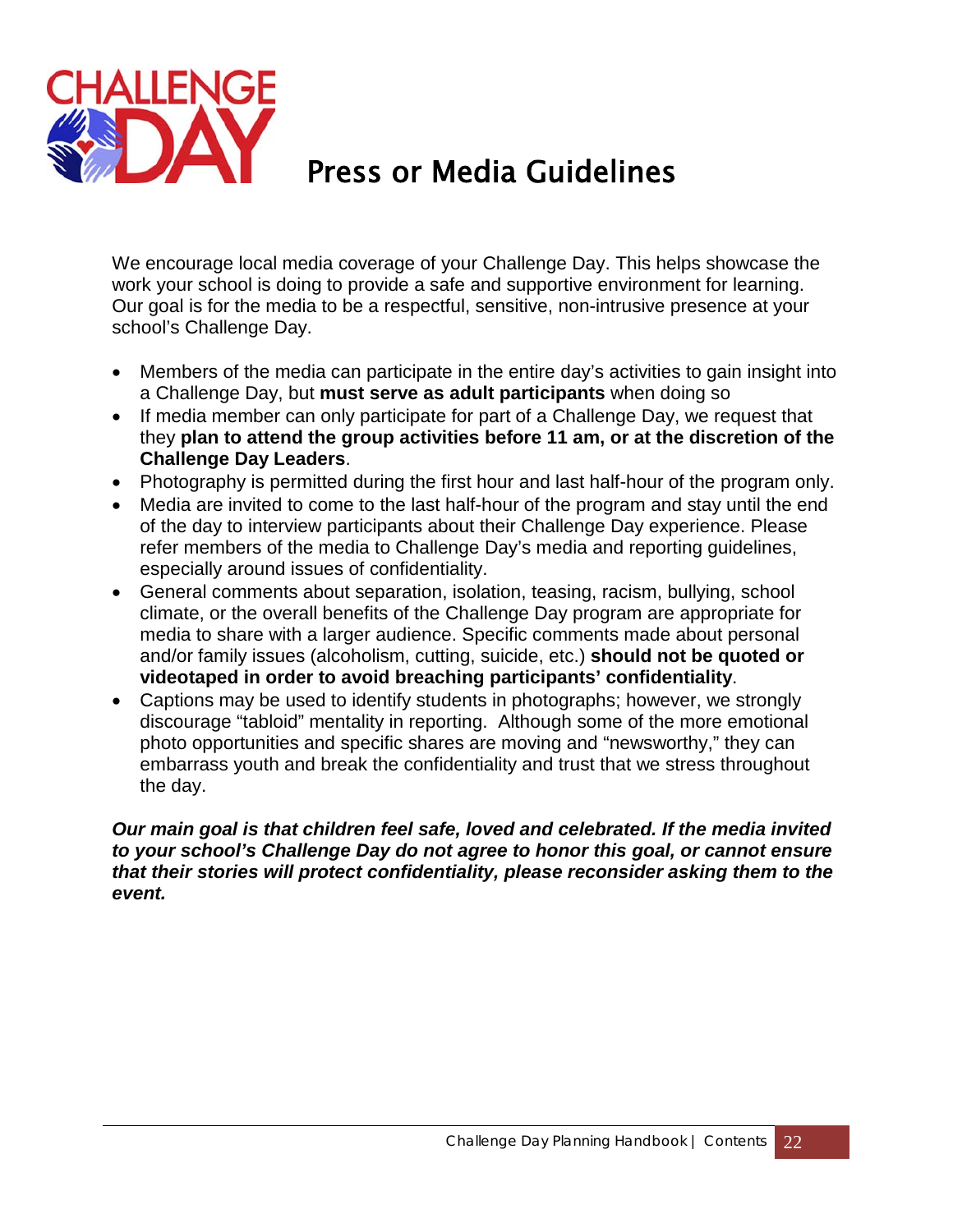### Forms and Sample Letters

<span id="page-24-0"></span>This section contains all the printouts and invitations you will need to plan your Challenge Day(s), as well as activity tools to assist you with sustaining the impact of the program afterwards:

### PERMISSION SLIPS AND INVITATIONS:

#### PROGRAM PLANNING TOOLS: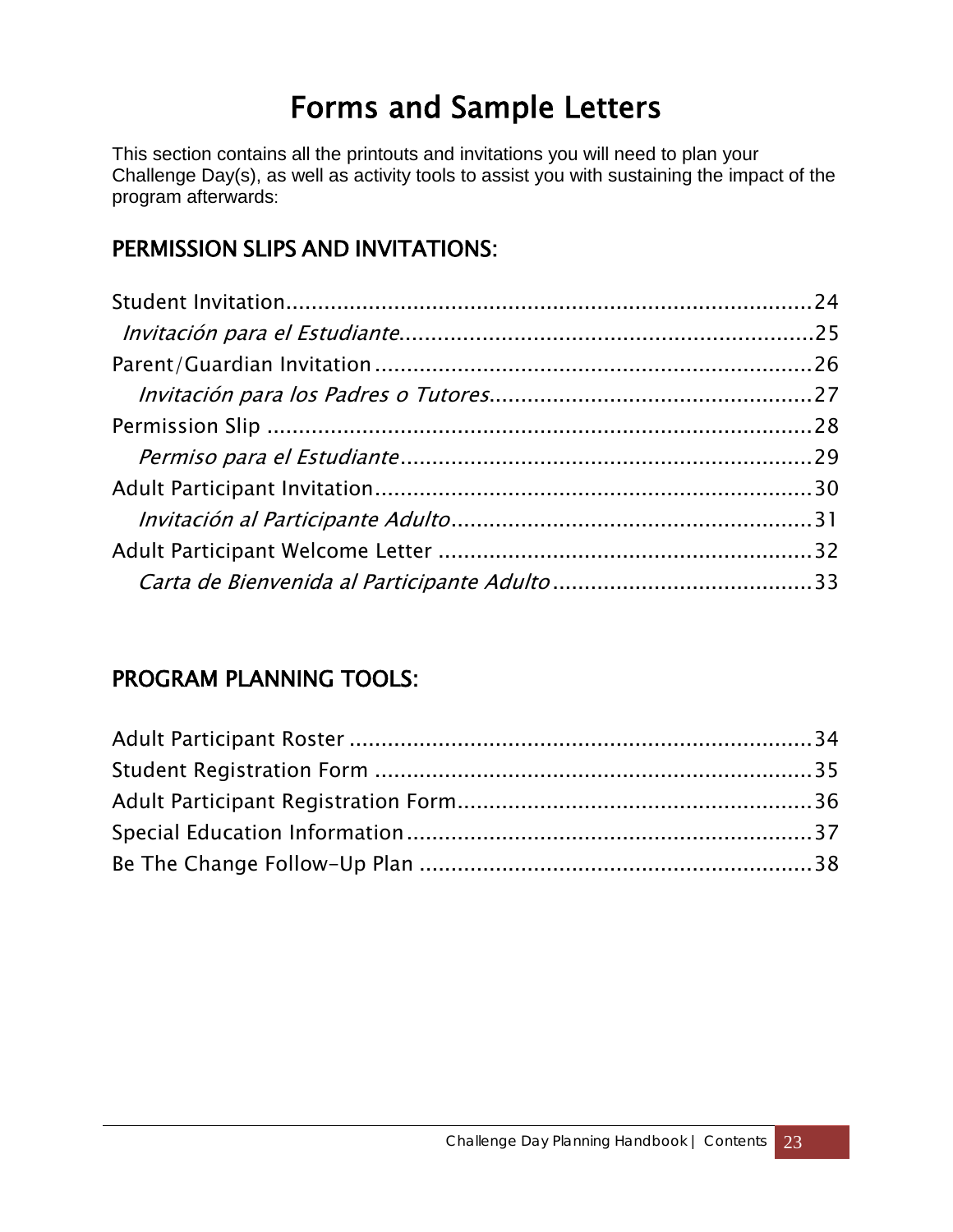

### <span id="page-25-0"></span>Student Invitation - The Ultimate Field Trip!

Congratulations! You have been selected to represent your school or community in the upcoming Challenge Day Program. Challenge Day is a transformational day of fun, leadership and power that can change the way people view each other forever.

The goal of Challenge Day is to help stop the teasing, violence and alienation that are so deeply a part of the school experience for millions of young people every day. Through a variety of games, trust-building activities and presentations, you will be given a unique opportunity to see yourself and the people around you through a new set of eyes.

Since 1987, the nationwide Challenge Day programs have helped to transform the lives of hundreds of thousands of teenagers just like you. Challenge Day has not only received numerous awards, but has also been featured on Oprah, in the best-selling book, Chicken Soup for the Teenage Soul and the Emmy Award-winning documentary, *Teen Files: Surviving High School*. As a young leader from your community, you can be part of this positive change!

#### *We Challenge YOU to Make a Difference!*

*Space is limited! Return your permission slip as soon as possible.* Participants will be signed up on a first come, first served basis. You must be prepared to *arrive on time and stay for the entire program* in order to participate.

*Adults are welcome to attend!* Please let your parent/guardian know they are welcome to participate in the program as adult role models and small group leaders and alert your school Challenge Day Coordinator of their interest. Adults don't need to have any special skills or training – we will meet with them the morning of the program to clarify their role. They just need to have open hearts and minds, and be willing to stay all day. Sharing this day with special adults can be an incredible experience.

#### **Please remember to bring a bag lunch for this day (unless you have been instructed otherwise).**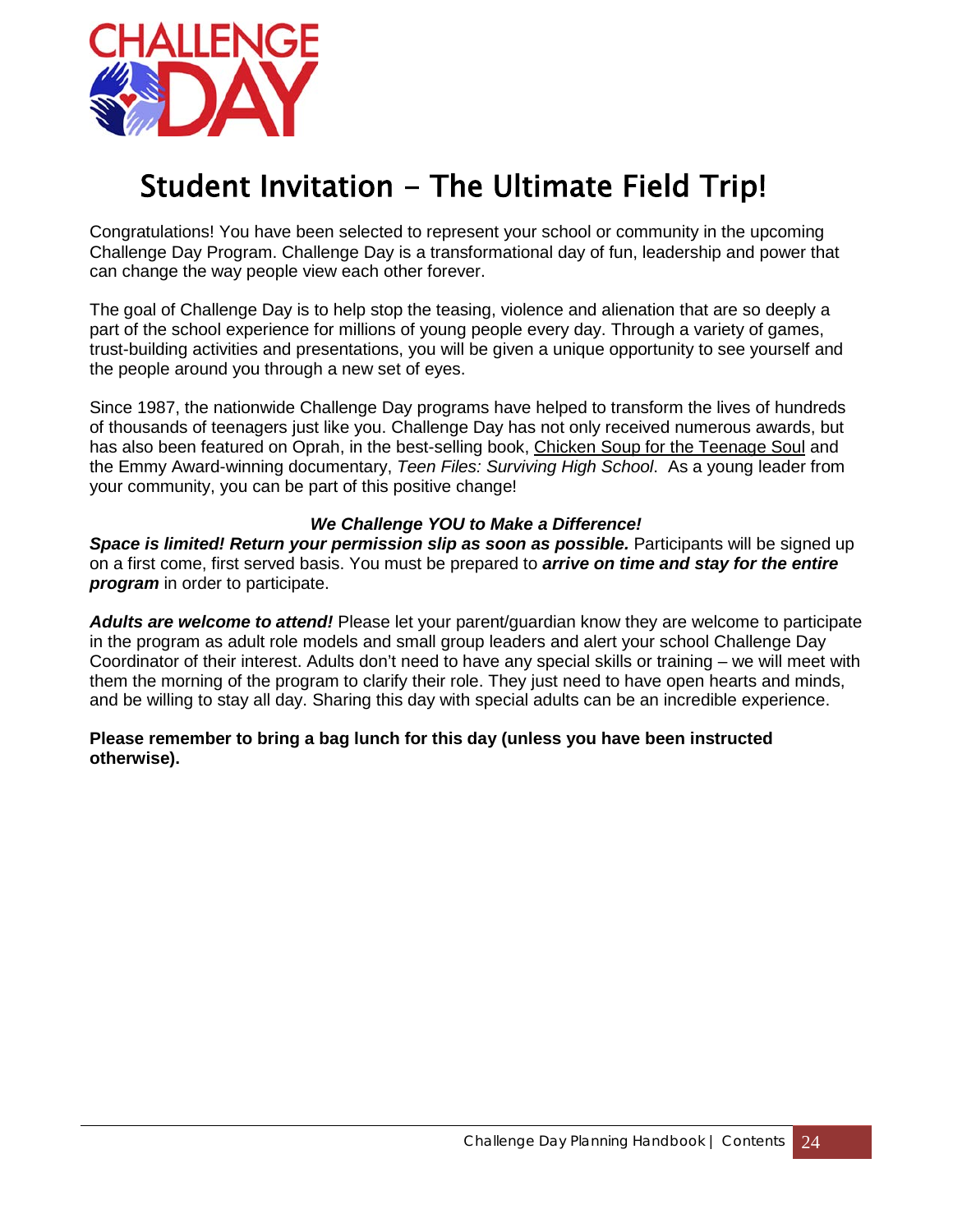

### ¡Un Paseo Al Maximo!

<span id="page-26-0"></span>¡FELICIDADES! Has sido seleccionado para participar en el Programa de Día de Reto que pronto viene. El Día de Reto es un día de diversión y transformación, liderazgo y poderoso que puede cambiar la manera en que la gente ve el uno al otro para siempre.

La meta del Programa del Día de Reto es para ayudar a que dejen de hacer burla, violencia y aislamiento que es una parte grande de la experiencia escolar para millones de jóvenes todos los días. Por medio de una variedad de juegos, actividades para aumentar la confianza y presentaciones, tendrás la oportunidad de verte a ti mismo y las personas alrededor de ti con otros ojos.

Desde 1987, los Programas de Día de Reto en toda la nación ha ayudado a transformar las vidas de miles de jóvenes como tú. El Día de Reto no sólo ha recibido varios premios, sino que también ha sido nombrado en Oprah, el libro popular Sopa de Pollo para Jóvenes y en un Documentario Ganador de premios, *Teen Files: Surviving High School*. ¡Como un líder joven de tu comunidad, tú puedes ser parte de este cambio positivo!

#### *¡Nosotros te retamos para que TU hagas la diferencia!*

*Regresa tu permiso tan pronto como sea posible.* Los primeros participantes que manden su forma se inscribirán primero. Para poder participar**, debes de prepararte para llegar a tiempo y mantenerte en el programa durante todo el programa.** 

*¡Invitamos a los adultos a participar!* Por favor dile a tus padres o tutores que ellos pueden participar en el programa como modelos y líderes en grupos pequeños. Si ahí interés por favor avise a el o la coordinador/a de la escuela. Los adultos no necesitan tener ningunas habilidades especiales o entrenamiento – nos reuniremos con ellos justamente la manana del programa para clarificar su papel. Ellos sólo necesitan tener abierto sus corazones y mentes y estar dispuestos a quedarse todo el día. ¡El compartir este día con adultos especiales puede ser una experiencia increíble! Si conoces a algún adulto que desee asistir, diles que se pongan en contacto con el/la Coordinador/a del Programa.

**Por favor recuerde traer su propio almuerzo (almenos que reciba otras instrucciones)**.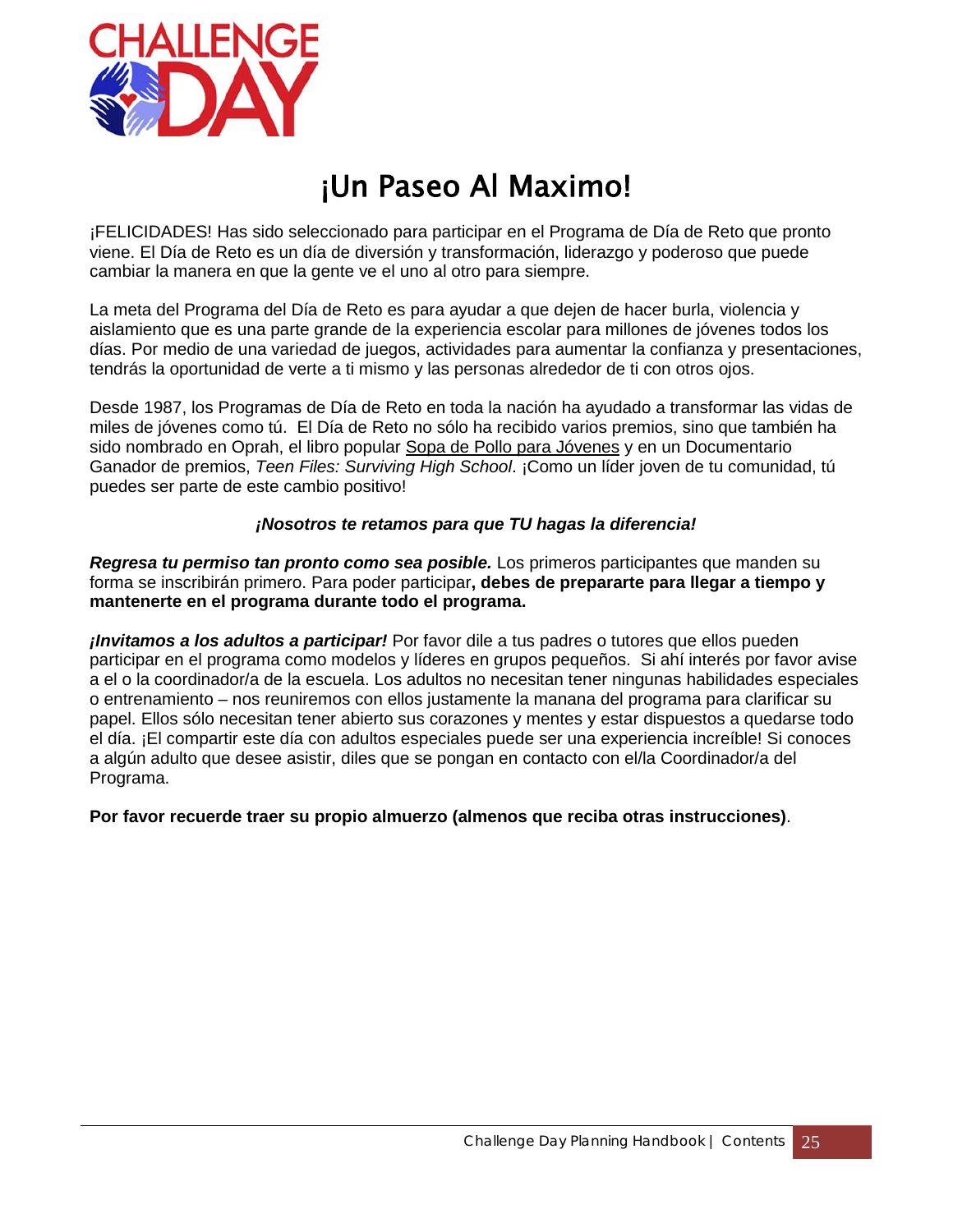

### Parent/Guardian Invitation

#### <span id="page-27-0"></span>**Dear Parent or Guardian:**

It is our pleasure to invite you and your child/ward to attend the award-winning Challenge Day Program. Since 1987, the Challenge Day programs have touched the lives of hundreds of thousands of teens and adults nationwide. The Challenge Day Program has received numerous awards from the juvenile justice system, government officials and many school districts and cities throughout the nation. The program was also featured on Oprah, in the book Chicken Soup for the Teenage Soul and the Emmy Award-winning documentary *Teen Files: Surviving High School.* 

Challenge Days are powerful, high-energy programs in which youth and adult participants are guided through a series of experiential learning processes. The overall goals of the program are to increase personal power and self-esteem, to shift dangerous peer pressure to positive peer support and to eliminate the acceptability of teasing, violence and all forms of oppression. Challenge Day programs are designed to unite the members of the school and/or community and to empower them to carry the themes of the program back to the greater school population. Challenge Days successfully address the issues of violence, teasing, social oppression, racism, harassment, conflict management, suicide, peer pressure, alcohol and drugs.

During the program, youth are given several opportunities to speak out about what's really going on for them, and what they need from one another. Please note that while our program focuses primarily on global and community issues and concerns, individual students can and often do share personal difficulties and experiences with the group. The process of sharing is often both empowering and emotional. For this reason, it is important that your child/ward be aware that while confidentiality is one of the primary norms for program participation, we can never guarantee confidentiality on a large group level following the day. *(We will remind the participants of the importance of confidentiality throughout the program).*

At the conclusion of the program, the majority of youth leave feeling bonded, empowered and committed to making a positive difference. At times youth may need additional support. Students will be informed of possible resources; however it would be a great gift to your child/ward if you can be available to listen to any feelings or responses they may have following the program.

We strongly encourage parents, teachers and community members to participate. Please contact your School Coordinator if you are interested in being a part of the program, or if you have questions about anything related to this specific day. Please contact our office if you would like more information about our programs.

Sincerely,

*The Challenge Day Staff*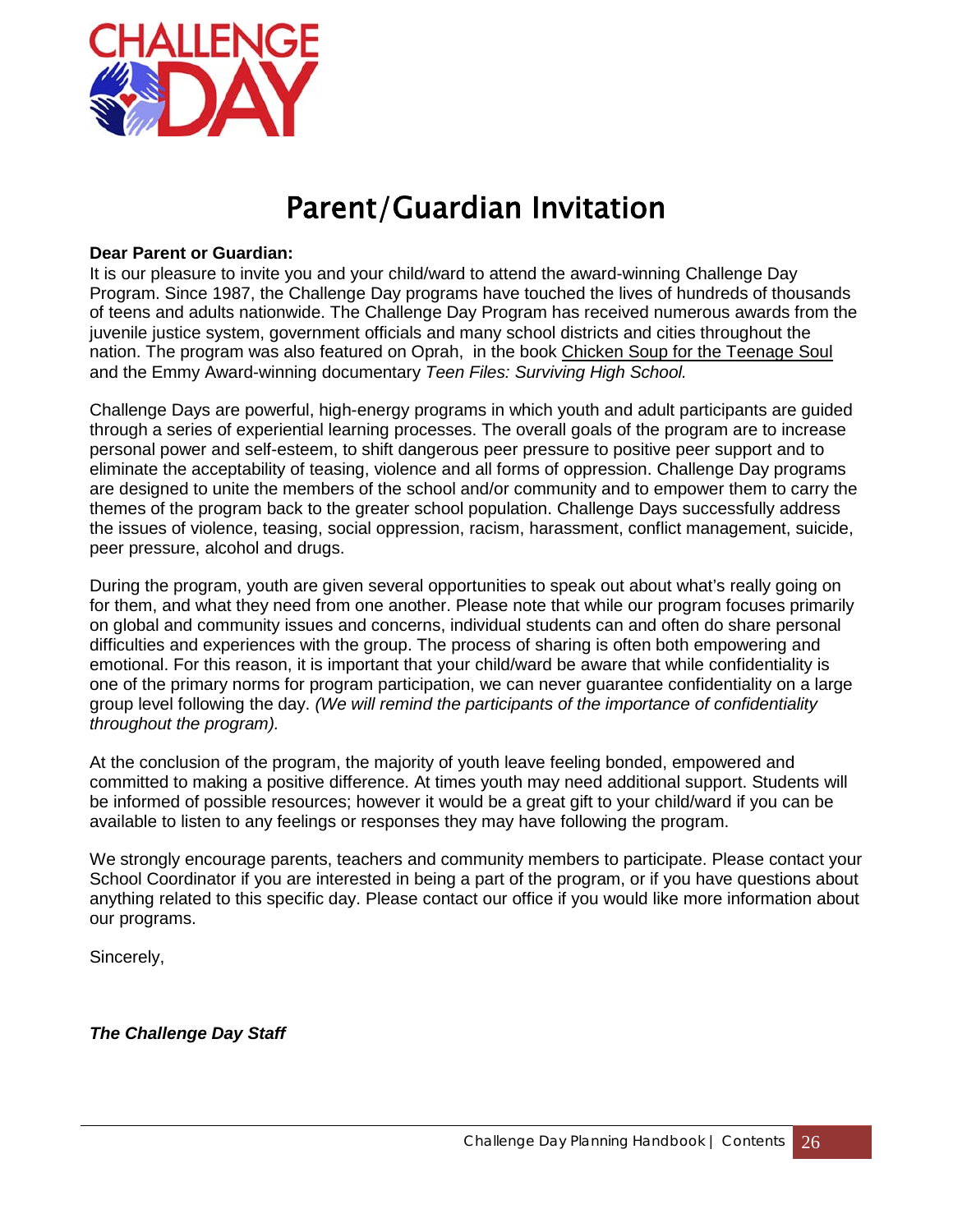

### Invitación para los Padres o Tutores

#### <span id="page-28-0"></span>**Estimado Padre/Tutor:**

Es un placer invitarle a usted y a su hijo/a a que asistan al Programa del Día de Reto, un programa premiado. Desde 1987, los programas del Día de Reto han tocado la vida de cerca de medio millón de jóvenes y adultos en toda la nación. El Programa del Día de Reto ha recibido un número de premios del sistema de justicia juvenil, oficiales del gobierno y varios distritos escolares y ciudades en toda la nación. El programa también fue presentado en Oprah, fue nombrado en el libro titulado en inglés Chicken Soup for the Teenage Soul y en documentario ganador del Premio Emmy titulado: Surviving High School.

Los Días de Reto son programas potentes, de alta energía en los cuales los jóvenes y adultos participantes son guiados por medio de unas series de proceso de experiencias de aprendizaje. Las metas del programa son de aumentar la fuerza personal y el auto estima, para hacer un cambio de la presión peligrosa de los compañeros a un apoyo positivo de compañeros y de eliminar el aceptar las bromas fastidiosas, violencia y toda forma de opresión. Los programas del Día de Reto están diseñados para unir a los miembros de la escuela y/o comunidad y de darles el poder de llevar los temas del programa a todos los estudiantes de la escuela. En el Día de Reto se habla acerca de la violencia, bromas fastidiosas, opresión social, racismo, acoso, conflicto con la organización, suicidio, presión entre los compañeros, alcohol y drogas.

Durante el programa, se da la oportunidad a varios jóvenes a que hablen acerca de lo que en verdad les pasa, y lo que ellos necesitan uno del otro. Por favor vea que mientras que nuestro programa principalmente se enfoca en los temas y preocupaciones globales y comunidad, muy seguido los estudiantes comparten sus dificultades personales con el grupo. El proceso de compartir muy seguido es potente y emocional. Por esta razón, es importante que su hijo/a sepa que mientras que la confidencialidad es una de las normas principales para la participación del programa, nosotros no podemos garantizar la confidencialidad en un grupo grande de personas después de ese día. (Recordamos a los participantes de la importancia de la confidencialidad).

A la conclusión del programa, la mayoría de los jóvenes salen con un sentido de hermandad, con fuerza y comprometidos a hacer una diferencia positiva. En ocasiones, los jóvenes tal vez necesiten un apoyo adicional. Se informará a los estudiantes de algunos recursos posibles, sin embargo, sería un gran regalo para su hijo/a si usted pudiera estar disponible para escuchar a cualquier sentimiento o respuestas que pueda tener después del programa.

En verdad animamos a los padres, maestros, y miembros de la comunidad a participar. Por favor contacte al Coordinador de su Escuela si usted está interesado/a en ser parte del programa, o si usted tiene preguntas acerca de cualquier cosa relacionada a éste día específico. Por favor hable a nuestra oficina si usted desea información adicional acerca de nuestros programas.

Atentamente,

#### **El Personal del Día de Reto**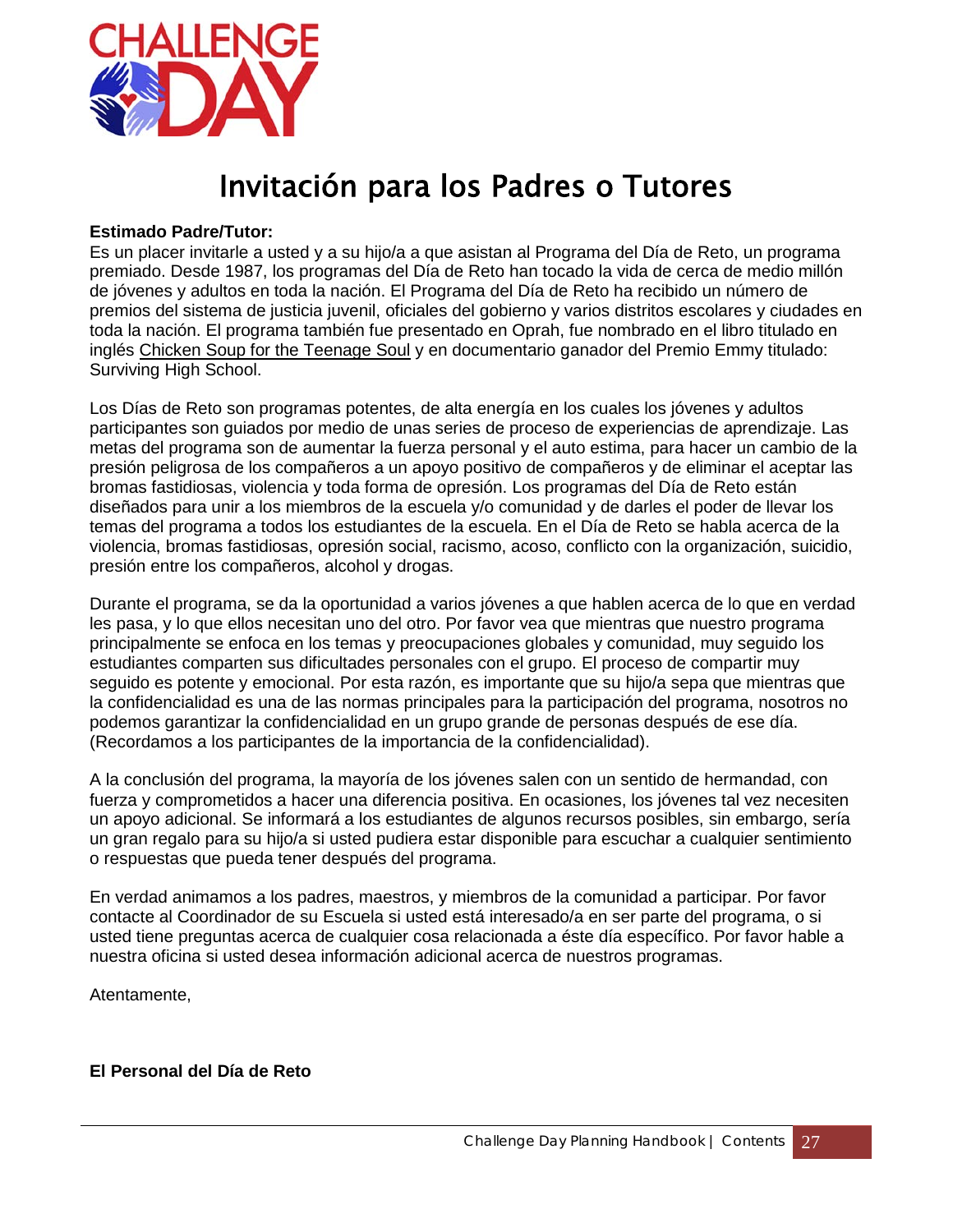

### Permission Slip

<span id="page-29-0"></span>**Congratulations**, your child has been selected to represent your school/community in the Challenge Day Program! The goal of the Challenge Day Program is to build community and to help stop the teasing, violence and alienation that are so deeply a part of the school experience for millions of young people every day. Challenge Day is a powerful and transformational day that can change the way people view each other forever. It is a day of fun, friendship and new possibilities.

**Challenge Day will be on \_\_\_\_\_\_\_\_\_\_\_\_\_\_\_\_\_\_\_\_\_\_\_\_\_ from \_\_\_\_\_\_\_\_\_\_\_\_\_to \_\_\_\_\_\_\_\_\_\_\_\_\_\_ Date Times Location:** \_\_\_\_\_\_\_\_\_\_\_\_\_\_\_\_\_\_\_\_\_\_\_\_\_\_\_\_\_\_\_\_\_\_\_\_\_\_\_\_\_\_\_\_\_\_\_\_\_\_\_\_\_\_\_\_\_\_\_\_\_\_\_\_\_\_\_\_\_\_\_\_\_

**Your child will need to arrive on time and bring a bag lunch unless otherwise indicated.**

**Adults are needed to assist with the day(s).** Parents/Guardians are invited to take part in this program as Adult Participants. This can be a wonderful experience for youth and adults alike. If you would like to volunteer, please contact your School Coordinator:

\_\_\_\_\_\_\_\_\_\_\_\_\_\_\_\_\_\_\_\_\_\_\_\_\_\_\_\_\_\_\_\_\_\_\_\_\_\_\_\_ at ( \_\_\_\_\_ ) \_\_\_\_\_\_\_\_\_\_\_\_\_\_\_\_\_\_\_\_\_\_\_\_\_\_\_\_\_\_ **School Coordinator Name Phone** 

For more information about Challenge Day, please contact your School Coordinator at the above phone number. You can also visit [www.challengeday.org](http://www.challengeday.org/) or contact Challenge Day at 925-957-0234.

#### **Please return the form below to the set of the set of the set of the set of the set of the set of the set of the set of the set of the set of the set of the set of the set of the set of the set of the set of the set of th**

I give my permission for my child/ward to participate in the Challenge Day Program. I understand that the event is not required and that my child's/ward's participation is voluntary. I further understand that Challenge Day and the sponsoring school/organization, its officers, employees or agents assume no liability either directly or indirectly for injury or accident resulting from or in any way connected with this event.

I understand that the Challenge Day Program will deal with a wide range of issues such as leadership, self-esteem, social oppression, drug abuse, violence, racism and teasing. I also understand that the program will be fun, empowering, eye-opening and emotional. I have read the attached letter and have discussed confidentiality with my child/ward and support his/her participation. I further understand that my child/ward may be invited to participate in future Challenge Day Programs at his/her school, that members of the print and film media may be present at this event and that my child/ward may be photographed, interviewed or quoted as a participant in this program.

#### **I have carefully read this statement and fully understand its contents. I am aware that this is a release of liability of Challenge Day and the sponsoring school/organization, its officers, employees or agents.**

| I give my permission for my child/ward (name) __________________________________ | to participate in the   |
|----------------------------------------------------------------------------------|-------------------------|
|                                                                                  |                         |
|                                                                                  |                         |
|                                                                                  | Phone Number $(\_\_\_)$ |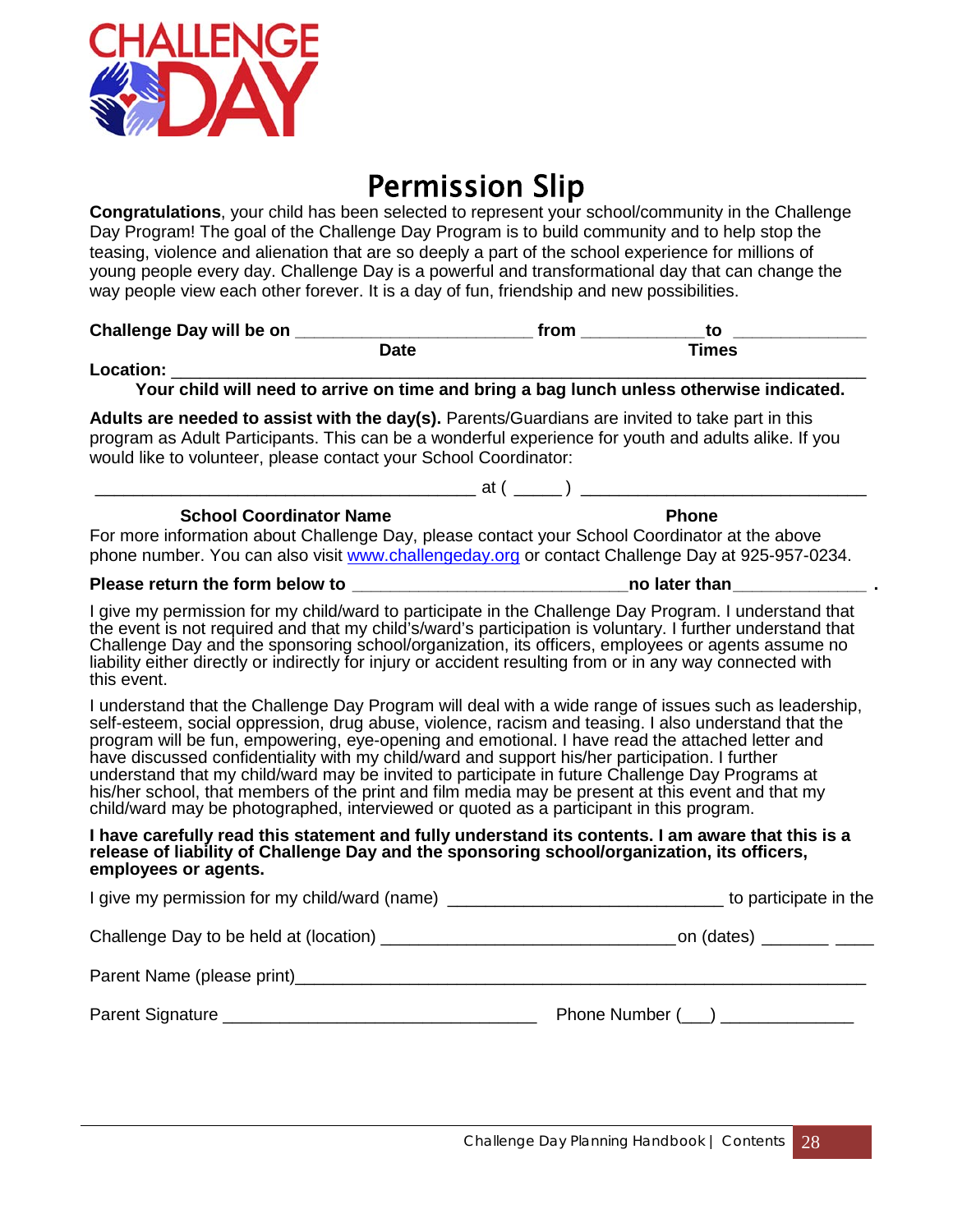

### Permiso para el estudiante

<span id="page-30-0"></span>**Felicidades**, su hijo/a ha sido escogido como líder para representar a su escuela/comunidad en el Programa del Día de Reto *(Challenge Day Program).*

La meta del Programa del Día de Reto es para ayudar a que dejen de hacer burla, violencia y aislamiento que es una parte grande de la experiencia escolar para millones de jóvenes todos los días. El Día de Reto es un día poderoso y transformar las maneras en que las personas ven a los demás que durará el resto de sus vidas. Es un día de diversión, amistad y nuevas posibilidades.

#### **El Día de Reto será**

| Fecha                                                                                                                                                                                                                                                                                                                                                                                                                                                                                                                                                                                                                                                                                                                                                                     | <b>Horas</b> |
|---------------------------------------------------------------------------------------------------------------------------------------------------------------------------------------------------------------------------------------------------------------------------------------------------------------------------------------------------------------------------------------------------------------------------------------------------------------------------------------------------------------------------------------------------------------------------------------------------------------------------------------------------------------------------------------------------------------------------------------------------------------------------|--------------|
| Lugar: $\frac{1}{\sqrt{1-\frac{1}{2}}\cdot\frac{1}{2}}$<br>Se necesitan adultos para que ayuden estos días. Invitamos a los padres/tutores a participar<br>como un adulto voluntario. Esto puede ser una experiencia magnífica para los jóvenes y adultos por<br>igual. Si usted desea ser un voluntario, por favor contacte a su Coordinador/a de la Escuela:                                                                                                                                                                                                                                                                                                                                                                                                            |              |
|                                                                                                                                                                                                                                                                                                                                                                                                                                                                                                                                                                                                                                                                                                                                                                           |              |
| Para mayores informes acerca del Día de Reto, por favor hable con el/la Coodinador/a de su Escuela<br>al número mencionado arriba, o visite el sitio: www.challengeday.org o contacte al Día de Reto al<br>925-957-0234.                                                                                                                                                                                                                                                                                                                                                                                                                                                                                                                                                  |              |
|                                                                                                                                                                                                                                                                                                                                                                                                                                                                                                                                                                                                                                                                                                                                                                           |              |
| Doy permiso para que mi hijo/a o bajo mi tutela, a que participe en el Programa del Día de Reto.<br>Entiendo que éste evento no es requerido y que la participación de mi hijo/a o bajo mi tutela es de<br>manera voluntaria. Además entiendo que el Día de Reto y la escuela u organización que la patrocina,<br>sus oficiales, empleados o agentes no asumen ninguna responsabilidad ya sea directa o indirecta por<br>daños o accidentes que resulten de o de alguna manera conectada con este evento.                                                                                                                                                                                                                                                                 |              |
| Entiendo que Programa del Día de Reto incluirá una variedad de temas tales como liderazgo, auto<br>estima, opresión social, abuso de las drogas, violencia, racismo y fastidiar o hacer burlas a los<br>demás. También entiendo que el programa será divertido, potente, que abrirá los ojos y emotivo. He<br>leído la carta adjunta y he discutido la confidencialidad con mi hijo o bajo mi tutela y apoyo su<br>participación. También entiendo que mi hijo/a o bajo mi tutela puede ser invitado a participar en<br>futuros Programas del Día de Reto en su escuela, que los miembros de los medios publicitarios<br>pueden estar presentes en el evento y que mi hijo/a o bajo mi tutela puede ser fotografiado,<br>entrevistado como participante en este programa. |              |
| He leído con cuidado esta declaración y entiendo totalmente su contenido. Estoy consciente<br>que esta es una liberación de responsabilidad del Día del Reto para los patrocinadores,<br>escuela u organización, sus oficiales, empleados o agentes.                                                                                                                                                                                                                                                                                                                                                                                                                                                                                                                      |              |
| Doy permiso a mi hijo/a o bajo mi tutela (Nombre) _______________________________                                                                                                                                                                                                                                                                                                                                                                                                                                                                                                                                                                                                                                                                                         |              |
| A participar en el Día de Reto que será en la el producto de la contrata de la elección de la contrata de la c                                                                                                                                                                                                                                                                                                                                                                                                                                                                                                                                                                                                                                                            |              |
| Fecha: The Contract of the Contract of the Contract of the Contract of the Contract of the Contract of the Contract of the Contract of the Contract of the Contract of the Contract of the Contract of the Contract of the Con                                                                                                                                                                                                                                                                                                                                                                                                                                                                                                                                            |              |
|                                                                                                                                                                                                                                                                                                                                                                                                                                                                                                                                                                                                                                                                                                                                                                           |              |
|                                                                                                                                                                                                                                                                                                                                                                                                                                                                                                                                                                                                                                                                                                                                                                           |              |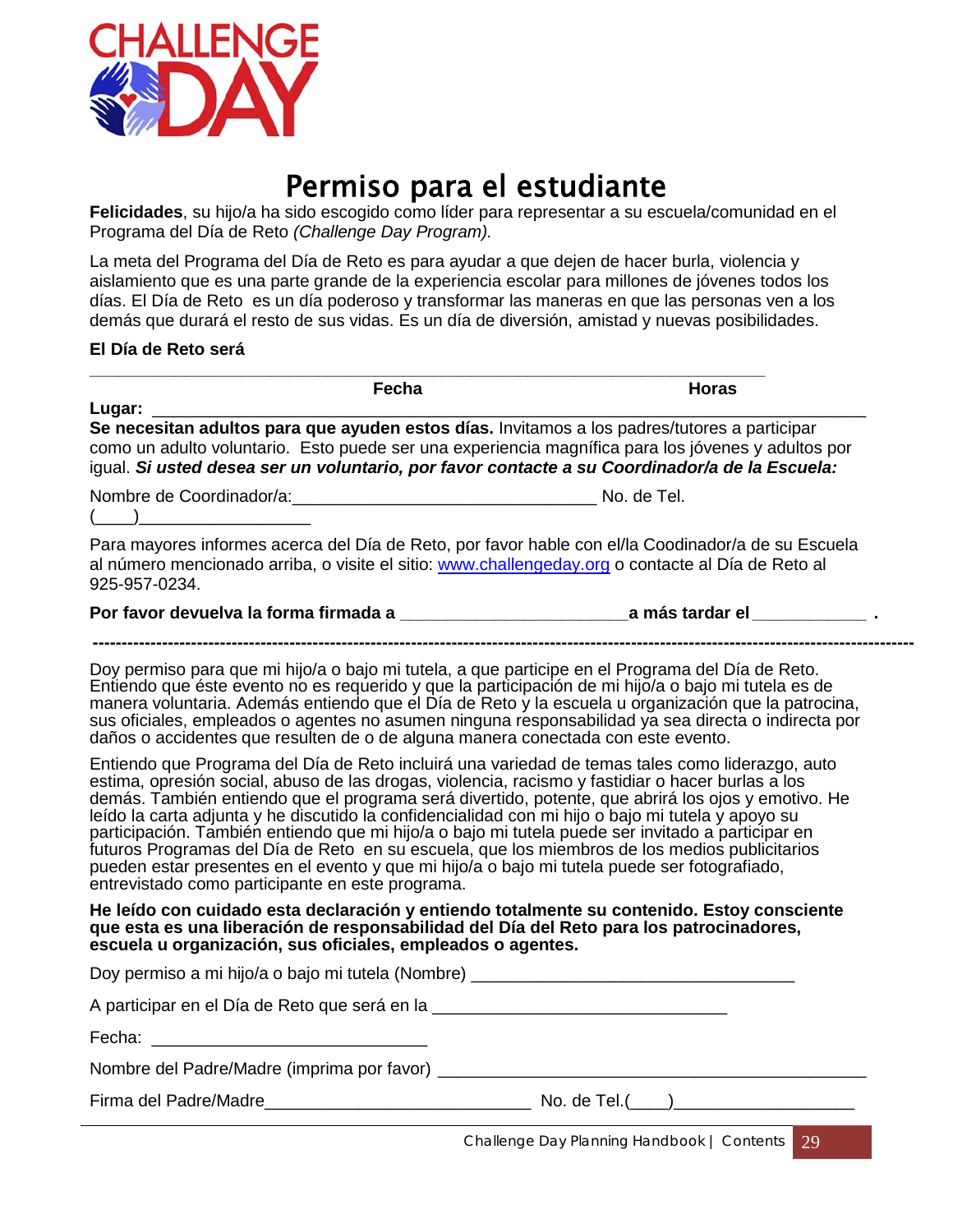

### Adult Participant Invitation

<span id="page-31-0"></span>Dear Community Member:

Please join us as an Adult Participant at our upcoming Challenge Day. Challenge Days are powerful, highenergy programs in which youth and adult participants are guided through a series of experiential learning processes. The overall goals of the program are to increase personal power and self-esteem, to shift dangerous peer pressure to positive peer support and to eliminate the acceptability of teasing, violence and all forms of oppression. The Challenge Day Program is designed to unite the members of the school or community and to empower them to carry the themes of the program back to the school population. Challenge Days also successfully addresses issues of violence, teasing, social oppression, racism, harassment, conflict management, suicide, peer pressure, alcohol and drugs.

Since 1987, the Challenge Day Program has touched the lives of over half-a-million teens and adults nationwide. The Challenge Day Program has received numerous awards from the juvenile justice system, government officials and many school districts and cities throughout the nation. The program was featured on Oprah, in the book Chicken Soup for the Teenage Soul and the Emmy Award-winning documentary *Teen Files: Surviving High School*.

We encourage adults to volunteer as positive role models for the benefit of the youth. The program welcomes parents/guardians, teachers, administrators, police officers, elected officials, community members and any other interested adults. This allows youth to see another side of these adults in addition to their assigned community roles. Please notify your School Coordinator if you know of any adults who would like to be a part of the Challenge Day Program.

Adult Participants are crucial for the success of the day. We will meet with all Adults for at least **30 minutes prior** to the start of the program to let you know what is needed from you and to answer your questions. In order for the pre-program meeting to begin on time, please arrive at least 40 minutes prior to the scheduled start of the program. **No prior training is necessary other than the morning check-in meeting**. Our Challenge Day staff closely monitors the program and our Leaders will give all instructions throughout the day. You must be able to remain on site and participate fully for the entire program, including 30 minutes after the program at the end of the day for a post-Challenge Day debriefing.

We hope you will be able to join us for this wonderful experience!

Sincerely,

*The Challenge Day Staff*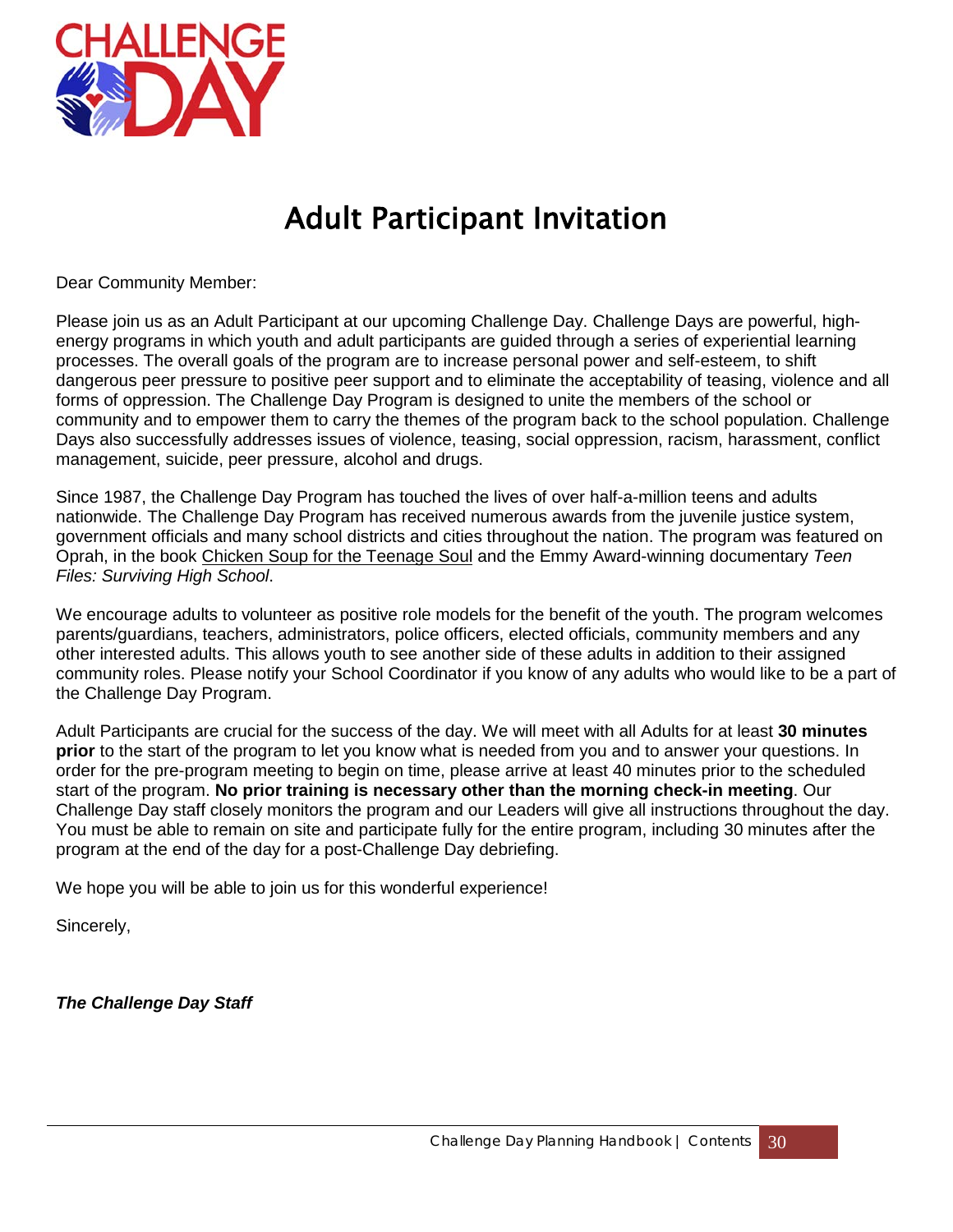

### Invitación al Participante Adulto

<span id="page-32-0"></span>Estimado Miembro de la Comunidad:

Por favor únase a nosotros como Participante Adulto en nuestro Día de Reto que se aproxima. Los Días de Reto son programas potentes, de alta energía en los cuales los participantes, jóvenes y adultos, son guiados por medio de una serie de procesos de aprendizaje de experiencias. Las metas del programa son de aumentar el poder y auto estima de la persona, de cambiar la presión peligrosa entre los compañeros de escuela a un apoyo positivo entre ellos y eliminar la aceptación de hacer burlas fastidiosas, violencia y toda forma de opresión. El Programa del Día de Reto está diseñado para unir a los miembros en la escuela o comunidad y de darles el poder para que lleven esos temas a los otros estudiantes en la escuela. Los Programas del Día de Reto con éxito hablan de temas de violencia, bromeando fastidiando a alguien, opresión social, racismo, acoso, manejo de conflictos, suicidio, presión entre compañeros, alcohol y drogas.

Desde 1987, los programas del Día de Reto han tocado la vida de cerca de medio millón de jóvenes y adultos en toda la nación. El Programa del Día de Reto ha recibido un número de premios del sistema de justicia juvenil, oficiales del gobierno y varios distritos escolares y ciudades en toda la nación. El programa también fue nombrado en el libro titulado en inglés Chicken Soup for the Teenage Soul y en documentario ganador del Premio Emmy titulado: Surviving High School.

Animamos a los adultos a que sean voluntarios modelos positivos para el beneficio de los jóvenes. El programa da la bienvenida a oficiales de la policía, oficiales electos y miembros de la comunidad. Esto permite que los jóvenes vean el otro lado de estos adultos además de su papel asignado en la comunidad. Los adultos participantes también pueden ser invitados a que participen en actividades de la escuela para sostener el impacto del Día de Reto en la escuela. Por favor notifique a su Consejero Escolar si usted conoce a otros padres, maestros y miembros de la comunidad quienes deseen ser parte del Programa del Día de Reto.

Los Participantes Adultos son de suma importancia para el éxito del día. Nos reuniremos con todos los adultos **30 minutos antes** del comienzo del programa para decirles lo que necesitamos de usted y contestar sus preguntas que tenga. No se necesita haber sido entrenado anteriormente otro además de la junta corta de la mañana. El personal del Día de Reto monitorea muy de cerca el programa y nuestros Líderes y le darán todas las instrucciones durante todo el día. Usted debe de quedarse durante el día entero.

¡Esperamos que usted pueda unirse a nosotros para ésta experiencia tan formidable!

Atentamente,

*El Personal del Día de Reto*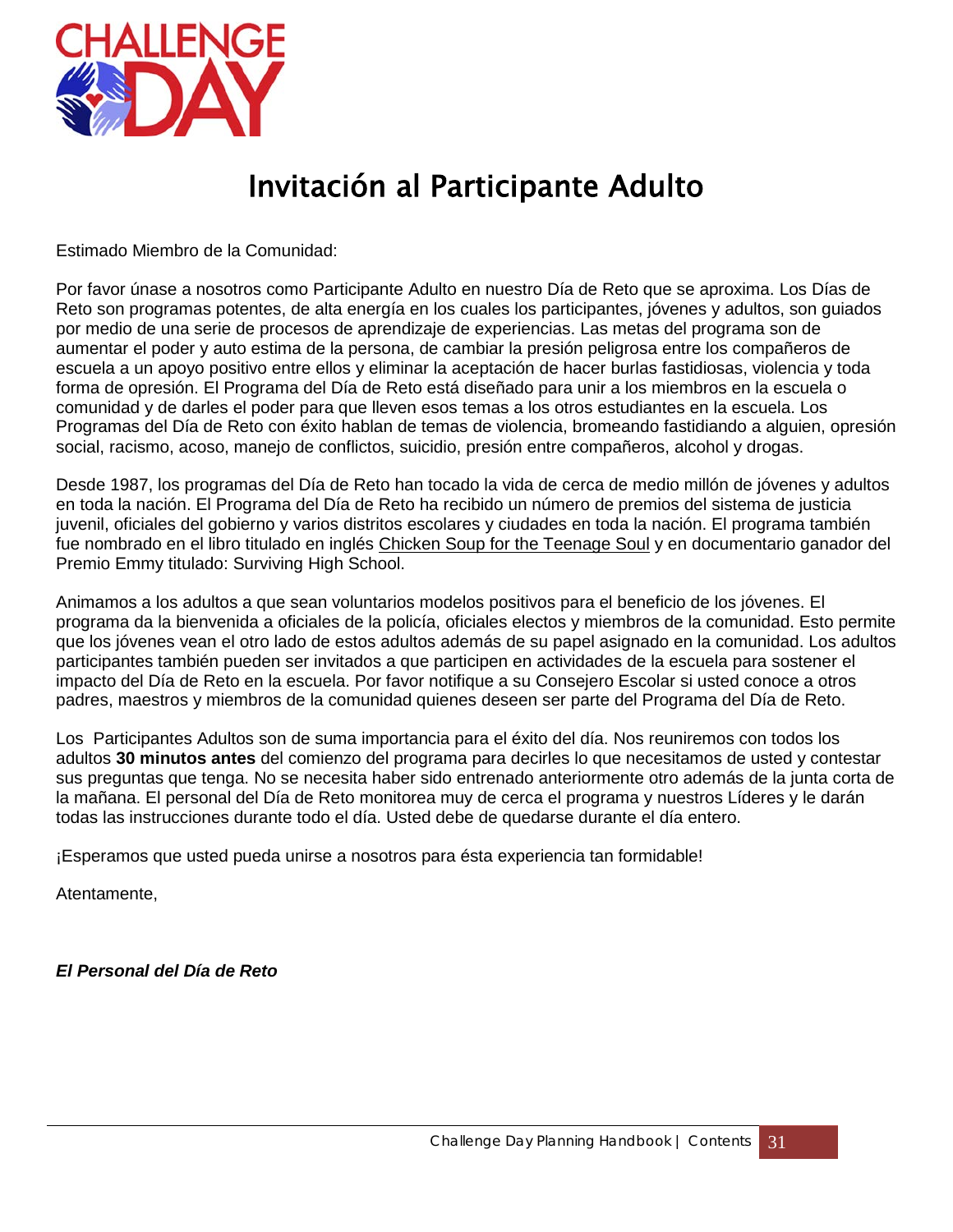

### Adult Participant Welcome Letter

<span id="page-33-0"></span>Dear Challenge Day Volunteer:

Thank you for volunteering to be a part of Challenge Day! Since 1987, the Challenge Day Programs have touched the lives of over half-a-million teens and adults nationwide. The Challenge Day Program has received numerous awards from the juvenile justice system, government officials and many schools districts and cities throughout the nation, and was also featured in the book Chicken Soup for the Teenage Soul and the Emmy Award-winning documentary Teen Files: Surviving High School.

Challenge Days are powerful, high-energy programs in which youth and adult participants are guided through a series of experiential learning processes. The overall goals of the program are to increase personal power and selfesteem, to shift dangerous peer pressure to positive peer support and to eliminate the acceptability of teasing, violence and all forms of oppression. Challenge Day programs are designed to unite the members of the school and/or community and to empower them to carry the themes of the program back to the greater school population. Challenge Days also successfully address issues of violence, teasing, social oppression, racism, harassment, conflict management, suicide, peer pressure, alcohol and drugs.

**The role you play is crucial for the success of the day**. We will meet with all Adult Participants prior to the start of the program to let you know what is needed from you and to answer your questions. Please arrive at least 30 minutes prior to the start of the day and plan on staying 30 minutes at the conclusion of the day for the Adult Participant check-in meetings. Please dress in comfortable, casual clothing and shoes. We recommend that suits, skirts and dresses NOT be worn for comfort and ease of movement. You are expected to bring your own bag lunch, unless the school informs you otherwise.

The Challenge Day Program is an experiential program and designed for people of all ages. Please plan on participating fully to the degree that you feel safe, emotionally and physically. No prior training is necessary other than the morning check-in meeting. Our Challenge Day staff closely monitors the program and our Leaders will give all instruction throughout the day.

We encourage adults to volunteer as positive role models for the benefit of the youth. The program welcomes police officers, elected officials and other community members. This allows youth to see another side of these adults in addition to their assigned community roles. Adult participants may also be invited to be involved in school activities to sustain the impact of Challenge Day on campus. Please notify your School Coordinator if you know of other parents, teachers and community members who would like to be a part of the Challenge Day Program.

Thank you again for your support. Challenge Day has proven to be as powerful for adults as it is for students, so please enjoy yourself and have a great day.

Sincerely,

*The Challenge Day Staff*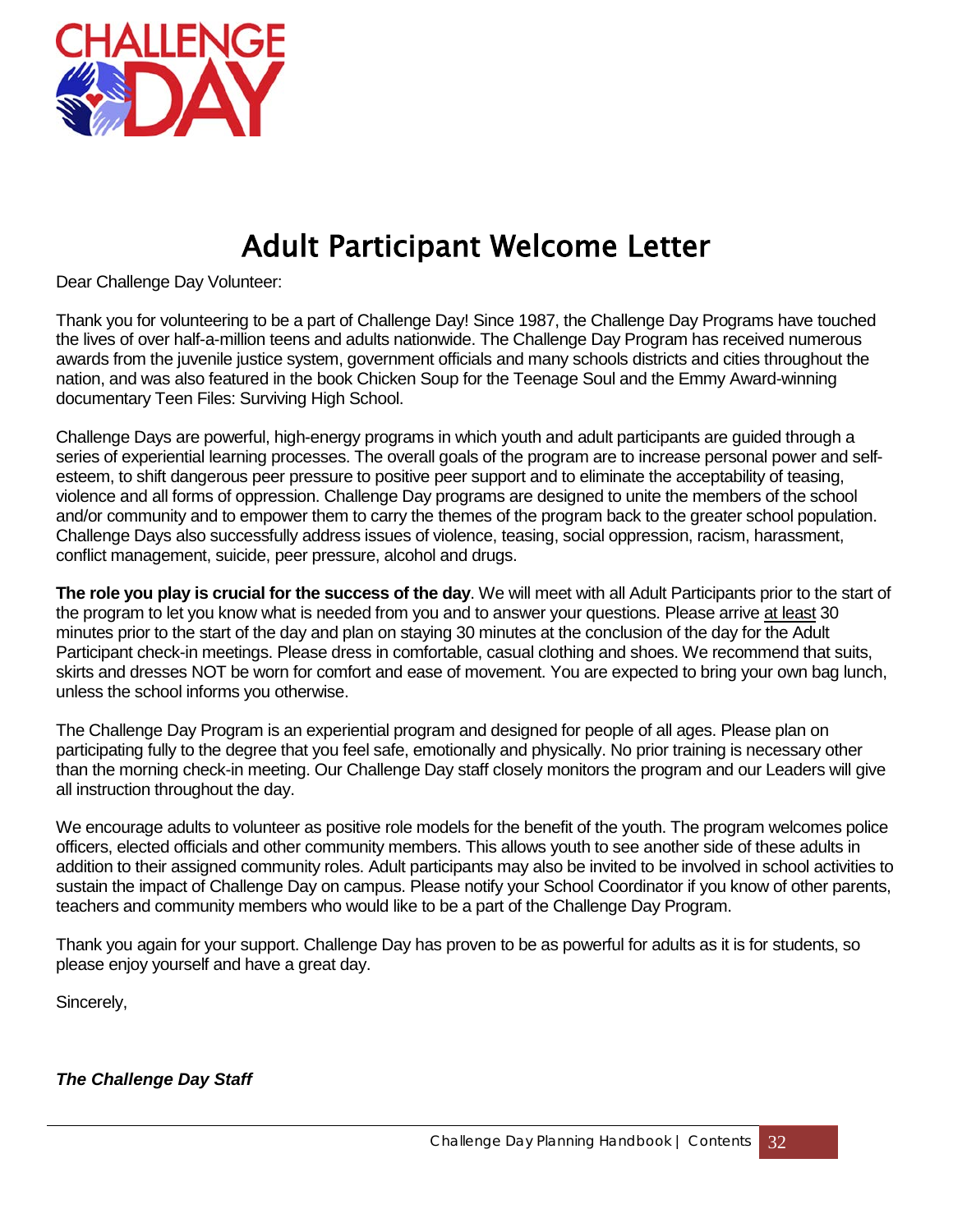

### Carta de Bienvenida al Participante Adulto

#### <span id="page-34-0"></span>**Estimado Voluntario del Día de Reto:**

Muchas gracias por ser un voluntario para ser parte del Programa del Día de Reto. Desde 1987, los programas del Día de Reto han tocado la vida de cerca de medio millón de jóvenes y adultos en toda la nación. El Programa del Día de Reto ha recibido un número de premios del sistema de justiciajuvenil, oficiales del gobierno y varios distritos escolares y ciudades en toda la nación. El programa también fue nombrado en el libro titulado en inglés Chicken Soup for the Teenage Soul y en documentario ganador del Premio Emmy titulado: Surviving High School.

Los Días de Reto son programas potentes, de alta energía en los cuales los jóvenes y adultos participantes son guiados por medio de unas series de proceso de experiencias de aprendizaje. Las metas del programa son de aumentar la fuerza personal y el auto estima, para hacer un cambio de la presión peligrosa de los compañeros a un apoyo positivo de compañeros y de eliminar el aceptar las bromas fastidiosas, violencia y toda forma de opresión. Los programas del Día de Reto están diseñados para unir a los miembros de la escuela y/o comunidad y de darles el poder de llevar los temas del programa a todos los estudiantes de la escuela. En el Día de Reto se habla acerca de la violencia, bromas fastidiosas, opresión social, racismo, acoso, conflicto con la organización, suicidio, presión entre los compañeros, alcohol y drogas.

Su papel como Participante Adulto es crucial para el éxito del día. Nos reuniremos con todos los Participantes Adultos antes del comienzo del programa para informarles lo que se necesita de usted y de contestar sus preguntas. Por **favor llegue cuando menos con 30 minutos antes** del comienzo del día y planee quedarse 30 minutos al final del día para las juntas de los Participantes Adultos. Por favor use ropa confortable, ropa y zapatos cómodos. Recomendamos que NO usen trajes, faldas y vestidos para estar confortables y moverse fácilmente. **Se espera que usted traiga su propio almuerzo**, al menos que la escuela le informe lo contrario.

El Programa del Día de Reto es un programa diseñado para personas de toda edad. Por favor planee participar completamente al grado que usted se sienta seguro, emocional y físicamente. No se necesita tener entrenamiento previo, otro además de la junta de la mañana. Nuestro personal del Día de Reto monitorea muy de cerca de nuestros Líderes para dar instrucciones durante el día.

Animamos a los adultos a que sean voluntarios modelos positivos para el beneficio de los jóvenes. El programa da la bienvenida a oficiales de la policía, oficiales electos y miembros de la comunidad. Esto permite que los jóvenes vean el otro lado de estos adultos además de su papel asignado en la comunidad. Los adultos participantes también pueden ser invitados a que participen en actividades de la escuela para sostener el impacto del Día de Reto en la escuela. Por favor notifique a su Consejero Escolar si usted conoce a otros padres, maestros y miembros de la comunidad quienes deseen ser parte del Programa del Día de Reto.

Nuevamente, gracias por su apoyo. El Día de Reto ha sido comprobado ser algo potente para los adultos al igual que los estudiantes, por eso, por favor disfrute de eso y tenga un día excelente.

Atentamente,

#### *El Personal del Día de Reto*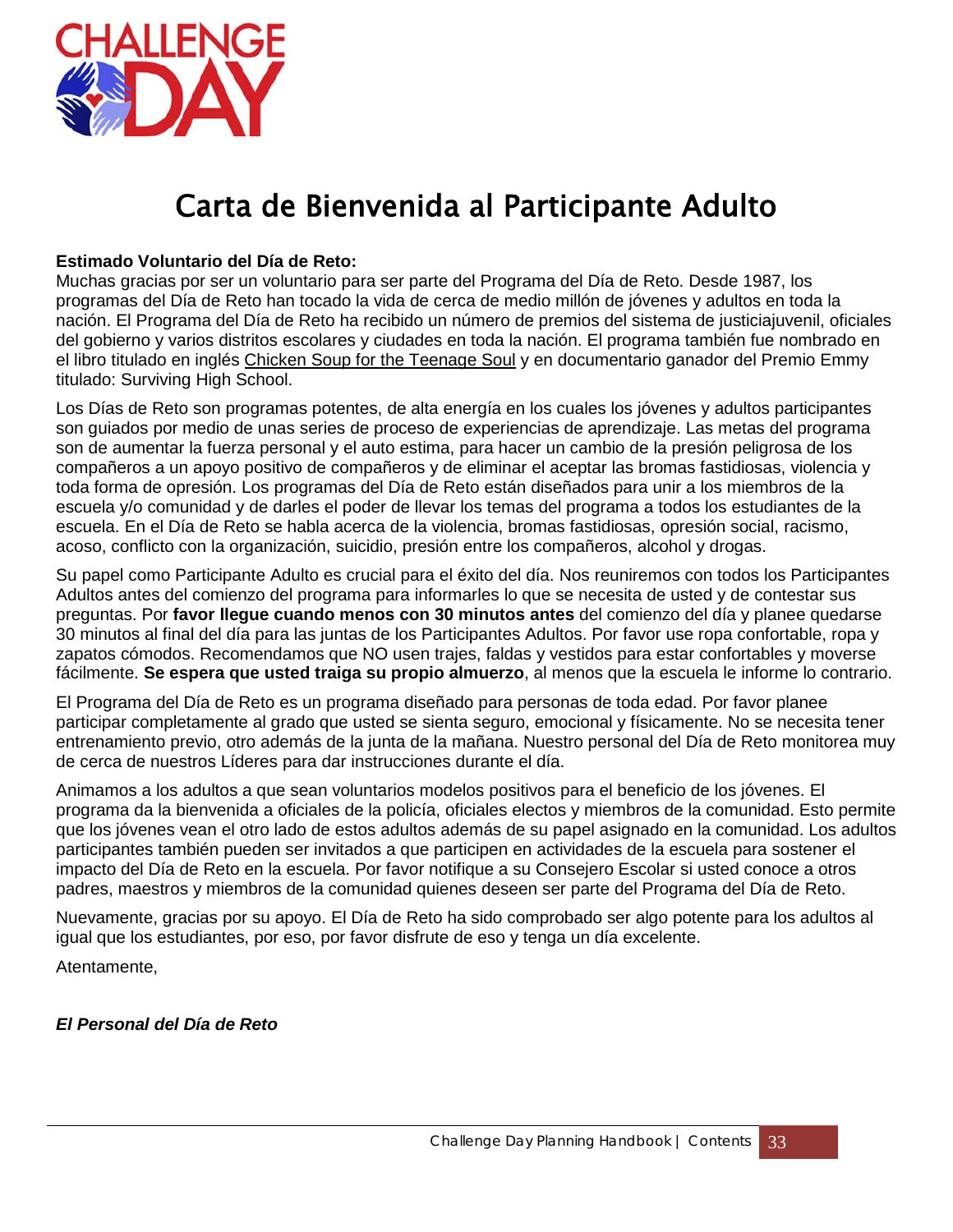

### Adult Participant Roster

*For school use – does not need to be returned to the Challenge Day Office.*

<span id="page-35-0"></span>Be sure to recruit at least five more adults than you need! This roster will allow you to keep good records on the adult participants, and know how to easily contact them.

Date of Challenge Day\_\_\_\_\_\_\_\_\_\_\_\_\_\_\_\_\_ School Coordinator \_\_\_\_\_\_\_\_\_\_\_\_\_\_\_\_\_\_\_\_\_\_\_\_\_\_\_\_\_\_\_

School/Organization \_\_\_\_\_\_\_\_\_\_\_\_\_\_\_\_\_\_\_\_\_\_\_\_\_\_\_\_\_\_\_\_\_\_\_\_\_\_\_\_\_\_\_\_\_\_\_\_\_\_\_\_\_\_\_\_\_\_\_\_\_\_\_\_\_\_\_\_

| $\overline{\#}$ | <b>Name</b> | <b>Phone/ Email</b> | <b>Street</b><br><b>Address</b> | <b>City</b> | Zip Code | Relationship to<br>School |
|-----------------|-------------|---------------------|---------------------------------|-------------|----------|---------------------------|
| $\overline{1}$  |             |                     |                                 |             |          |                           |
| $\overline{2}$  |             |                     |                                 |             |          |                           |
| $\overline{3}$  |             |                     |                                 |             |          |                           |
| $\overline{4}$  |             |                     |                                 |             |          |                           |
| $\overline{5}$  |             |                     |                                 |             |          |                           |
| $\overline{6}$  |             |                     |                                 |             |          |                           |
| $\overline{7}$  |             |                     |                                 |             |          |                           |
| $\overline{8}$  |             |                     |                                 |             |          |                           |
| $\overline{9}$  |             |                     |                                 |             |          |                           |
| 10              |             |                     |                                 |             |          |                           |
| 11              |             |                     |                                 |             |          |                           |
| 12              |             |                     |                                 |             |          |                           |
| 13              |             |                     |                                 |             |          |                           |
| 14              |             |                     |                                 |             |          |                           |
| 15              |             |                     |                                 |             |          |                           |
| 16              |             |                     |                                 |             |          |                           |
| $\overline{17}$ |             |                     |                                 |             |          |                           |
| 18              |             |                     |                                 |             |          |                           |
| 19              |             |                     |                                 |             |          |                           |
| $\overline{20}$ |             |                     |                                 |             |          |                           |
| 21              |             |                     |                                 |             |          |                           |
| $\overline{22}$ |             |                     |                                 |             |          |                           |
| $\overline{23}$ |             |                     |                                 |             |          |                           |
| 24              |             |                     |                                 |             |          |                           |
| 25              |             |                     |                                 |             |          |                           |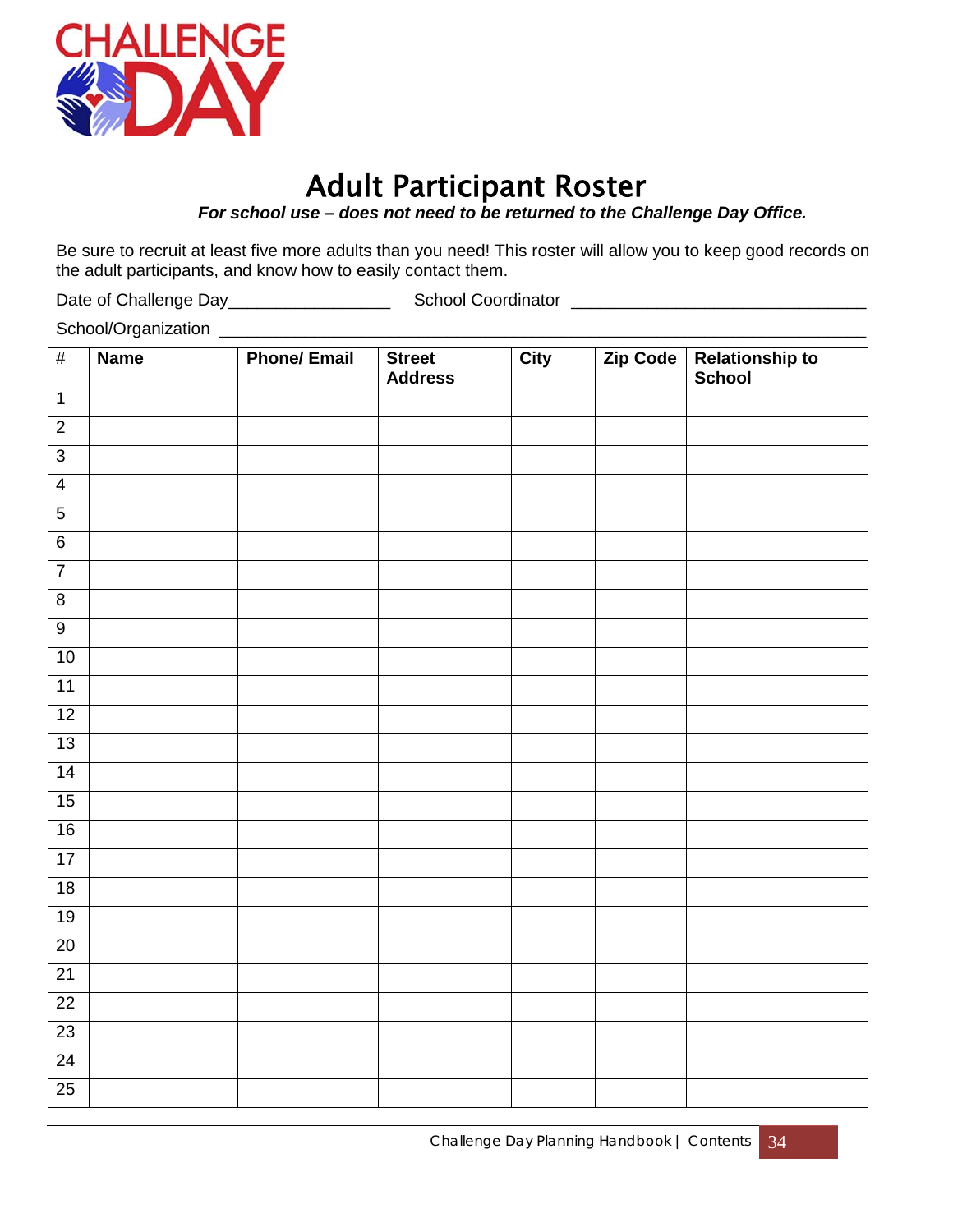

### <span id="page-36-0"></span>Student Registration Form

| $\overline{\#}$ | <b>Name</b> | <b>Grade Level</b> | <b>Student Signature</b> |
|-----------------|-------------|--------------------|--------------------------|
| $\overline{1}$  |             |                    |                          |
| $\overline{2}$  |             |                    |                          |
| $\overline{3}$  |             |                    |                          |
| $\overline{4}$  |             |                    |                          |
| $\overline{5}$  |             |                    |                          |
| $\overline{6}$  |             |                    |                          |
| $\overline{7}$  |             |                    |                          |
| $\overline{8}$  |             |                    |                          |
| $\overline{9}$  |             |                    |                          |
| 10              |             |                    |                          |
| 11              |             |                    |                          |
| 12              |             |                    |                          |
| 13              |             |                    |                          |
| 14              |             |                    |                          |
| 15              |             |                    |                          |
| 16              |             |                    |                          |
| 17              |             |                    |                          |
| 18              |             |                    |                          |
| 19              |             |                    |                          |
| $20\,$          |             |                    |                          |
| 21              |             |                    |                          |
| $\overline{22}$ |             |                    |                          |
| $\overline{23}$ |             |                    |                          |
| 24              |             |                    |                          |
| $\overline{25}$ |             |                    |                          |

#### **\* Make additional copies as necessary\***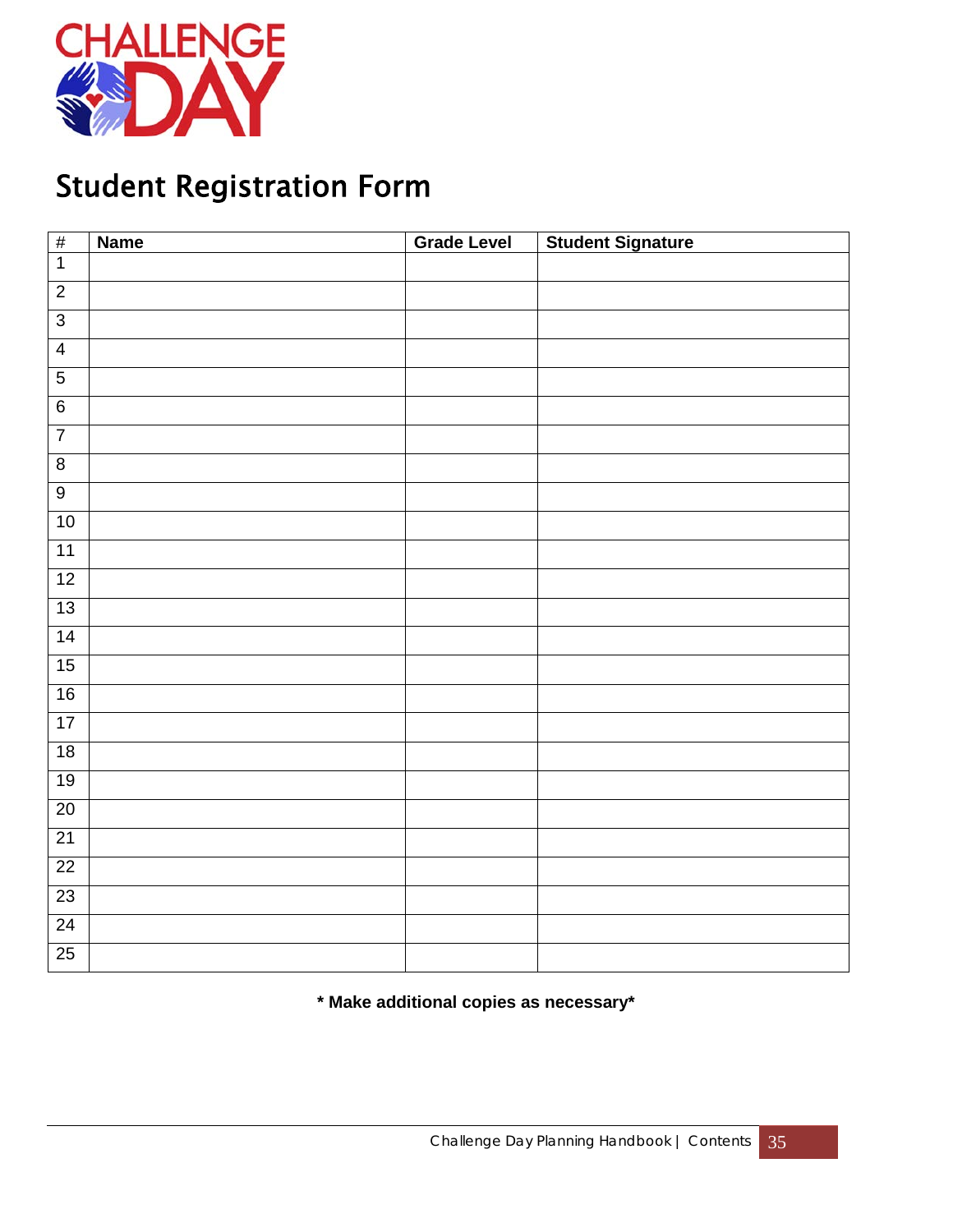

### <span id="page-37-0"></span>Adult Participant Registration Form

| #               | <b>Name</b> | <b>Relationship to School</b> |
|-----------------|-------------|-------------------------------|
| $\overline{1}$  |             |                               |
| $\overline{2}$  |             |                               |
| $\overline{3}$  |             |                               |
| $\overline{4}$  |             |                               |
| $\overline{5}$  |             |                               |
| $6\overline{6}$ |             |                               |
| $\overline{7}$  |             |                               |
| $\overline{8}$  |             |                               |
| $\overline{9}$  |             |                               |
| 10              |             |                               |
| $\overline{11}$ |             |                               |
| $\overline{12}$ |             |                               |
| 13              |             |                               |
| $\overline{14}$ |             |                               |
| 15              |             |                               |
| 16              |             |                               |
| 17              |             |                               |
| 18              |             |                               |
| 19              |             |                               |
| $\overline{20}$ |             |                               |
| $\overline{21}$ |             |                               |
| 22              |             |                               |
| $\overline{23}$ |             |                               |
| $\overline{24}$ |             |                               |
| $\overline{25}$ |             |                               |
| $\overline{26}$ |             |                               |
| $\overline{27}$ |             |                               |
| $\overline{28}$ |             |                               |
| $\overline{29}$ |             |                               |
| 30              |             |                               |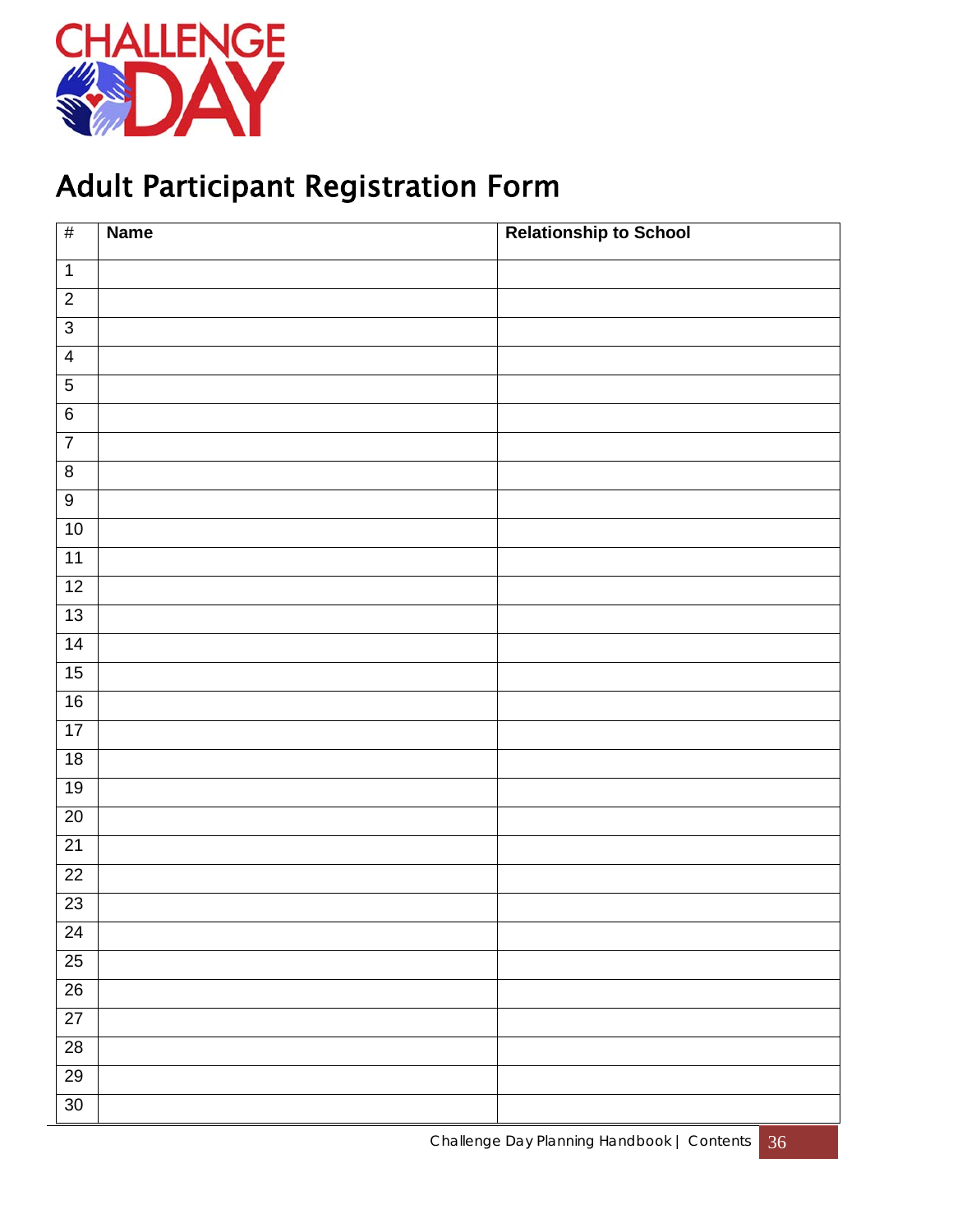

### <span id="page-38-0"></span>Special Education Information

Dear Special Educator,

On \_\_\_\_\_\_\_\_\_\_\_\_\_, \_\_\_\_\_\_\_\_\_\_\_\_\_\_\_\_\_\_\_\_\_\_\_\_\_\_\_ will be participating in a powerful program called

Date School Name Challenge Day.

Challenge Day is a one-day event that gives students, teachers, and adults a chance to get to know each other beyond judgments, images, and assumptions. Participants will have the opportunity to listen and to share with peers what it really *feels* like to live their life every day, and what it feels like for them to be a student in this school. Participants engage in activities that help them unlearn oppression and experience connection and compassion for their fellow students. We are asking the school to choose student participants who represent different cliques and groups at the school, so that the program can be as effective as possible for the entire student population.

We are writing to you because it is important that the workshop be fully inclusive, and that your students be considered as potential participants. We also know that you may need additional information to make an informed decision about what will be most beneficial to your students. We sincerely hope that you and/or some of your students will be selected to participate in this exciting and inspiring event.

Your students will be in experienced hands. The Program Leaders who facilitate the workshop are highly skilled, and can accommodate special needs. If a young person has an aide, then that person can be with the student as much as you or they deem appropriate. The workshop is experiential, so there is no "schoolwork". The only writing involved is an opportunity for students to write a letter to someone they care about. We will expect the young people who participate to stay for the entire workshop (unless they have a bus that leaves early, in which case this point is negotiable) and we are committed to including every student for the entire day (people can leave for bathroom breaks, etc.). Should the aide find it necessary to step out of the room with the student for medical needs we can work to accommodate that. The activities we do involve games and physical activity with safe physical contact. We teach about appropriate hugs and do a lot of hugging throughout the day. We play loud music and talk loudly on microphones—if someone needs to be further from the speakers we can accommodate that, but it still may be loud, like a school dance. Also, it is very common for students to cry or express vulnerable emotions. All emotions are welcome at Challenge Day.

*All* **of our adult and student participants must be able to hold what is shared confidential.** When students share about their lives, they sometimes share personal information they will want to remain with their group and not become a rumor**.** With that in place, we are prepared to accommodate any person. There is more information available on our website [www.challengeday.org,](http://www.challengeday.org/) and your onsite coordinator, \_\_\_\_\_\_\_\_\_\_\_\_\_\_\_\_\_\_\_\_\_\_, can also be of assistance. Thank you and have a great day!

Your friends at Challenge Day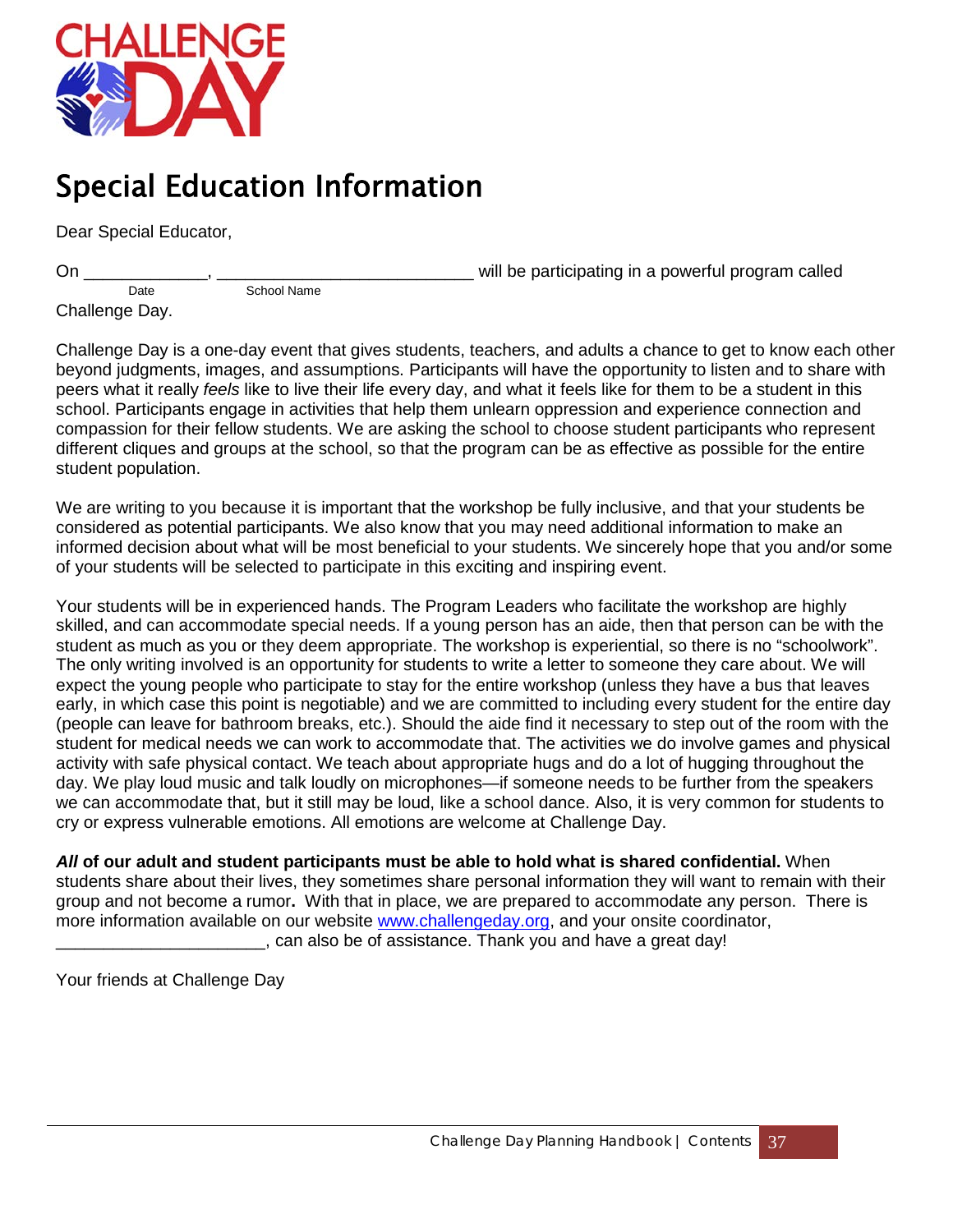### <span id="page-39-0"></span>Be the Change Follow-Up Plan

"Now that our school has experienced Challenge Day, what can I do to help sustain the positive changes?"

As a result of participating in Challenge Day programs, young people make a powerful commitment to be the change they wish to see in their schools. The sad reality is that all too often these motivated youth return to their school community and are immediately faced with difficult choices, intense negative peer pressure, an almost universal desire to fit it, and a strong fear of rejection. They need the support of the entire school community to create lasting change.

Challenge Day programs are a powerful catalyst for growing acceptance and compassion in schools and communities. Your Challenge Day is a first step to create awareness about ways we separate socially, and to learn tools that can help people bridge those divides. To quote our Challenge Day leaders, "the real work starts when you walk out of those doors." Our vision is that the connection fostered in a Challenge Day room can be an everyday experience for every community. The Be the Change Movement is about creating the school, community and world of your dreams every single day. Thank you for "Being the Change" in our world!

### Step 1—Create and sustain your student Be the Change Team

Real change can begin with the leadership of young people. Those who participated in Challenge Day will be longing for the type of caring support and connection they experienced during their Challenge Day event. They will also be ready to create positive cultural changes in their school environment related to kindness, acceptance, inclusiveness, and anti-bullying.

Creating a Be the Change Team is about creating an on-going culture of respect and acceptance, led by students themselves. We've prepared a guide that explains how to set up the team (or integrate it into an existing group or club) and provides sample weekly activities to engage participants. Challenge Day has the biggest impact when combined with the efforts and commitment of students, teachers and other community members in partnership with groups that may already exist on your campus: leadership groups, mentorship programs, peer-led clubs, and conflict resolution classes/groups.

You can access the free Be the Change Team Guide here: [http://www.challengeday.org/downloads/BTC\\_TeamGuide.pdf](http://www.challengeday.org/downloads/BTC_TeamGuide.pdf)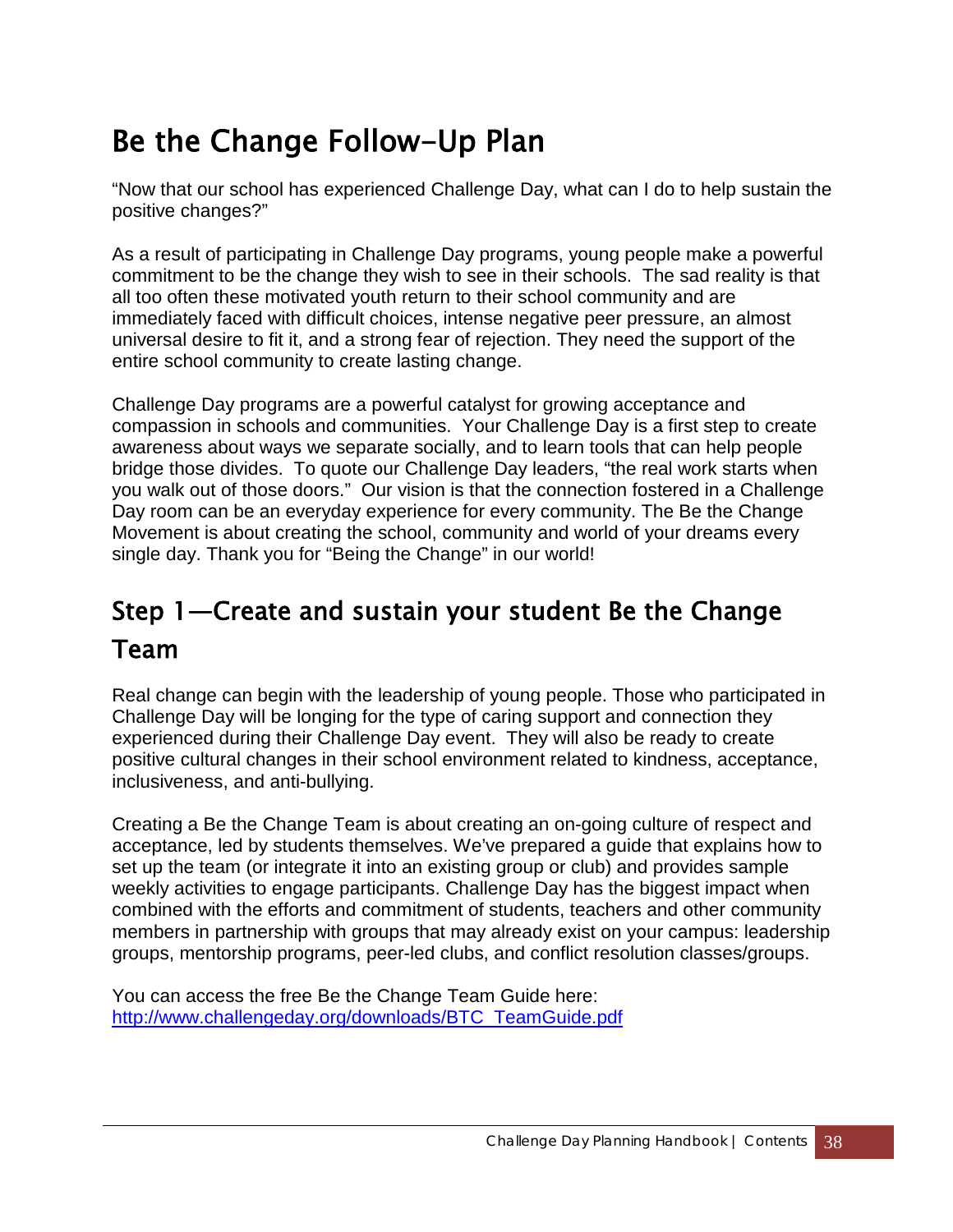### Step 2—Lead by example and create a caring school community from the top

Hopefully you've had administrators and staff members participate in Challenge Day. The first step in creating socially and emotionally supportive administrators and staff is to give them an understanding of what their students are feeling and experiencing.

#### 10 Ways that School Leadership Can Sustain Challenge Day

- 1. Walk the talk—support and participate in Challenge Day from the top Challenge Day is an experience that can catalyze positive social and emotional environments in your school, but it does not stand alone. Also, young people deplore double standards. We can plaster our schools with positive slogans and posters, but the adage "actions speak louder than words" is incredibly apropos for schools. If adults are bullying one another, or worse yet bullying and harassing students—even when it seems like harmless teasing—the behavior needs to change there if we expect it to stop perpetuating among students as well. Having top administrators endorse Challenge Day and participate sends a powerful message about the importance of inclusion. Plus, you'll benefit from your own profound experience and learning an incredible amount about the emotional and physical experiences of your students.
- 2. Allow teachers, coaches, staff, and resource aides to attend Challenge Day Teachers and other individuals on campus are better educators and more supportive resource personnel when they have an understanding of what the young people they work with are experiencing in their lives inside and outside of schools. They will also have a more informed understanding of the lessons and practices taught in Challenge Day so they can sustain them in the classroom. And they will have a profound experience themselves, increasing their self-acceptance and improving their peer and student relationships. In fact, some teachers have described Challenge Day as one of the best professional development workshops they've participated in even though it wasn't necessarily designed for that purpose.
- 3. Hold a united vision for an inclusive and socially connected school We can't change only some parts, and expect the whole school culture to change. When we create a strategy to establish a culture of safety, inclusiveness, and care, we must be relentless in identifying the individual parts of the school environment that are not in alignment with that core value. Anti-bullying actions are not just for students, and not only in vulnerable places like restrooms. Like a leak in the dam, if bullying or harassment remains okay among adults like teachers and parents or in settings like gym and sports, our effort at cultural change is threatened with collapse. Has your school created core values that support how students, faculty, and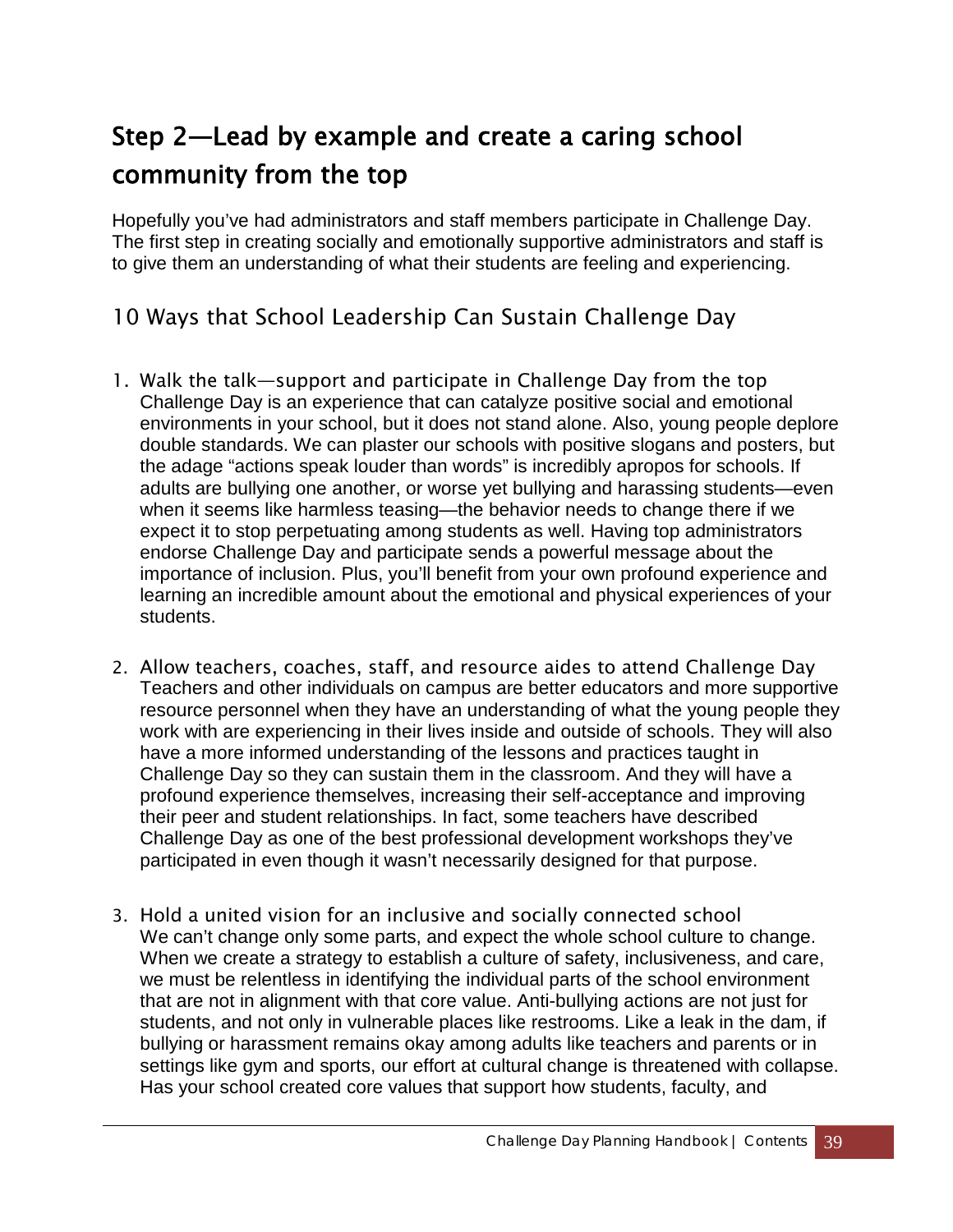administration relate to and support one another? Is the school relentless in incorporating these values into every decision and every setting?

#### 4. Support the creation of Be the Change Teams

Creating a Be the Change Team is about creating an on-going culture of respect and acceptance, led by students themselves. When you create the right setting (we've provided you with a user-friendly guide) young people can be incredibly insightful about the programs and actions that create change because they are more in-tuned with the influences they respond to. When you support and encourage Be the Change Teams from the top, you provide those who participated in Challenge Day with the type of mutual caring support and connection they experienced during their Challenge Day event, and you encourage them to lead create positive cultural changes in their school environment related to kindness, acceptance, inclusiveness, and anti-bullying.

- 5. Host a Challenge Day Faculty Development Program for your teachers The professional development workshops offer educators their own experiential engagement with social and emotional learning areas, and opportunity to strengthen bonds as a teaching community, increase self-awareness, gain insight into the neurological realities shaping student development, and design lessons using Challenge Day teachings. In this way, you help ensure that students who experience Challenge Day return to a socially and emotionally supportive classroom that reinforces the lessons learned.
- 6. Create a service culture—track and recognize positive acts of change on and off campus

Challenge students to make at least one daily positive contribution on campus and document it. An act of change can be as simple as helping someone with their homework, sticking up for someone who is being teased, or eating lunch with someone new. An act of change can also be as significant as getting help to stop a fight on campus or volunteering for a cause. We encourage teachers to have students share their contributions either aloud or in pairs with partners. This process can take little time, but can shift the classroom climate by moving students from a "victim" mentality to being recognized for positive contributions.

7. Notice—know your students and their out-of-school environments School can often be a refuge for students who experience trauma and stress in their home, social, and work environments. School can be a hazard zone for others. The more you understand about your students' circumstances outside of school, the more supportive your school can be for their social and emotional needs. Begin by talking with them and using the simple "If You Really Knew Me" tool – e.g., instead of saying what's wrong with you or what's up with you to a student, say "if we really knew you, what would we know?" Conduct a forensic analysis of your school population using publicly available data from sources like the U.S. Census – levels of income, single parent households, poverty, homelessness, medical issues,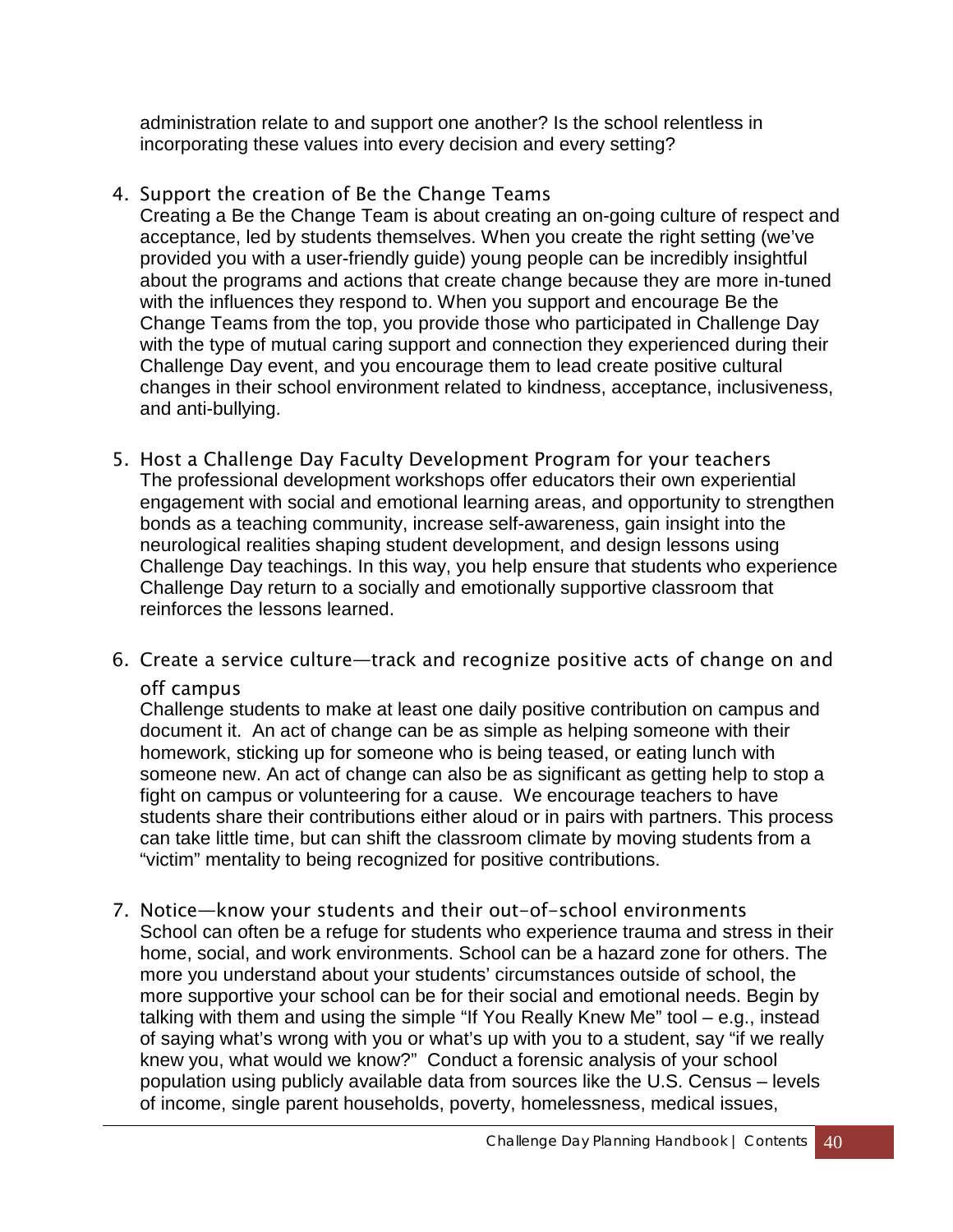trauma and violence, gang activity, availability of positive youth development experiences in the community.

- 8. Offer restorative justice programs to resolve conflicts Restorative justice programs that empower students to resolve conflicts on their own and in small groups complement and strengthen Challenge Day programs by creating an ongoing culture of mutual respect, peaceful resolution, and reconciliation. The format brings students together in peer-mediated small groups to talk, ask questions, and air their grievances. The programs can help alleviate student conflicts and create more campus unity. Schools with restorative justice programs also see substantial reductions in suspensions and expulsions, increasing learning times, and students say they are happier and feel safer.
- 9. Practice empathy—remember there's no such thing as a bad kid During Challenge Day, we teach that each child is born with a heart filled with innocence, wonder, hope, and dreams. During childhood and adolescence though, young people can experience conditions that are hurtful or traumatic. These experiences result in creating defensive behaviors—shields from hurts and trauma that can take the form of anger, hostility, withdrawal, joking, negativity, harassment, bullying and also self-destructive behaviors like eating disorders, drug and alcohol abuse, and even suicide. In schools, teens who display these behaviors often fall into stereotypical categories of "bad" behaviors—clown, bully, pet, slacker, troublemaker, punk, gangbanger. Practicing empathy helps administrators understand the underlying experiences that shape behaviors by emotionally "walking in another's shoes." Begin by talking with students and using the simple "If You Really Knew Me" tool – e.g., instead of saying what's wrong with you or what's up with you to a student, say "if we really knew you, what would we know?" You can also use the If You Really Knew Me Discussion Guide for classroom and group activities to gain empathic understanding of what your students are experiencing: [http://www.challengeday.org/mtv/.](http://www.challengeday.org/mtv/) These tools are great for relationships with teachers and staff as well.
- 10. Create social and emotional safe zones

Teasing, harassment, bullying, and even violence occur more frequently in zones where there are fewer peers and often less supervision—bathrooms, locker rooms, cafeterias, hallways between classes, and remote campus areas. Flip the campus culture by labelling and declaring them safe zones. This requires consistent monitoring and features like good lighting and operational privacy doors. Counselors, teachers, and coaches can also labels spaces and offices as safe zones where students can talk about what they are experiencing. Some schools do this by posting signs with the "Challenge Day Hand Signal"—the international hand sign for "I love you." At Challenge Day, students are taught that the sign also means "I respect you" and "I've got your back."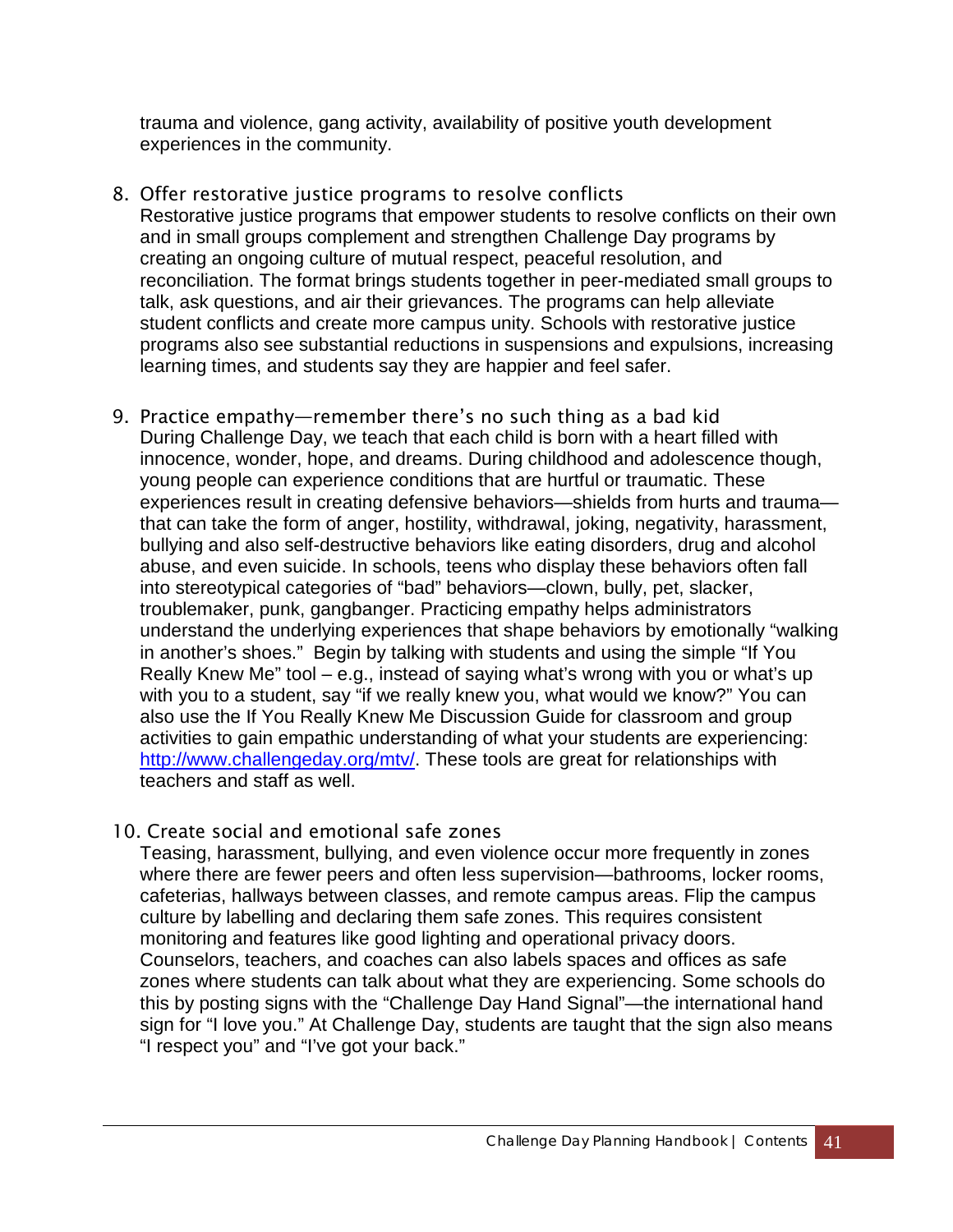### Step 3—Help teachers create socially and emotionally supportive classrooms

Hopefully you've had many teachers participate in Challenge Day. The first step in creating socially and emotionally supportive teachers is to give them an understanding of what their students are feeling and experiencing.

We also provide Challenge Day professional development workshops specifically for teachers and other educators.

#### 10 Ways Teachers Can Sustain Challenge Day

1. Attend a Be the Change workshop to gain social and emotional leadership tools

Just like there's no such thing as a bad kid, there's no such thing as a bad teacher. None of you came into this profession wanting to be demoralized or disengaged you wanted to give the gift of learning to a young person. But you can't support students' social and emotional needs unless you take care of your own first. Challenge Day's Be the Change workshop is an opportunity to immerse yourself in Challenge Day philosophies and techniques for teamwork, connectedness, communication, and collaboration. It's also a workshop to achieve greater clarity of purpose, freedom from emotional roadblocks, powerful social connections, and tools for creating your best possible life.

2. Make your classroom a put-down-free zone

Teasing, bullying and hazing, can be seen by young people as fun and harmless—a ritual of adolescence—rather than damaging to people emotionally and physically. Practice regular and consistent intervention against put-downs and teasing in your classroom, and especially refrain from contributing to or abetting any put-downs or teasing that may be going on. Remember that as an iconic influencer in a young person's life, teachers have the power to hurt or heal with your works. Students are remarkable sensitive to how they feel they are perceived by the adults in their lives, particularly teachers and other educators like principals, aides, and coaches. Role modeling is always a teacher's best teaching tool.

3. Allow class time for students to empty their emotional balloons The Challenge Day balloon theory offers students a way to express feelings and emotions in positive ways. The theory we teach during Challenge Day is that we all have a place inside us where we store unexpressed emotions and feelings that we call our emotional balloons. If students don't learn healthy ways to empty their balloons, they begin to "leak out" as teasing, yelling, violence and avoidance behaviors like drugs and alcohol. Making time for students to empty their balloons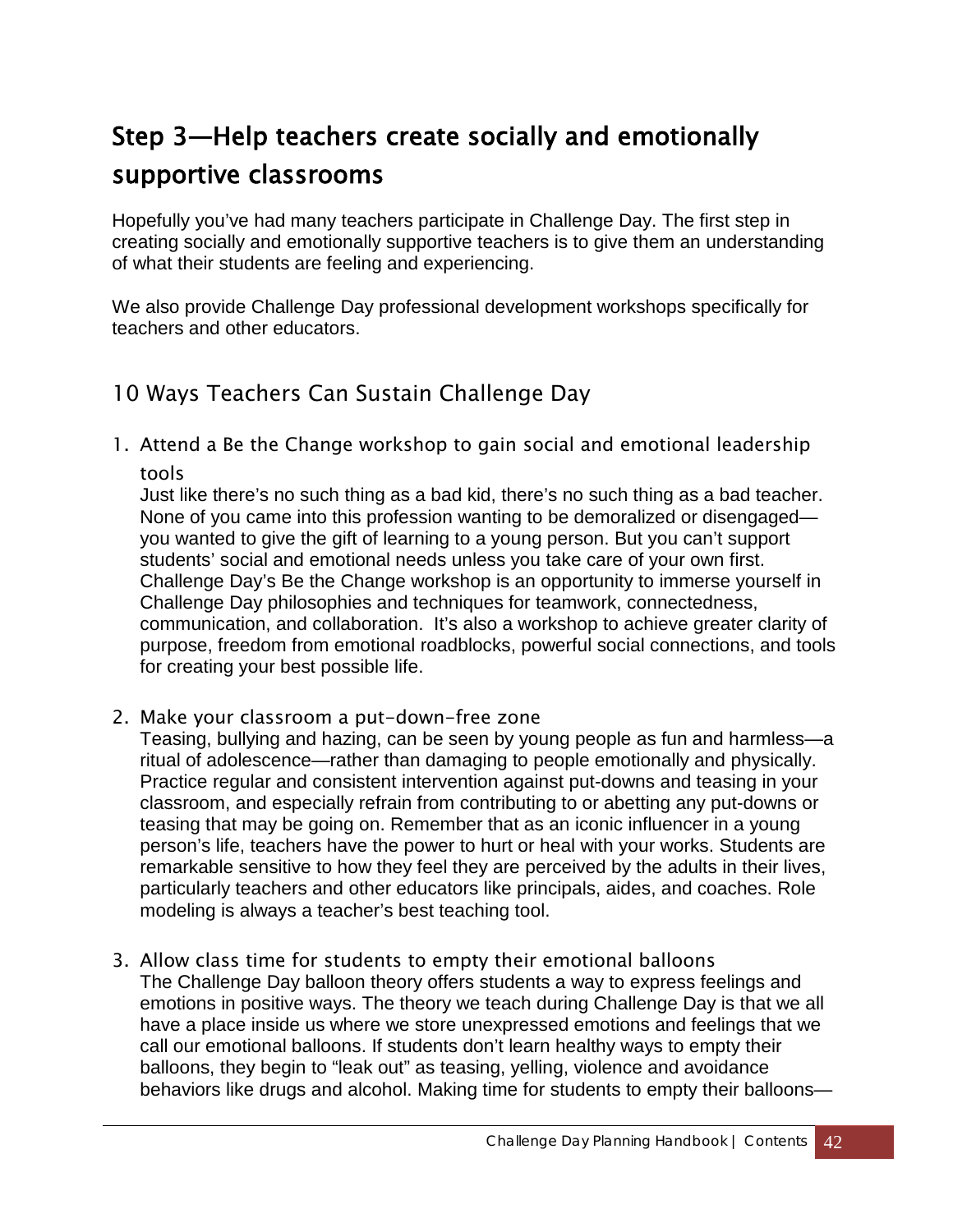to talk about their life experience—can make a huge difference. Students who have healthy outlets for emotional expression—who empty their emotional balloons regularly—feel better, have stronger relationships, and think more clearly and learn more easily.

- 4. Model the behaviors you wish to see in your students In Challenge Day, we teach the Gandhi saying, "Be the change you wish to see if the world." Establish a set of three core values for yourself as a teacher. Then, hold yourself accountable to modeling them in your teaching, your actions, and your relationships with students and others. Open-mindedness is a key ingredient of critical thinking and learning. Does your teaching style alleviate bias and cultivate inquisitiveness and curiosity? Also, emotions are contagious. If you're enthusiastic, compassionate, respectful, and engaged, your students are more likely to be too. Conversely, if you are unhappy, mean, disrespectful, and dis-engaged, your students are more likely to be that way too. A good practice is to remember your favorite teachers and incorporate some of their qualities into your own teaching styles.
- 5. Teach and model attentive listening

The gift of listening is the best gift you can give another person. All too often, young people are talked at or given advice instead of being listened to. Teachers don't always have to fix problems or try to relate to students' experiences. If students need advice, they will often ask for it. Teachers can be a caring resource—and encourage more disclosure—by gently soliciting conversation (the If You Really Knew Me Guide referenced below offers great prompts), listening attentively with interest, maintaining eye contact, and being respectful.

- 6. Incorporate cooperative learning practices into the classroom Cooperative learning practices include forming teams and groups. This helps transform a classroom of cliques into an inclusive one. It also prevents isolation and alienation. In Challenge Day, our activities are conducted in a circle for a reason. Circular seating is inclusive and egalitarian. It's also interactive because it's more difficult for withdrawn and disengaged people to remain that way when they're in a circle. The trick is to practice inclusion even when forming teams or groups. Practice timed sharing in groups and teams to prevent the same people from dominating time and attention
- 7. Practice empathy—remember there's no such thing as a bad kid During Challenge Day, we teach that each child is born with a heart filled with innocence, wonder, hope, and dreams. During childhood and adolescence though, young people can experience conditions that are hurtful or traumatic. These experiences result in creating defensive behaviors—shields from hurts and trauma that can take the form of anger, hostility, withdrawal, joking, negativity, harassment, bullying and also self-destructive behaviors like eating disorders, drug and alcohol abuse, and even suicide. In classrooms, teens who display these behaviors often fall